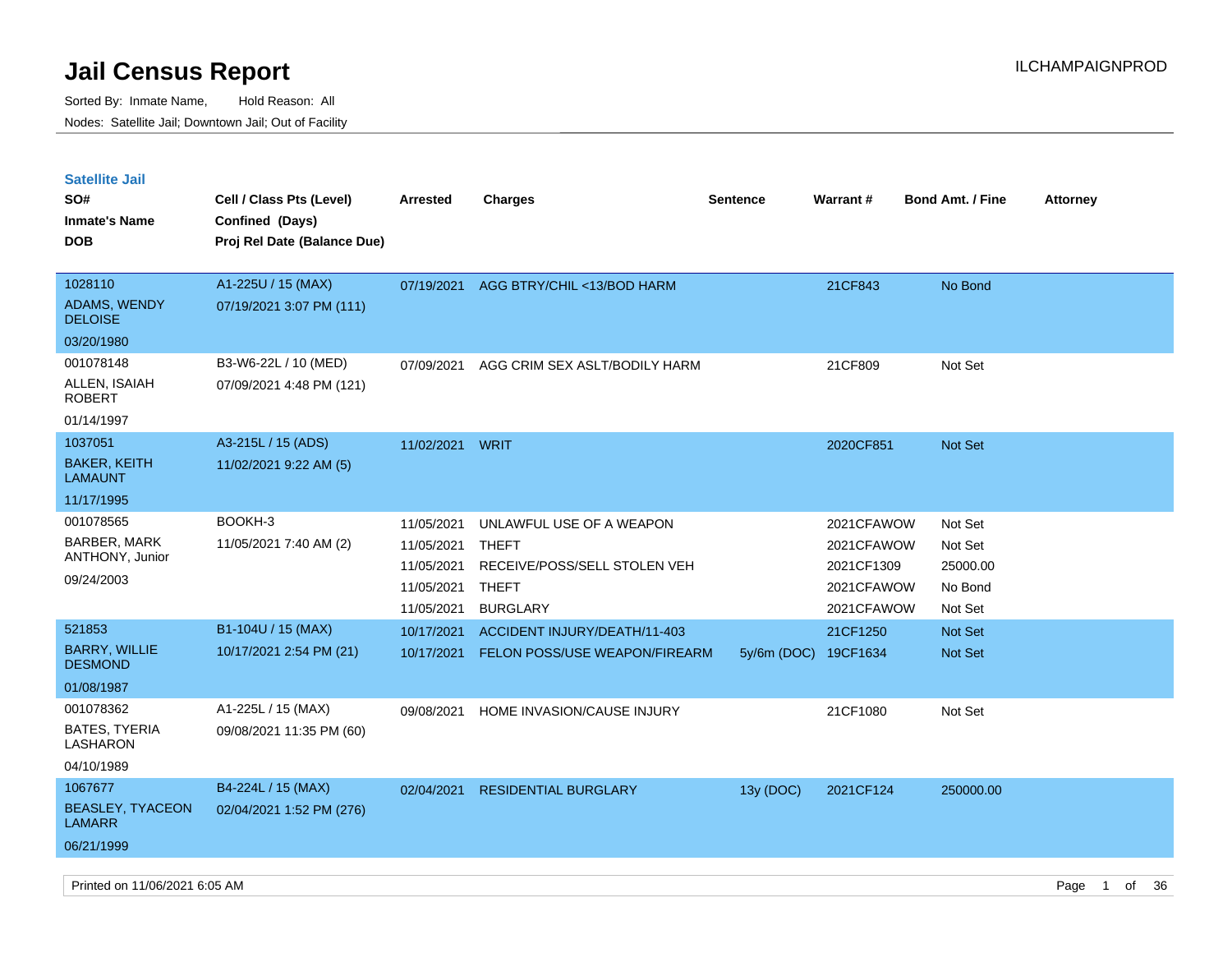Sorted By: Inmate Name, Hold Reason: All Nodes: Satellite Jail; Downtown Jail; Out of Facility

| SO#<br><b>Inmate's Name</b><br><b>DOB</b>                      | Cell / Class Pts (Level)<br>Confined (Days)<br>Proj Rel Date (Balance Due) | <b>Arrested</b>                        | <b>Charges</b>                                                                                 | <b>Sentence</b> | Warrant#                          | <b>Bond Amt. / Fine</b>      | <b>Attorney</b> |
|----------------------------------------------------------------|----------------------------------------------------------------------------|----------------------------------------|------------------------------------------------------------------------------------------------|-----------------|-----------------------------------|------------------------------|-----------------|
| 55826<br>BEAUREGARD,<br><b>MAURICE RONALD,</b>                 | B1-102L / 15 (MAX)<br>10/22/2021 7:57 AM (16)                              | 10/22/2021                             | MFG/DEL 100<400 GR COCA/ANLG                                                                   |                 | 21CF1284                          | <b>Not Set</b>               |                 |
| 06/19/1982                                                     |                                                                            |                                        |                                                                                                |                 |                                   |                              |                 |
| 1016084<br>BENTON-COX, TYLER<br><b>CHRISTIAN</b><br>10/21/1993 | A3-216L<br>11/04/2021 3:58 PM (3)                                          | 11/04/2021<br>11/04/2021<br>11/04/2021 | <b>DOMESTIC BATTERY</b><br>RESIST/OBSTRUCTING A PEACE OFFICEF<br>MFG/DEL CANNABIS/30-500 GRAMS |                 | 21CM510<br>2021CF624<br>2020CF681 | No Bond<br>7500.00<br>690.00 |                 |
| 001078535<br>BERRY, DAVID ISAAC                                | A4-201L / 15 (ADS)<br>10/26/2021 10:52 AM (12)                             | 10/26/2021                             | <b>CRIM SEX ASSAULT/FORCE</b>                                                                  |                 | 21CF1305                          | Not Set                      |                 |
| 09/23/2000                                                     |                                                                            |                                        |                                                                                                |                 |                                   |                              |                 |
| 1057334<br>BEVERLY, DAVID<br><b>BENJAMIN</b>                   | A3-111U / 15 (ADS)<br>10/27/2021 1:42 PM (11)                              | 10/27/2021                             | MURDER/INTENT TO KILL/INJURE                                                                   |                 |                                   | No Bond                      |                 |
| 03/31/1987                                                     |                                                                            |                                        |                                                                                                |                 |                                   |                              |                 |
| 57176<br><b>BICKERS, LARRY RAY</b>                             | A4-101L / 10 (MED)<br>11/04/2021 4:37 PM (3)                               | 11/04/2021                             | DRIVING ON REVOKED LICENSE                                                                     |                 | 2021CF92                          | Not Set                      |                 |
| 03/03/1966                                                     | 11/3/2021 (0.00)                                                           |                                        |                                                                                                |                 |                                   |                              |                 |
| 1006532<br>BOWEN, ALEXANDER<br><b>REINHART</b><br>06/29/1991   | A3-113U / 5 (ADS)<br>10/30/2021 2:38 AM (8)                                | 10/30/2021                             | AGG DUI/3/BAC 0.16+                                                                            |                 | 21CF1322                          | Not Set                      |                 |
| 955653<br><b>BRITT, ISAIAH</b><br><b>ANTONIO</b><br>05/30/1987 | A3-213U / 5 (ADS)<br>10/29/2021 3:12 PM (9)                                | 10/29/2021<br>10/29/2021               | DRIVING RVK/SUSP DUI/SSS 4-9<br><b>FUGITIVE FROM JUSTICE</b>                                   |                 | 2020CF1117<br>21CF1328            | 10000.00<br>Not Set          |                 |
| 51247<br>BROWN, DANTE<br><b>MAURICE</b><br>04/19/1979          | B1-202U / 10 (MED)<br>04/15/2021 6:24 PM (206)                             | 04/15/2021                             | FELON POSS/USE WEAPON/FIREARM                                                                  |                 | 21CF411                           | Not Set                      |                 |

Printed on 11/06/2021 6:05 AM Page 2 of 36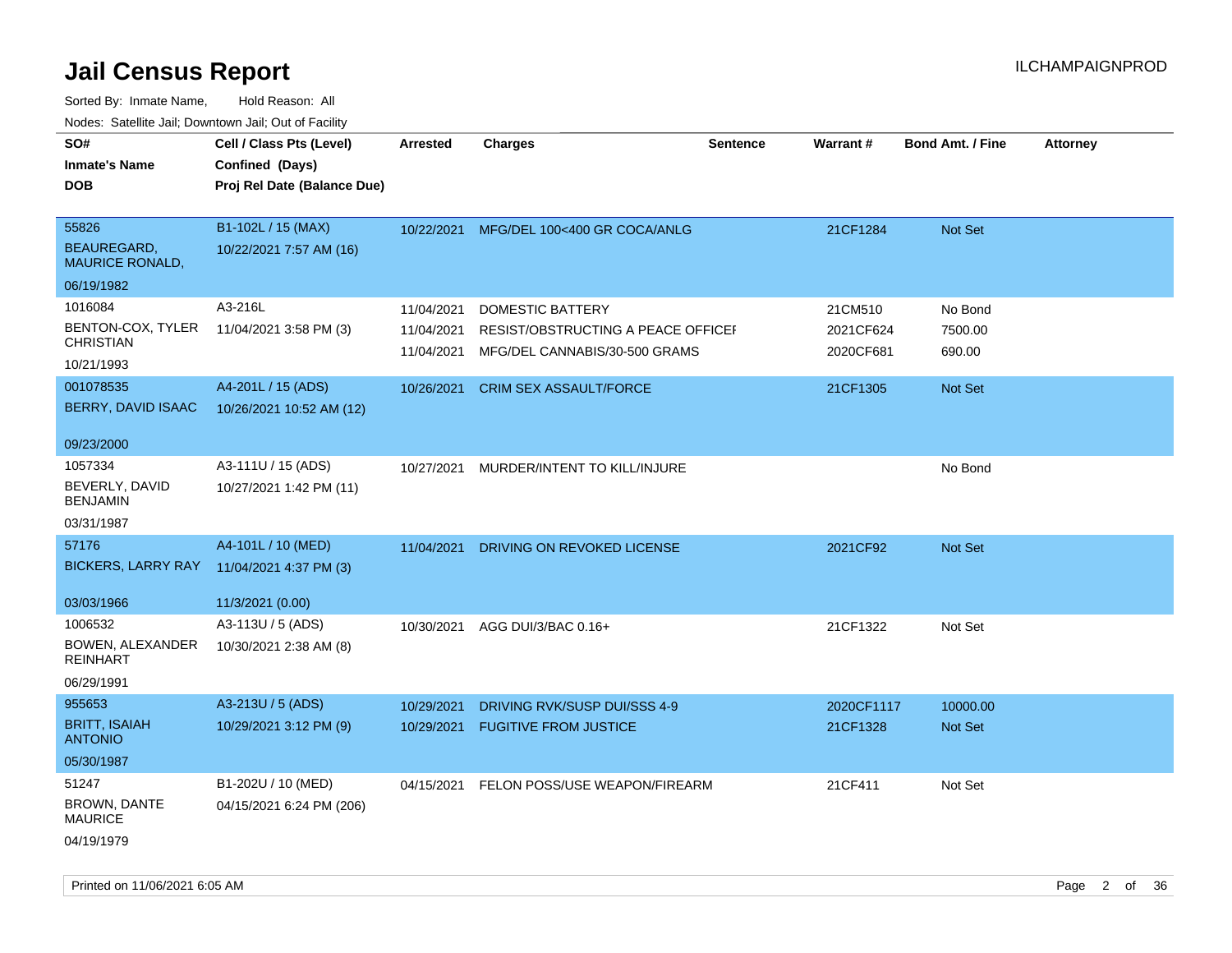Sorted By: Inmate Name, Hold Reason: All Nodes: Satellite Jail; Downtown Jail; Out of Facility

| ivouss. Satellite Jali, Downtown Jali, Out of Facility     |                                            |                 |                                           |                 |            |                         |                 |
|------------------------------------------------------------|--------------------------------------------|-----------------|-------------------------------------------|-----------------|------------|-------------------------|-----------------|
| SO#                                                        | Cell / Class Pts (Level)                   | <b>Arrested</b> | <b>Charges</b>                            | <b>Sentence</b> | Warrant#   | <b>Bond Amt. / Fine</b> | <b>Attorney</b> |
| Inmate's Name                                              | Confined (Days)                            |                 |                                           |                 |            |                         |                 |
| DOB                                                        | Proj Rel Date (Balance Due)                |                 |                                           |                 |            |                         |                 |
|                                                            |                                            |                 |                                           |                 |            |                         |                 |
| 1035923                                                    | B3-W3-12L / 10 (MED)                       |                 | 08/23/2021 POSS STOLEN VEHICLE > \$25,000 |                 | 21CF1029   | <b>Not Set</b>          |                 |
| <b>BROWN, KYRELL</b><br>NAJUAN                             | 08/23/2021 9:46 AM (76)                    |                 |                                           |                 |            |                         |                 |
| 06/14/1993                                                 |                                            |                 |                                           |                 |            |                         |                 |
| 524872                                                     | B1-202L / 10 (MED)                         | 09/29/2021      | DOMESTIC BATTERY                          | 4y (DOC)        | 2021CF440  | No Bond                 |                 |
| <b>BROWN, ROBERT</b><br>ANTHONY                            | 09/29/2021 6:06 PM (39)                    |                 |                                           |                 |            |                         |                 |
| 03/13/1987                                                 |                                            |                 |                                           |                 |            |                         |                 |
| 001078537                                                  | A4-202L / 10 (ADS)                         | 10/29/2021      | <b>BURGLARY</b>                           |                 | 21CF1320   | Not Set                 |                 |
| <b>ANTHONY</b>                                             | BRUMFIELD, MICHAEL 10/26/2021 3:33 PM (12) |                 |                                           |                 |            |                         |                 |
| 02/07/1973                                                 |                                            |                 |                                           |                 |            |                         |                 |
| 001078572                                                  | BOOKH-7                                    | 11/06/2021      | ARMED ROBBERY/NO FIREARM                  |                 | 2021CFAWOW | No Bond                 |                 |
| BRUMMOND, DOMINIC 11/06/2021 2:24 AM (1)<br><b>ANTONIO</b> |                                            | 11/06/2021      | AGGRAVATED BATTERY                        |                 | 2021CFAWOW | Not Set                 |                 |
| 10/30/2001                                                 |                                            |                 |                                           |                 |            |                         |                 |
| 1071534                                                    | B2-T2-08L / 10 (SPH)                       | 09/18/2020      | AGG BATTERY/DISCHARGE FIREARM             |                 | 20CF1049   | <b>Not Set</b>          |                 |
| BRYANT, KETONE<br>LEVELL                                   | 09/18/2020 1:19 PM (415)                   |                 |                                           |                 |            |                         |                 |
| 04/07/2000                                                 |                                            |                 |                                           |                 |            |                         |                 |
| 56936                                                      | BOOKF-1 / 15 (MAX)                         | 11/01/2021      | PUBLIC INDECENCY/EXPOSURE/3+              |                 |            | Not Set                 |                 |
| CALDWELL, STEVEN<br>ANDRE                                  | 11/01/2021 1:09 PM (6)                     |                 |                                           |                 |            |                         |                 |
| 04/19/1982                                                 |                                            |                 |                                           |                 |            |                         |                 |
| 39474                                                      | B1-101U / 10 (ADS)                         | 07/06/2021      | MFG/DEL 15<100 GR HEROIN/ANLG             |                 | 21CF792    | <b>Not Set</b>          |                 |
| <b>CAMPBELL, AARON</b><br>JACOB                            | 07/06/2021 11:56 PM (124)                  |                 |                                           |                 |            |                         |                 |
| 07/18/1974                                                 |                                            |                 |                                           |                 |            |                         |                 |
| 45896                                                      | B2-T4-13U / 10 (SPH)                       | 10/12/2021      | CRIM SEXUAL ABUSE/CONSENT                 | 10 <sub>V</sub> |            | No Bond                 |                 |
| CARTER, MICHAEL<br>David                                   | 10/12/2021 6:26 PM (26)                    |                 |                                           |                 |            |                         |                 |
| 07/11/1977                                                 |                                            |                 |                                           |                 |            |                         |                 |

Printed on 11/06/2021 6:05 AM Page 3 of 36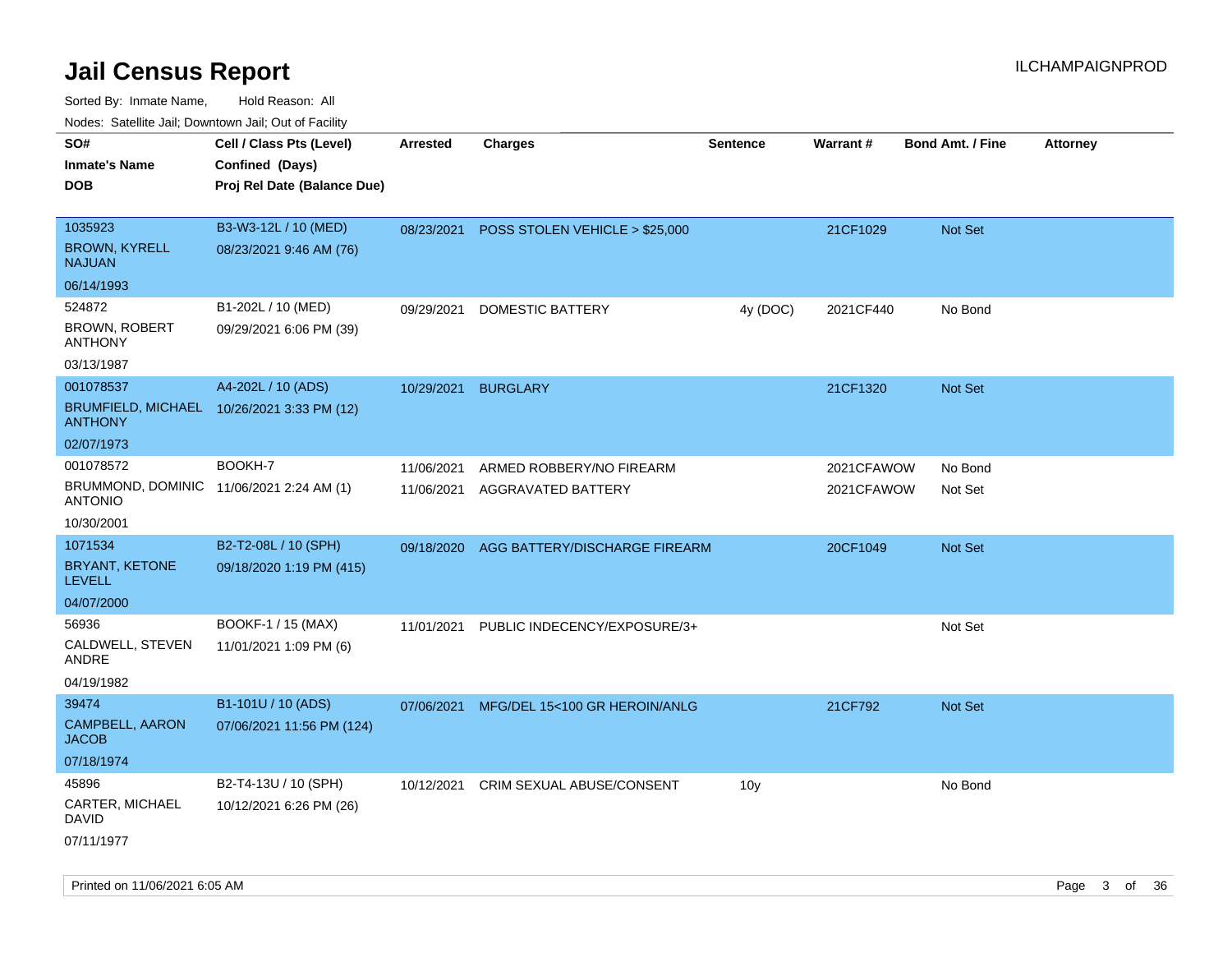| roaco. Oatomto dan, Downtown dan, Oat or Fability |                                                                            |                   |                                |                 |                        |                         |                 |
|---------------------------------------------------|----------------------------------------------------------------------------|-------------------|--------------------------------|-----------------|------------------------|-------------------------|-----------------|
| SO#<br><b>Inmate's Name</b><br><b>DOB</b>         | Cell / Class Pts (Level)<br>Confined (Days)<br>Proj Rel Date (Balance Due) | Arrested          | <b>Charges</b>                 | <b>Sentence</b> | <b>Warrant#</b>        | <b>Bond Amt. / Fine</b> | <b>Attorney</b> |
| 960551                                            | B4-225L / 10 (MED)                                                         |                   |                                |                 |                        |                         |                 |
| <b>COFFIN, KYLE LAIR</b>                          | 08/26/2021 4:43 AM (73)                                                    | 08/26/2021        | DOMESTIC BATTERY/HARM/VIO O/P  |                 | 21CF1035<br>2021 CM116 | 100000.00<br>1000.00    |                 |
|                                                   |                                                                            | 08/26/2021        | POSS HYPO/SYRINGE/NEEDLES/1ST  |                 |                        |                         |                 |
| 09/21/1988                                        |                                                                            |                   |                                |                 |                        |                         |                 |
| 001078393                                         | B4-121L / 10 (MED)                                                         | 09/16/2021        | THREAT SCHOOL BLDG/PERSN       |                 | 2021CF1106             | 500000.00               |                 |
| COLLIER, PEREZE<br>MARCEL                         | 09/16/2021 4:51 PM (52)                                                    |                   |                                |                 |                        |                         |                 |
| 08/27/2003                                        |                                                                            |                   |                                |                 |                        |                         |                 |
| 34805                                             | B4-226L / 15 (MAX)                                                         | 10/01/2021        | <b>DOMESTIC BATTERY</b>        |                 | 21CF1183               | Not Set                 |                 |
| CONERLY, KIN JOSEPH 10/01/2021 1:53 AM (37)       |                                                                            | 10/01/2021        | ARMED HABITUAL CRIMINAL        |                 | 21CF1184               | <b>Not Set</b>          |                 |
|                                                   |                                                                            | 10/06/2021        | POSS STOLEN VEHICLE > \$25,000 |                 | 19CF1786               | <b>Not Set</b>          |                 |
| 11/16/1971                                        |                                                                            |                   |                                |                 |                        |                         |                 |
| 1074319                                           | A3-117L / 15 (ADS)                                                         | 10/12/2021        | AGGRAVATED CRUELTY TO ANIMALS  |                 | 21CF1238               | Not Set                 |                 |
| <b>CRAIG, DAVUCCI</b><br><b>DAVION</b>            | 10/12/2021 11:36 AM (26)                                                   | 10/14/2021 MURDER |                                |                 | 21CF1239               | Not Set                 |                 |
| 08/02/2001                                        |                                                                            |                   |                                |                 |                        |                         |                 |
| 001077549                                         | B2-T3-10L / 10 (SPH)                                                       | 12/22/2020        | PRED CRIM SEX ASLT/VICTIM <13  |                 | 2020CF1469             | Not Set                 |                 |
| CRISTOBAL-MATEO,<br><b>CRISTOBAL</b>              | 12/22/2020 1:17 PM (320)                                                   |                   |                                |                 |                        |                         |                 |
| 12/02/1988                                        |                                                                            |                   |                                |                 |                        |                         |                 |
| 34111                                             | A3-212L / 5 (ADS)                                                          | 10/29/2021        | OBSTRUCT JUST/DESTROY EVIDENCE |                 | 2018CF1243             | 50000.00                |                 |
| CROSSLAND, KEVIN<br><b>SHAWN</b>                  | 10/29/2021 10:15 PM (9)                                                    |                   |                                |                 |                        |                         |                 |
| 10/02/1967                                        |                                                                            |                   |                                |                 |                        |                         |                 |
| 001077536                                         | B2-T1-03U / 10 (SPH)                                                       | 12/20/2020        | <b>ROBBERY</b>                 |                 | 20CF1446               | Not Set                 |                 |
| DAVIS, ARTRE LAVAE                                | 12/20/2020 1:38 PM (322)                                                   |                   |                                |                 |                        |                         |                 |
|                                                   |                                                                            |                   |                                |                 |                        |                         |                 |
| 06/26/2002                                        |                                                                            |                   |                                |                 |                        |                         |                 |
| 1067370                                           | BOOKH-3                                                                    | 11/05/2021        | AGG DISCHARGE FIREARM          |                 | 2021CFAWOW             | No Bond                 |                 |
| DAVIS, AUSTIN<br><b>CHRISTOPHER</b>               | 11/06/2021 12:23 AM (1)                                                    | 11/05/2021        | AGG UNLAWFUL USE WEAPON/PERSON |                 | 2021CFAWOW             | Not Set                 |                 |
|                                                   |                                                                            | 11/05/2021        | CRIM DMG TO PROP \$500-10K     |                 | 2021CFAWOW             | Not Set                 |                 |
| 08/11/1997                                        |                                                                            | 11/05/2021        | DOMESTIC BATTERY               |                 | 2021CMAWOW             | Not Set                 |                 |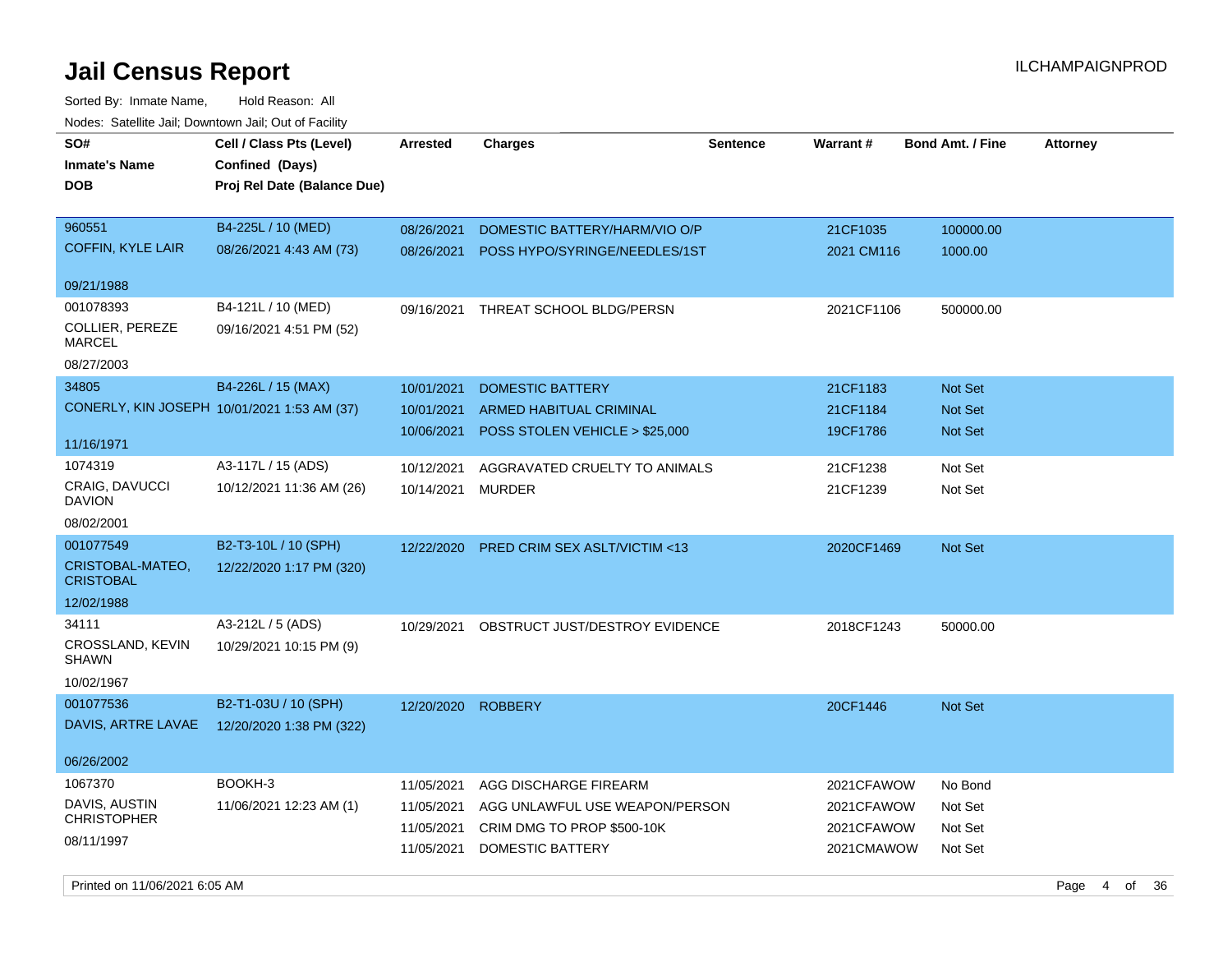Sorted By: Inmate Name, Hold Reason: All Nodes: Satellite Jail; Downtown Jail; Out of Facility

| SO#<br><b>Inmate's Name</b><br><b>DOB</b> | Cell / Class Pts (Level)<br>Confined (Days)<br>Proj Rel Date (Balance Due) | <b>Arrested</b> | <b>Charges</b>                            | <b>Sentence</b> | <b>Warrant#</b> | <b>Bond Amt. / Fine</b> | <b>Attorney</b> |
|-------------------------------------------|----------------------------------------------------------------------------|-----------------|-------------------------------------------|-----------------|-----------------|-------------------------|-----------------|
| 1023587                                   | B1-203U / 15 (MAX)                                                         | 09/24/2021      | MFG/DEL CANNABIS/2.5-10 GRAMS             |                 | 21CF1155        | Not Set                 |                 |
| <b>DAVIS, MARTIN</b><br><b>DENNIS</b>     | 09/24/2021 9:38 PM (44)                                                    |                 | 09/24/2021 ARMED HABITUAL CRIMINAL        |                 | 2021-CF681      | 500000.00               |                 |
| 12/02/1994                                |                                                                            |                 |                                           |                 |                 |                         |                 |
| 001077634                                 | A2-223L / 5 (ADS)                                                          |                 | 09/23/2021 OBSTRUCT JUST/DESTROY EVIDENCE |                 | 21CF887         | 25000.00                |                 |
| DAVIS, TAMIKA                             | 09/23/2021 12:30 AM (45)                                                   |                 |                                           |                 |                 |                         |                 |
| 03/11/1974                                |                                                                            |                 |                                           |                 |                 |                         |                 |
| 001078538                                 | A3-116L / 10 (ADS)                                                         | 10/26/2021      | <b>CRIM SEX ASSAULT/FORCE</b>             |                 | 21CF1301        | Not Set                 |                 |
| <b>DAWKINS, LEN</b>                       | 10/26/2021 8:18 PM (12)                                                    |                 |                                           |                 |                 |                         |                 |
| 03/23/1987                                |                                                                            |                 |                                           |                 |                 |                         |                 |
| 56972                                     | B4-227U / 10 (MED)                                                         | 08/30/2021      | POSS STOLEN VEHICLE > \$25,000            |                 | 21CF1044        | Not Set                 |                 |
| DAY, DANIEL JOSEPH                        | 08/30/2021 3:07 PM (69)                                                    | 09/04/2021      | BURGLARY                                  |                 | 21CF1054        | Not Set                 |                 |
| 10/16/1982                                |                                                                            |                 |                                           |                 |                 |                         |                 |
| 64070                                     | B3-W8-32L / 10 (MED)                                                       | 10/07/2021      | <b>RESIDENTIAL BURGLARY</b>               |                 | 21CF001176      | 25000.00                |                 |
| DECKER, ANTHONY V                         | 10/07/2021 9:14 AM (31)                                                    |                 | 11/04/2021 VIO BAIL BOND/FAMILY MEMBER    |                 | 2021CMAWOW      | 100.00                  |                 |
| 11/27/1982                                |                                                                            |                 |                                           |                 |                 |                         |                 |
| 989143                                    | B3-W2-06L / 10 (MED)                                                       | 09/27/2021      | STALKING/CAUSE PERSON DISTRESS            |                 | 21CF1149        | 50000.00                |                 |
| DIAL, CLAYTON COLE                        | 09/27/2021 4:12 PM (41)                                                    | 09/27/2021      | VIOLATE ORDER PROTECTION                  |                 | 21CM440         | 25000.00                |                 |
| 07/28/1991                                |                                                                            |                 | 09/27/2021 POSSESSION OF METH< 5 GRAMS    |                 | 20CF1030        | 9430.00                 |                 |
| 001077846                                 | A1-224L / 5 (ADS)                                                          | 04/12/2021      | BATTERY/MAKES PHYSICAL CONTACT            |                 | 21CM142         | Not Set                 |                 |
| DONAHUE, JEANICE                          | 04/12/2021 9:50 AM (209)                                                   | 08/19/2021      | <b>CRIMINAL TRESPASS TO LAND</b>          |                 | 2019CM378       | 5000.00                 |                 |
| <b>LUELLA</b>                             |                                                                            | 08/19/2021      | <b>CRIM DAMAGE TO PROPERTY &lt;\$500</b>  |                 | 2020CM299       | 1500.00                 |                 |
| 07/03/1993                                |                                                                            | 08/19/2021      | <b>CRIMINAL TRESPASS TO LAND</b>          |                 | 2020CM297       | 1500.00                 |                 |
|                                           |                                                                            | 08/19/2021      | <b>RETAIL THEFT</b>                       |                 | 2020CM455       | 1500.00                 |                 |
| 25659                                     | B4-125L / 15 (MAX)                                                         | 06/15/2021      | <b>RESIDENTIAL BURGLARY</b>               |                 | 2020CF1218      | 50000.00                |                 |
| DORRIS, LORENZO                           | 06/15/2021 6:17 AM (145)                                                   | 06/15/2021      | <b>BURGLARY</b>                           |                 | 21CF689         | Not Set                 |                 |

07/19/1966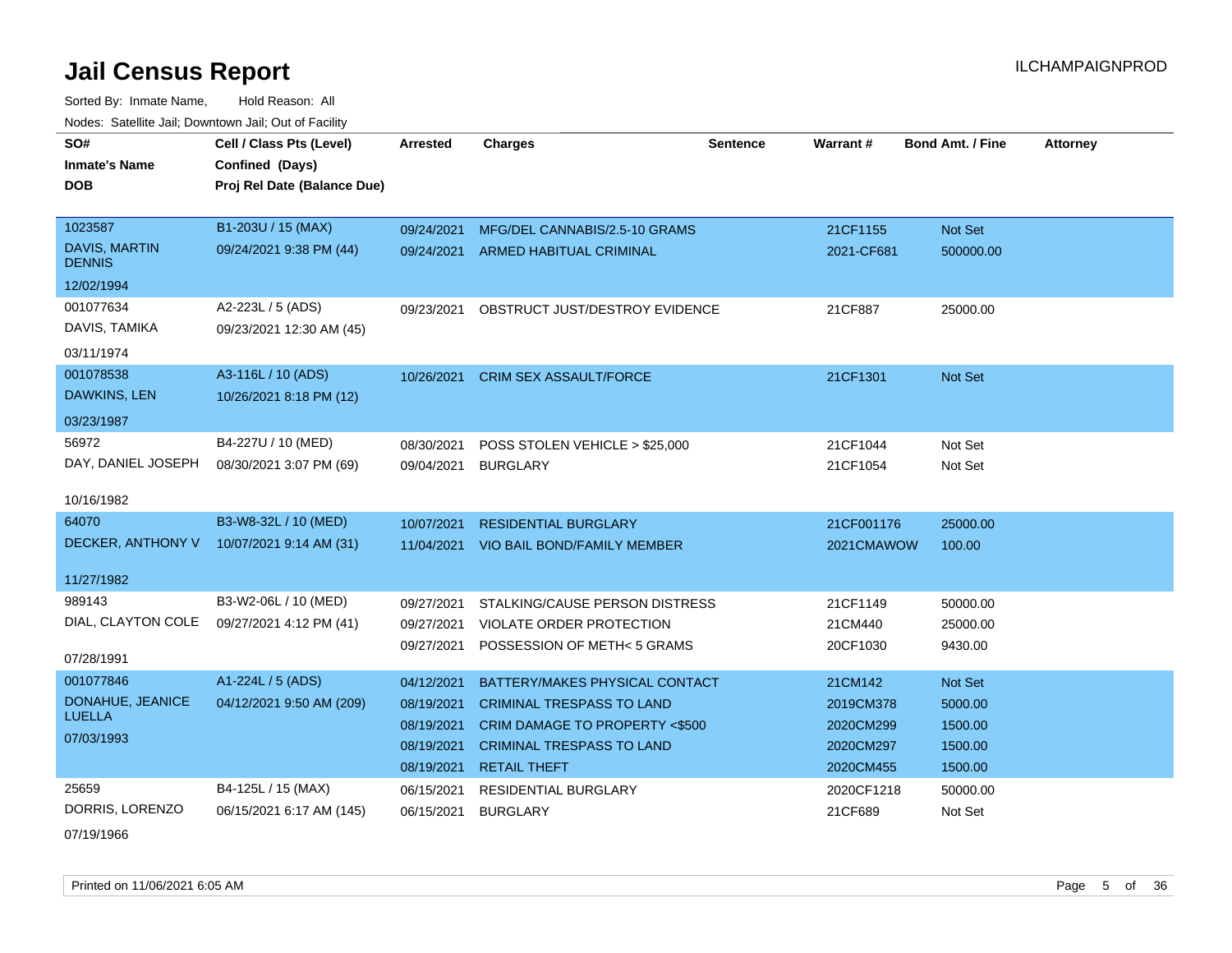| voues. Salemie Jan, Downtown Jan, Out of Facility |                                             |                 |                                |                 |             |                         |                 |
|---------------------------------------------------|---------------------------------------------|-----------------|--------------------------------|-----------------|-------------|-------------------------|-----------------|
| SO#                                               | Cell / Class Pts (Level)                    | <b>Arrested</b> | <b>Charges</b>                 | <b>Sentence</b> | Warrant#    | <b>Bond Amt. / Fine</b> | <b>Attorney</b> |
| <b>Inmate's Name</b>                              | Confined (Days)                             |                 |                                |                 |             |                         |                 |
| <b>DOB</b>                                        | Proj Rel Date (Balance Due)                 |                 |                                |                 |             |                         |                 |
|                                                   |                                             |                 |                                |                 |             |                         |                 |
| 527379                                            | A3-111L / 15 (ADS)                          | 10/25/2021      | <b>ARMED HABITUAL CRIMINAL</b> |                 | 21CF1297    | <b>Not Set</b>          |                 |
| DRAKE, MARCELL<br><b>DEON</b>                     | 10/25/2021 5:05 PM (13)                     | 10/27/2021      | AGG DOMESTIC BATTERY/STRANGLE  |                 | 21CF1245    | <b>Not Set</b>          |                 |
| 04/20/1987                                        |                                             |                 |                                |                 |             |                         |                 |
| 55465                                             | B3-W3-10L / 5 (MIN)                         | 10/25/2021      | DRIVING ON REVOKED LICENSE     |                 | 21CF119     | No Bond                 |                 |
| ELMORE, TONY PAUL                                 | 10/25/2021 3:56 PM (13)                     |                 |                                |                 |             |                         |                 |
|                                                   |                                             |                 |                                |                 |             |                         |                 |
| 10/25/1966                                        |                                             |                 |                                |                 |             |                         |                 |
| 45194                                             | B1-107L / 10 (MED)                          | 10/20/2021      | DOMESTIC BATTERY/OTHER PRIOR   |                 | 21CF1265    | <b>Not Set</b>          |                 |
| <b>FALLS, ANDREW</b>                              | 10/20/2021 12:59 AM (18)                    |                 |                                |                 |             |                         |                 |
| 08/15/1976                                        |                                             |                 |                                |                 |             |                         |                 |
| 527081                                            | B3-W6-24L / 10 (MED)                        | 09/06/2021      | ARSON/REAL/PERSONAL PROP>\$150 |                 | 2021 CF 797 | 25000.00                |                 |
| FERGUSON,                                         | 09/06/2021 1:18 PM (62)                     |                 |                                |                 |             |                         |                 |
| <b>CHRISTOPHER</b>                                |                                             |                 |                                |                 |             |                         |                 |
| 12/21/1981                                        |                                             |                 |                                |                 |             |                         |                 |
| 524764                                            | B3-W2-08L / 5 (MIN)                         | 09/18/2021      | METH DELIVERY/15<100 GRAMS     |                 | 21CF627     | 50000.00                |                 |
| <b>FISCUS, ROBERT</b><br><b>LOWELL</b>            | 09/18/2021 10:50 AM (50)                    |                 |                                |                 |             |                         |                 |
| 02/17/1986                                        |                                             |                 |                                |                 |             |                         |                 |
| 997549                                            | B1-106L / 10 (MED)                          | 10/12/2021      | FELON POSS/USE WEAPON/FIREARM  | 3y (DOC)        | 19CF1089    | Not Set                 |                 |
| FLOWERS, FENTON<br>ARNEZ                          | 10/12/2021 2:25 PM (26)                     |                 |                                |                 |             |                         |                 |
| 12/14/1991                                        |                                             |                 |                                |                 |             |                         |                 |
| 518395                                            | B2-T3-12L / 15 (SPH)                        | 07/07/2020      | <b>CRIMINAL SEXUAL ASSAULT</b> |                 | 2020-CF735  | 250000.00               |                 |
|                                                   | FRANDLE, MARK RYAN 07/07/2020 3:42 PM (488) |                 |                                |                 |             |                         |                 |
|                                                   |                                             |                 |                                |                 |             |                         |                 |
| 09/10/1985                                        |                                             |                 |                                |                 |             |                         |                 |
| 001077934                                         | A1-125U / 10 (MED)                          | 08/22/2021      | <b>DOMESTIC BATTERY</b>        |                 | 21 CM 172   | 10000.00                |                 |
| FREED, LOGAN<br><b>SUZANNE</b>                    | 08/22/2021 11:45 PM (77)                    | 08/22/2021      | AGG DUI/ACCIDENT/DEATH         |                 | 21CF1024    | Not Set                 |                 |
| 08/18/1996                                        |                                             |                 |                                |                 |             |                         |                 |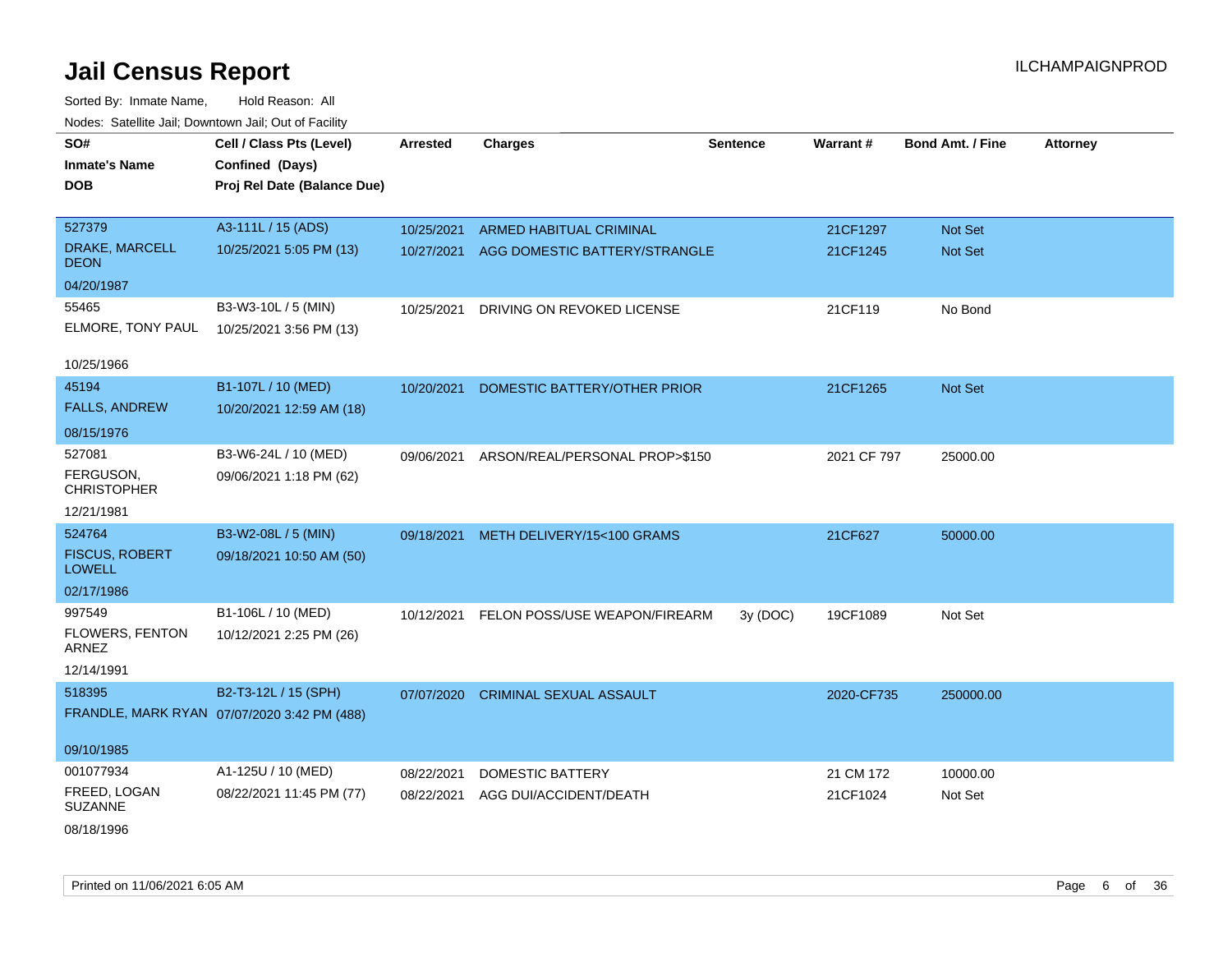Sorted By: Inmate Name, Hold Reason: All Nodes: Satellite Jail; Downtown Jail; Out of Facility

| SO#                                        | Cell / Class Pts (Level)                     | <b>Arrested</b> | <b>Charges</b>                         | <b>Sentence</b> | Warrant#   | <b>Bond Amt. / Fine</b> | <b>Attorney</b> |
|--------------------------------------------|----------------------------------------------|-----------------|----------------------------------------|-----------------|------------|-------------------------|-----------------|
| <b>Inmate's Name</b>                       | Confined (Days)                              |                 |                                        |                 |            |                         |                 |
| <b>DOB</b>                                 | Proj Rel Date (Balance Due)                  |                 |                                        |                 |            |                         |                 |
|                                            |                                              |                 |                                        |                 |            |                         |                 |
| 001078290                                  | A1-124L / 10 (ADS)                           |                 | 08/19/2021 MACHINE GUN/AUTO WEAPON/VEH |                 | 21CF1012   | Not Set                 |                 |
| <b>FREEMAN, ANGEL</b><br><b>JANILA KAY</b> | 08/19/2021 1:26 AM (80)                      |                 |                                        |                 |            |                         |                 |
| 12/25/1995                                 |                                              |                 |                                        |                 |            |                         |                 |
| 001078450                                  | A3-114L / 10 (ADS)                           | 10/26/2021      | <b>BURGLARY W/O CAUSING DAMAGE</b>     |                 |            | No Bond                 |                 |
| GAMBLE, HAKEEM<br><b>DARION</b>            | 10/26/2021 1:01 PM (12)                      | 10/26/2021      | AGGRAVATED BATTERY                     |                 |            | Not Set                 |                 |
| 12/17/1999                                 | 12/23/2021 (0.00)                            |                 |                                        |                 |            |                         |                 |
| 1013012                                    | B4-222L / 15 (MAX)                           | 07/08/2021      | FELON POSS/USE FIREARM PRIOR           |                 | 21CF798    | Not Set                 |                 |
|                                            | GARY, XAVIER LAMAR  07/08/2021 9:24 AM (122) | 07/08/2021      | ATTEMPT (FIRST DEGREE MURDER)          |                 | 2021CF790  | 1000000.00              |                 |
|                                            |                                              | 07/08/2021      | <b>FELON POSS/USE FIREARM PRIOR</b>    |                 | 2020CF650  | 25000.00                |                 |
| 12/14/1991                                 |                                              |                 |                                        |                 |            |                         |                 |
| 56342                                      | B1-205L / 10 (MED)                           | 10/21/2021      | ARMED HABITUAL CRIMINAL                |                 | 21CF1279   | Not Set                 |                 |
| <b>GRIFFIN, NATHAN</b>                     | 10/21/2021 4:20 PM (17)                      | 10/21/2021      | THEFT CONTROL INTENT <\$500            |                 | 17CF1451   | 10000.00                |                 |
| <b>EUGENE</b>                              |                                              | 10/21/2021      | DRIVING ON REVOKED LICENSE             |                 | 20TR1979   | 3000.00                 |                 |
| 02/24/1969                                 |                                              |                 |                                        |                 |            |                         |                 |
| 1041176                                    | B4-223U / 15 (MAX)                           | 10/05/2021      | PAROLE REVOCATION                      |                 |            | Not Set                 |                 |
| <b>HART, DAVEON</b><br><b>LATTEEF</b>      | 10/05/2021 10:35 AM (33)                     |                 | 10/06/2021 AGGRAVATED DOMESTIC BATTERY |                 |            | Not Set                 |                 |
| 03/15/1996                                 |                                              |                 |                                        |                 |            |                         |                 |
| 544770                                     | B4-122L / 10 (MED)                           | 08/14/2021      | AGG DOMESTIC BATTERY/STRANGLE          |                 | 2021CF514  | 25000.00                |                 |
| HAYES, DEVON<br><b>JERMAINE</b>            | 08/14/2021 2:56 AM (85)                      | 08/14/2021      | AGGRAVATED DOMESTIC BATTERY            |                 | 21CF977    | No Bond                 |                 |
| 11/07/1987                                 |                                              |                 |                                        |                 |            |                         |                 |
| 1038973                                    | BOOKH-3                                      | 11/05/2021      | <b>DOMESTIC BATTERY</b>                |                 | 2021CMAWOW | Not Set                 |                 |
| HAYS, DAMIEN CLYDE 11/05/2021 8:59 PM (2)  |                                              |                 |                                        |                 |            |                         |                 |
|                                            |                                              |                 |                                        |                 |            |                         |                 |
| 03/19/1994                                 |                                              |                 |                                        |                 |            |                         |                 |
| 965829                                     | BOOKH-4 / 10 (ADS)                           | 09/09/2021      | HRSMT/NO CONVERSATION/KILL             |                 | 2021CF1072 | 25000.00                |                 |
| HEINZ, ANDREW<br><b>MICHAEL</b>            | 09/09/2021 5:21 PM (59)                      | 09/13/2021      | PROBATION VIOLATION                    |                 | 21CF7      | Not Set                 |                 |
| 07/01/1987                                 |                                              |                 |                                        |                 |            |                         |                 |

Printed on 11/06/2021 6:05 AM **Page 7** of 36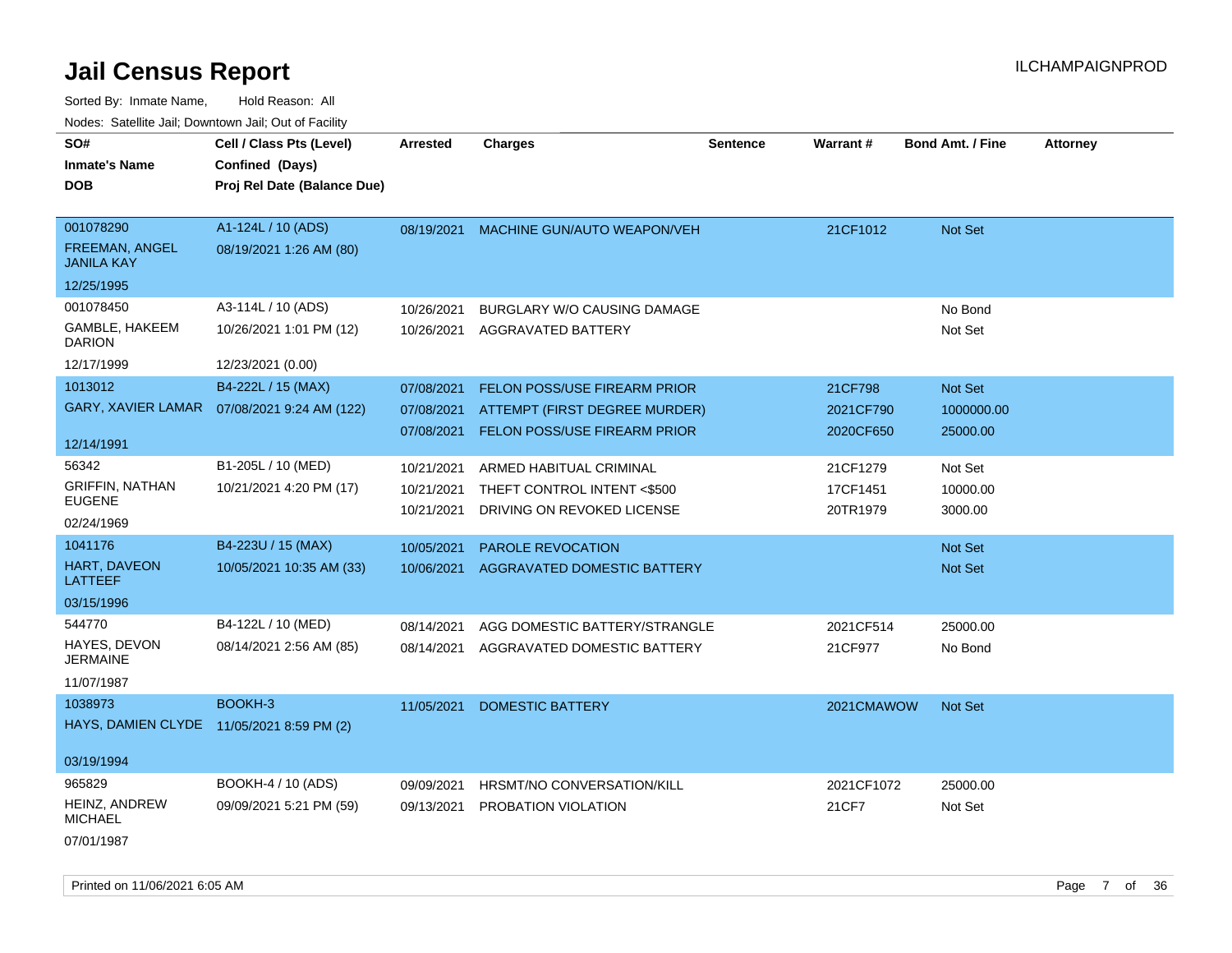| SO#<br><b>Inmate's Name</b>          | Cell / Class Pts (Level)<br>Confined (Days) | <b>Arrested</b> | <b>Charges</b>                       | <b>Sentence</b> | Warrant#   | <b>Bond Amt. / Fine</b> | <b>Attorney</b> |
|--------------------------------------|---------------------------------------------|-----------------|--------------------------------------|-----------------|------------|-------------------------|-----------------|
| <b>DOB</b>                           | Proj Rel Date (Balance Due)                 |                 |                                      |                 |            |                         |                 |
|                                      |                                             |                 |                                      |                 |            |                         |                 |
| 28016                                | B3-W4-16L / 10 (MED)                        | 08/30/2021      | DOM BTRY/CONTACT/4+ PRECONV          |                 | 21CF904    | 50000.00                |                 |
| <b>HENRY, CRAIG</b><br><b>ANDREW</b> | 08/30/2021 3:34 PM (69)                     |                 |                                      |                 |            |                         |                 |
| 12/04/1962                           |                                             |                 |                                      |                 |            |                         |                 |
| 001078488                            | B2-T3-11U / 15 (SPH)                        | 10/14/2021      | PRED CRIM SEX ASLT/VICTIM <13        |                 | 21CF1232   | 500000.00               |                 |
| HERNANDEZ-LOPEZ,<br><b>ERNESTO</b>   | 10/14/2021 3:15 PM (24)                     |                 | 10/14/2021 FUGITIVE FROM JUSTICE     |                 | 21CF1246   | Not Set                 |                 |
| 11/28/1975                           |                                             |                 |                                      |                 |            |                         |                 |
| 001078569                            | BOOKH-3                                     | 11/05/2021      | <b>DOMESTIC BATTERY</b>              |                 | 2021CMAWOW | Not Set                 |                 |
| HILL, AMARIE TERELL                  | 11/05/2021 6:06 PM (2)                      | 11/05/2021      | CAUSE CHILD TO BE ENDANGERED         |                 | 2021CMAWOW | Not Set                 |                 |
| 12/08/2002                           |                                             |                 |                                      |                 |            |                         |                 |
| 1041135                              | B1-107U / 15 (MAX)                          | 10/19/2021      | ARMED VIOLENCE/CATEGORY I            |                 | 21CF1266   | No Bond                 |                 |
| HILL, DEONANCE<br><b>JAMES</b>       | 10/19/2021 5:46 PM (19)                     |                 |                                      |                 |            |                         |                 |
| 04/28/1992                           |                                             |                 |                                      |                 |            |                         |                 |
| 975293                               | B2-T4-14L / 10 (SPH)                        | 07/21/2021      | <b>STALKING</b>                      |                 | 2021CF863  | Not Set                 |                 |
| <b>HILL, JACOB MILES</b>             | 07/21/2021 8:43 PM (109)                    | 07/21/2021      | VIO ORDER/PRIOR VIO OF ORDER         |                 | 21CF914    | No Bond                 |                 |
|                                      |                                             | 07/25/2021      | <b>PAROLE REVOCATION</b>             |                 | CH2104646  | Not Set                 |                 |
| 02/06/1988                           |                                             | 08/18/2021      | <b>HARASS WITNESS/FAMILY MBR/REP</b> |                 | 21CF992    | <b>Not Set</b>          |                 |
|                                      |                                             | 09/09/2021      | AGG STALKING/BODILY HARM             |                 | 21CF1073   | Not Set                 |                 |
| 48471                                | B1-207L / 15 (MAX)                          | 08/08/2021      | AGG BATTERY/DISCHARGE FIREARM        |                 | 21CF946    | Not Set                 |                 |
| HILL, RAMESH<br><b>JERMAINE</b>      | 08/08/2021 4:45 AM (91)                     |                 |                                      |                 |            |                         |                 |
| 12/11/1978                           |                                             |                 |                                      |                 |            |                         |                 |
| 980939                               | A4-102L / 10 (ADS)                          | 10/12/2021      | <b>BURGLARY/MV</b>                   |                 | 21CF1229   | Not Set                 |                 |
| HILL, XAVIER<br><b>LENSHAUN</b>      | 10/12/2021 12:18 PM (26)                    |                 |                                      |                 |            |                         |                 |
| 06/18/1988                           |                                             |                 |                                      |                 |            |                         |                 |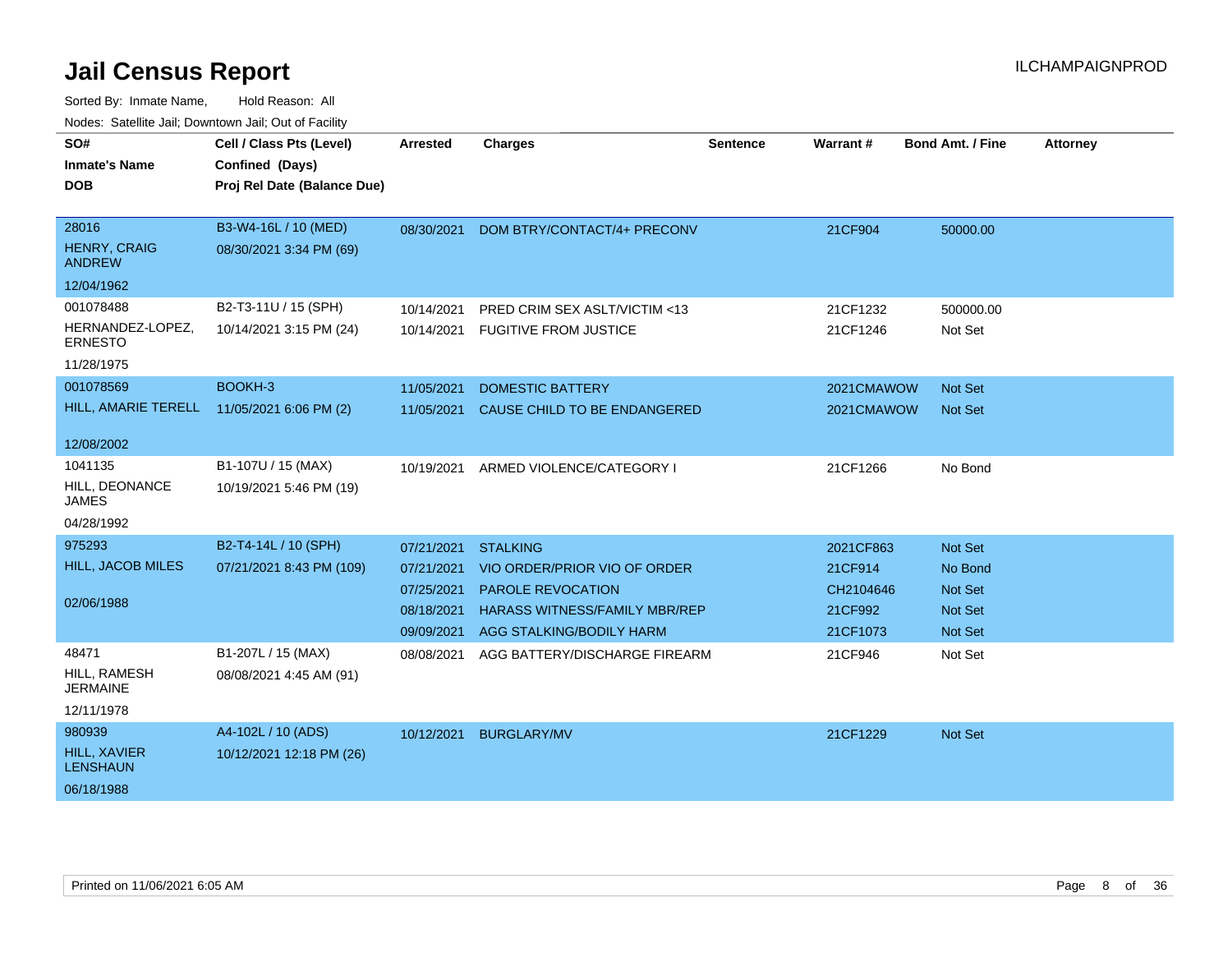| Sorted By: Inmate Name,                               | Hold Reason: All                           |                 |                                    |                 |                 |                         |                 |  |
|-------------------------------------------------------|--------------------------------------------|-----------------|------------------------------------|-----------------|-----------------|-------------------------|-----------------|--|
| Nodes: Satellite Jail; Downtown Jail; Out of Facility |                                            |                 |                                    |                 |                 |                         |                 |  |
| SO#                                                   | Cell / Class Pts (Level)                   | <b>Arrested</b> | <b>Charges</b>                     | <b>Sentence</b> | <b>Warrant#</b> | <b>Bond Amt. / Fine</b> | <b>Attorney</b> |  |
| Inmate's Name                                         | Confined (Days)                            |                 |                                    |                 |                 |                         |                 |  |
| DOB                                                   | Proj Rel Date (Balance Due)                |                 |                                    |                 |                 |                         |                 |  |
|                                                       |                                            |                 |                                    |                 |                 |                         |                 |  |
| 49618                                                 | A4-202U / 5 (ADS)                          | 10/26/2021      | AGG FLEEING POLICE/21 MPH OVER     |                 | 21CF1300        | No Bond                 |                 |  |
| HITES, STEVEN<br>WAYNE                                | 10/26/2021 7:42 AM (12)                    |                 |                                    |                 |                 |                         |                 |  |
| 12/31/1979                                            |                                            |                 |                                    |                 |                 |                         |                 |  |
| 1061996                                               | A2-123L / 5 (MIN)                          | 10/30/2021      | <b>THEFT</b>                       |                 | 21CF1321        | No Bond                 |                 |  |
| HUBBARD, REBEKIAH                                     | 10/30/2021 1:37 PM (8)                     | 10/30/2021      | DRVG UNDER INFLUENCE OF DRUG       |                 | 2021DT71        | 7500.00                 |                 |  |
| DIONA                                                 |                                            | 10/30/2021      | CRIM DAMAGE TO PROPERTY <\$500     |                 | 2021CM156       | 660.00                  |                 |  |
| 04/08/1998                                            |                                            | 10/30/2021      | RETAIL THEFT/DISP MERCH/<\$300     |                 | 2018CF1302      | 20000.00                |                 |  |
|                                                       |                                            | 10/31/2021      | USE FORGED CR/DEBIT CARD/<\$300    | 2y (DOC)        | 2020CF670       | No Bond                 |                 |  |
| 1063119                                               | A4-204U                                    | 11/05/2021      | THEFT/STOLEN/INTENT <\$500         |                 | 2020CM14        | 5000.00                 |                 |  |
| HUNT, KHALLEEL                                        | 11/05/2021 7:47 AM (2)                     | 11/05/2021      | <b>BURGLARY</b>                    |                 | 2018CF877       | 10000.00                |                 |  |
| MALIK                                                 |                                            | 11/05/2021      | <b>BURGLARY W/O CAUSING DAMAGE</b> |                 | 2018CF1687      | 10000.00                |                 |  |
| 03/28/1999                                            |                                            |                 |                                    |                 |                 |                         |                 |  |
| 38993                                                 | B4-127U / 15 (MAX)                         | 02/13/2021      | ATTEMPT (FIRST DEGREE MURDER)      |                 | 21CF181         | Not Set                 |                 |  |
| <b>JACKSON, LAMONT</b><br>JEREMIE                     | 02/13/2021 7:45 AM (267)                   |                 |                                    |                 |                 |                         |                 |  |
| 07/31/1973                                            |                                            |                 |                                    |                 |                 |                         |                 |  |
| 532426                                                | A1-126L / 10 (ADS)                         | 05/16/2021      | AGGRAVATED BATTERY/NURSE           |                 | 2021CF344       | No Bond                 |                 |  |
| <b>JACKSON, NATASHA</b><br>RENETTA                    | 05/16/2021 12:24 AM (175)                  |                 |                                    |                 |                 |                         |                 |  |
| 01/02/1987                                            |                                            |                 |                                    |                 |                 |                         |                 |  |
| 001077487                                             | B3-W8-30L / 10 (MED)                       | 12/03/2020      | FELON POSS/USE WEAPON/FIREARM      |                 | 20CF1377        | Not Set                 |                 |  |
| JACKSON, TERREL<br>DANDRE                             | 12/03/2020 10:18 AM (339)                  |                 |                                    |                 |                 |                         |                 |  |
| 08/11/1990                                            |                                            |                 |                                    |                 |                 |                         |                 |  |
| 001077864                                             | B1-103L / 15 (MAX)                         | 04/18/2021      | FELON POSS/USE WEAPON/FIREARM      |                 | 21CF428         | <b>Not Set</b>          |                 |  |
| D                                                     | JAMERSON, ANTHONY 04/18/2021 7:21 PM (203) |                 |                                    |                 |                 |                         |                 |  |
| 01/26/1990                                            |                                            |                 |                                    |                 |                 |                         |                 |  |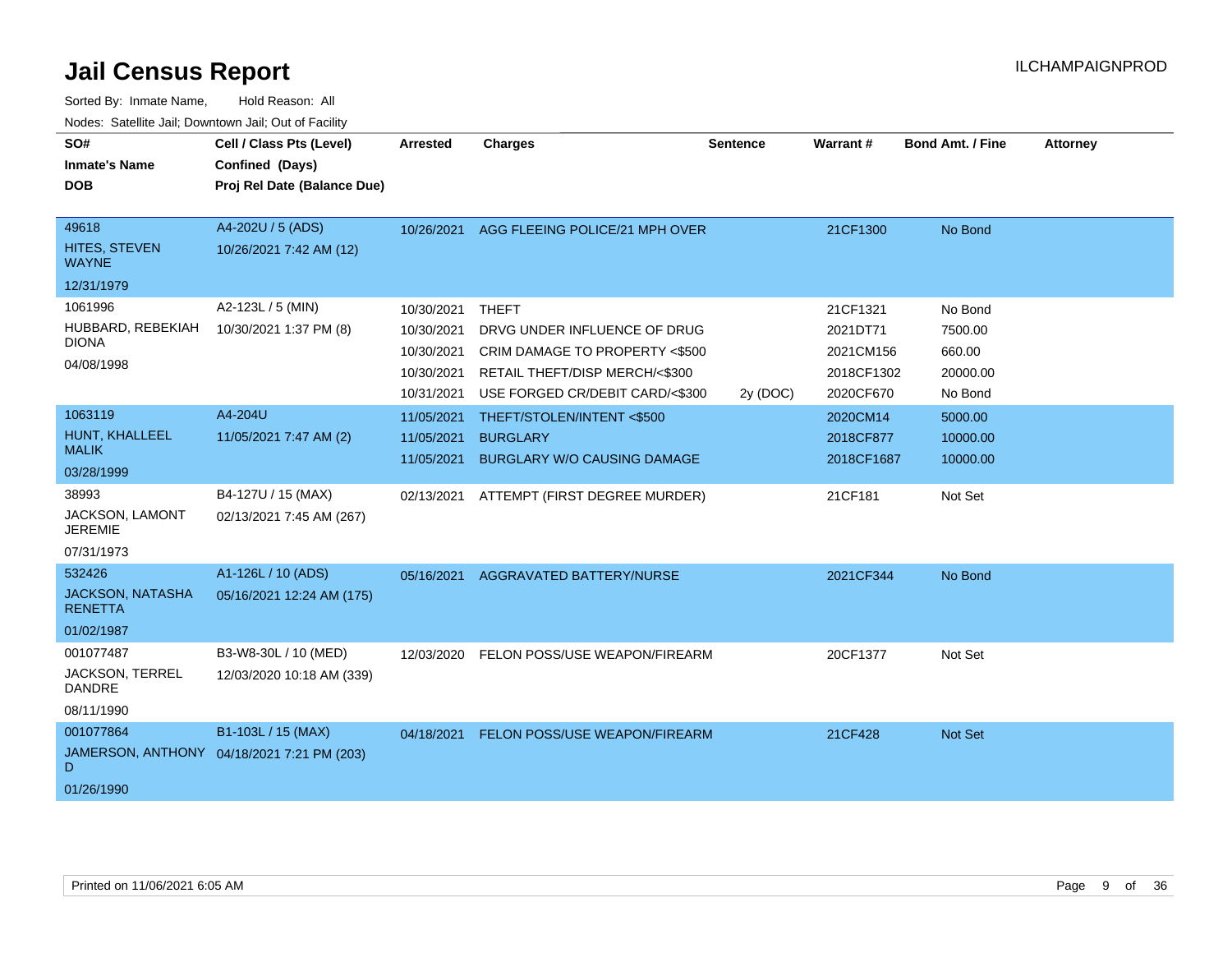Sorted By: Inmate Name, Hold Reason: All

Nodes: Satellite Jail; Downtown Jail; Out of Facility

| SO#                                       | Cell / Class Pts (Level)    | <b>Arrested</b> | <b>Charges</b>                     | <b>Sentence</b> | <b>Warrant#</b>       | <b>Bond Amt. / Fine</b> | <b>Attorney</b> |
|-------------------------------------------|-----------------------------|-----------------|------------------------------------|-----------------|-----------------------|-------------------------|-----------------|
| <b>Inmate's Name</b>                      | Confined (Days)             |                 |                                    |                 |                       |                         |                 |
| <b>DOB</b>                                | Proj Rel Date (Balance Due) |                 |                                    |                 |                       |                         |                 |
|                                           |                             |                 |                                    |                 |                       |                         |                 |
| 1042264                                   | A3-216U                     | 11/04/2021      | DIRECT CRIMINAL CONTEMPT           |                 | 2021CC24              | No Bond                 |                 |
| JETER, EQUARIEON<br><b>LAVONTEA</b>       | 11/04/2021 10:05 AM (3)     |                 |                                    |                 |                       |                         |                 |
| 10/16/1996                                |                             |                 |                                    |                 |                       |                         |                 |
| 001077437                                 | B1-205U / 10 (MED)          | 08/23/2021      | DOM BTRY/CONTACT/1-2 PRECONV       |                 | 21CF1025              | Not Set                 |                 |
| JOHNSON, ANTONIO<br>LASHAUN               | 08/23/2021 7:48 PM (76)     |                 |                                    |                 |                       |                         |                 |
| 01/06/1980                                |                             |                 |                                    |                 |                       |                         |                 |
| 1007508                                   | B4-222U / 10 (MED)          | 09/28/2021      | FELON POSS/USE FIREARM PRIOR       |                 | 4y/6m (DOC) 2021CF200 | 50000.00                |                 |
| JOHNSON, KAWAME<br><b>TERRENCEIM</b>      | 09/28/2021 1:55 PM (40)     |                 |                                    |                 |                       |                         |                 |
| 06/08/1990                                |                             |                 |                                    |                 |                       |                         |                 |
| 51313                                     | A3-212U / 5 (ADS)           | 11/01/2021      | AGG DUI/3+                         |                 |                       | No Bond                 |                 |
| JOHNSON, RUSSELL<br><b>MONTEZ</b>         | 11/01/2021 10:25 AM (6)     | 11/01/2021      | DRIVING ON SUSPENDED LICENSE       |                 |                       | No Bond                 |                 |
| 08/05/1980                                | 11/10/2021 (0.00)           |                 |                                    |                 |                       |                         |                 |
| 1071536                                   | B1-206U / 15 (MAX)          | 06/17/2021      | ATTEMPT (FIRST DEGREE MURDER)      |                 | 21CF702               | <b>Not Set</b>          |                 |
| JOHNSON, ZACHERY<br><b>EDWARD</b>         | 06/17/2021 2:00 AM (143)    |                 |                                    |                 |                       |                         |                 |
| 10/30/1987                                |                             |                 |                                    |                 |                       |                         |                 |
| 1017120                                   | A3-211L                     | 10/29/2021      | BATTERY/CAUSE BODILY HARM          |                 | 21CM498               | Not Set                 |                 |
| JONES, JOSHUA LYNN 10/29/2021 3:15 AM (9) |                             | 10/29/2021      | AGG ASLT/USE DDLY WEAPON           |                 | 21CM452               | 2500.00                 |                 |
| 05/16/1993                                |                             |                 |                                    |                 |                       |                         |                 |
| 001077784                                 | B2-T1-01U / 10 (SPH)        | 10/21/2021      | DELIVERY OF OR POSSESSION OF W/INT |                 | 21CF1278              | <b>Not Set</b>          |                 |
| <b>JONES, KEEFER</b><br><b>LAMONT</b>     | 10/21/2021 10:30 AM (17)    |                 |                                    |                 |                       |                         |                 |
| 07/26/1970                                |                             |                 |                                    |                 |                       |                         |                 |
| 506244                                    | B1-204L / 15 (MAX)          | 07/15/2021      | ARMED ROBBERY/ARMED W/FIREARM      |                 | 2021CF791             | 250000.00               |                 |
| JOSLIN, JASON LEE                         | 07/15/2021 4:38 AM (115)    |                 |                                    |                 |                       |                         |                 |
|                                           |                             |                 |                                    |                 |                       |                         |                 |

12/22/1985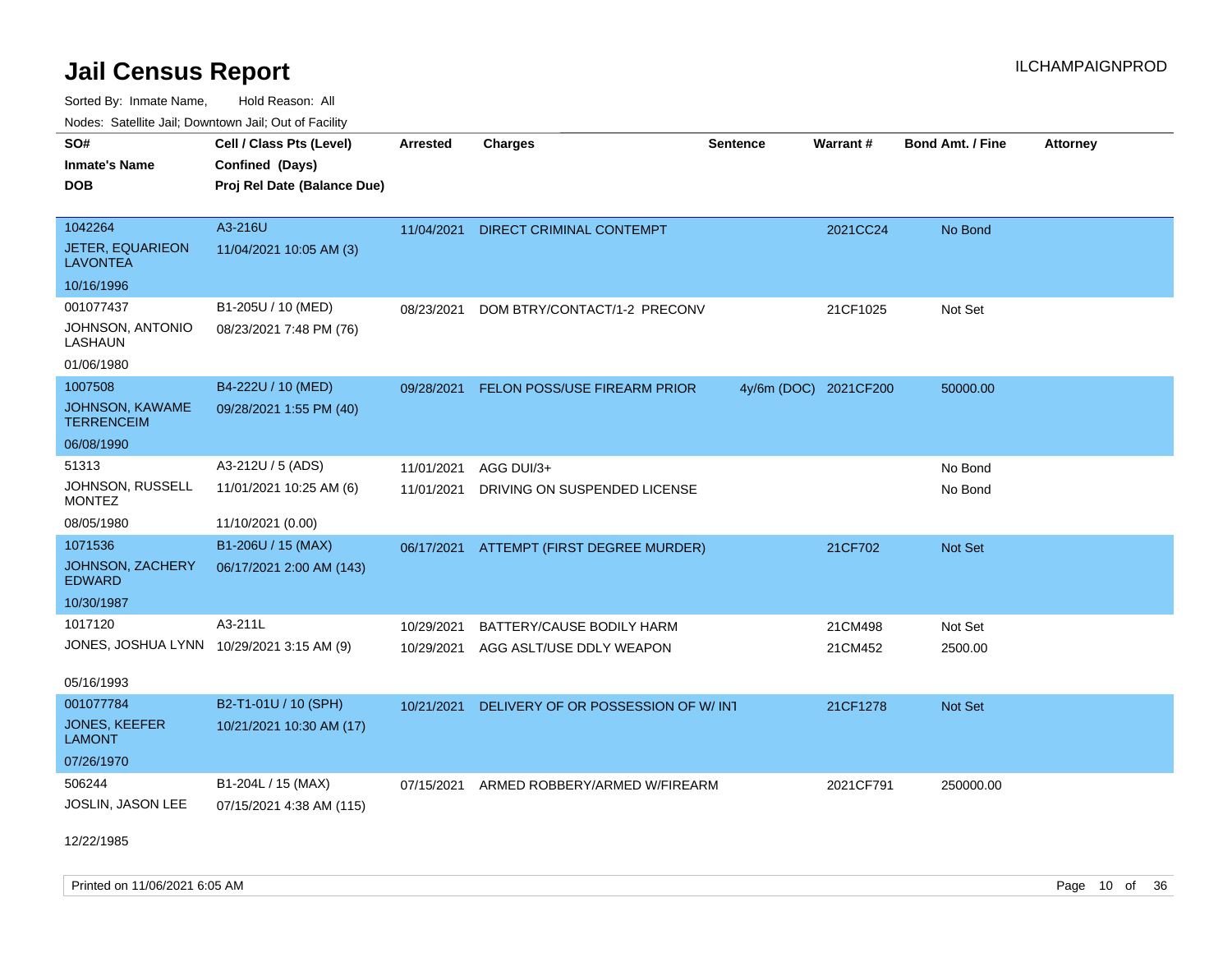| SO#<br><b>Inmate's Name</b><br><b>DOB</b>                     | Cell / Class Pts (Level)<br>Confined (Days)<br>Proj Rel Date (Balance Due) | <b>Arrested</b>                                      | <b>Charges</b>                                                                                             | <b>Sentence</b> | <b>Warrant#</b>                                              | <b>Bond Amt. / Fine</b>                       | <b>Attorney</b> |
|---------------------------------------------------------------|----------------------------------------------------------------------------|------------------------------------------------------|------------------------------------------------------------------------------------------------------------|-----------------|--------------------------------------------------------------|-----------------------------------------------|-----------------|
| 49797<br><b>KELLY, WARREN</b><br><b>DYTRALE</b><br>10/23/1979 | B1-106U / 10 (MED)<br>10/12/2021 2:59 PM (26)                              |                                                      | 10/12/2021 POSSESSING A CONTROLLED SUBSTANC4y (DOC)                                                        |                 | 21CF365                                                      | No Bond                                       |                 |
| 001077231<br>KOLESAR, JEREMY J<br>10/20/1979                  | BOOKH-6 / 10 (ADS)<br>11/02/2021 5:51 PM (5)                               | 11/02/2021<br>11/02/2021                             | RECEIVE/POSS/SELL STOLEN VEH<br>VIOLATE SEX OFFENDER REGIS                                                 |                 | 21CF25<br>21CF924                                            | 15000.00<br>10000.00                          |                 |
| 1070011<br>LAWS, WILLIAM<br>ZARAK, Third<br>07/06/1999        | B4-124U / 15 (MAX)<br>08/03/2021 3:53 PM (96)                              | 08/03/2021                                           | AGG DISCH FIREARM/1ST AID PERS                                                                             |                 | 21CF929                                                      | Not Set                                       |                 |
| 548089<br>LEWIS, LAWRENCE<br>PAUL, Third<br>02/08/1993        | B1-204U / 15 (MAX)<br>12/04/2020 4:42 AM (338)                             | 12/04/2020<br>12/04/2020<br>12/04/2020               | METH DELIVERY/100<400 GRAMS<br>AGG DOMESTIC BATTERY/STRANGLE<br>ATTEMPT (FIRST DEGREE MURDER)              |                 | 20CF1481<br>18CF1507<br>20CF1378                             | Not Set<br>10000.00<br>Not Set                |                 |
| 001077524<br>LEWIS, TREVOR<br><b>DANIEL</b><br>06/03/2002     | B2-T4-15U / 10 (SPH)<br>12/14/2020 5:16 PM (328)                           | 12/14/2020<br>12/14/2020<br>12/14/2020<br>12/14/2020 | AGG BATTERY/JUDGE/EMT<br><b>RESIDENTIAL ARSON</b><br>AGG BATTERY/PUBLIC PLACE<br>AGG BATTERY/PEACE OFFICER |                 | 2020-CF-1212<br>2020-CF-1388<br>2020-CF-1231<br>2020-CF-1211 | 10000.00<br>150000.00<br>50000.00<br>10000.00 |                 |
| 1000869<br>MARTIN, MANNIX<br><b>TILMOND</b><br>07/19/1991     | B1-201L / 15 (MAX)<br>09/12/2021 12:40 AM (56)                             | 09/11/2021                                           | FELON POSS/USE WEAPON/FIREARM                                                                              |                 | 21CF1102                                                     | Not Set                                       |                 |
| 001077938<br>MCGAHA,<br><b>CHRISTOPHER D</b><br>07/27/1991    | <b>BOOKH-2 / 15 (ADS)</b><br>05/10/2021 7:02 PM (181)                      | 05/10/2021<br>05/11/2021<br>05/27/2021               | AGG KIDNAPING DISCH FIR/HARM<br><b>MURDER</b><br><b>ESCAPE FROM DEPT OF CORRECTION</b>                     |                 | 21CF532<br>2021-CF-215<br>21CF600                            | <b>Not Set</b><br>No Bond<br><b>Not Set</b>   |                 |
| 39106<br>Junior<br>04/12/1973                                 | B2-T3-09U / 10 (SPH)<br>MOORE, ANDREW LEE, 10/12/2021 1:02 AM (26)         | 10/12/2021                                           | DOMESTIC BATTERY/OTHER PRIOR                                                                               |                 | 21CF1217                                                     | Not Set                                       |                 |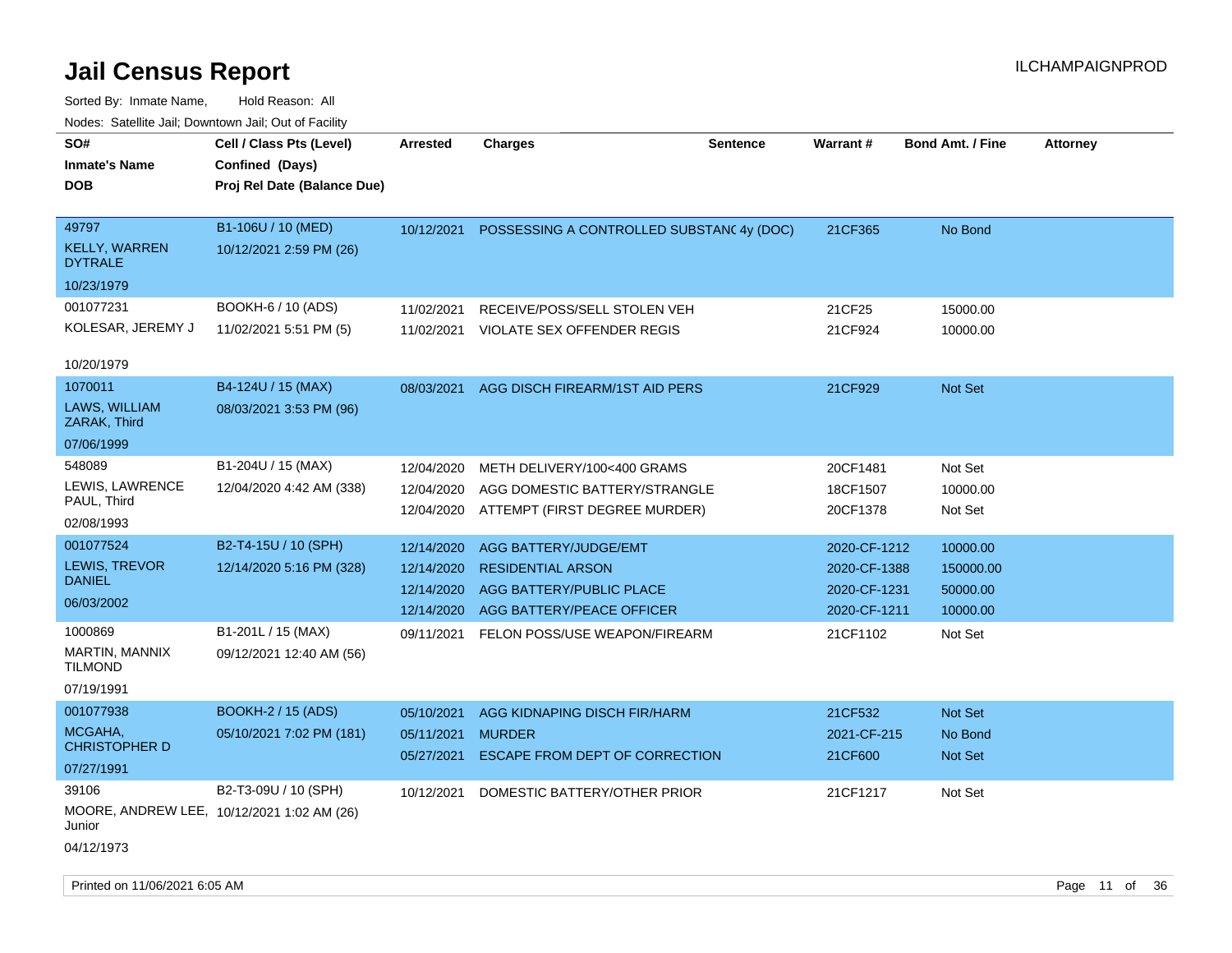| roaco. Catolino dall, Downtown dall, Out of Fability |                                             |                 |                                                            |                 |              |                         |                 |
|------------------------------------------------------|---------------------------------------------|-----------------|------------------------------------------------------------|-----------------|--------------|-------------------------|-----------------|
| SO#                                                  | Cell / Class Pts (Level)                    | <b>Arrested</b> | <b>Charges</b>                                             | <b>Sentence</b> | Warrant#     | <b>Bond Amt. / Fine</b> | <b>Attorney</b> |
| <b>Inmate's Name</b>                                 | Confined (Days)                             |                 |                                                            |                 |              |                         |                 |
| <b>DOB</b>                                           | Proj Rel Date (Balance Due)                 |                 |                                                            |                 |              |                         |                 |
|                                                      |                                             |                 |                                                            |                 |              |                         |                 |
| 1076384                                              | A2-120L / 5 (ADS)                           |                 | 10/28/2021 RETAIL THEFT/DISP MERCH/<\$300                  |                 | 21CM149      | 12500.00                |                 |
|                                                      | MURPHY, AZIA CIMONE 10/29/2021 12:49 AM (9) |                 |                                                            |                 |              |                         |                 |
| 09/23/1995                                           |                                             |                 |                                                            |                 |              |                         |                 |
| 966887                                               | A4-204L                                     | 11/05/2021      | DELIVERY OF OR POSSESSION OF W/ IN1 10y/0m/0d (DC 19CF1425 |                 |              | No Bond                 |                 |
| NELSON, DARRYL<br><b>WAYNE</b>                       | 11/05/2021 11:00 AM (2)                     |                 |                                                            |                 |              |                         |                 |
| 01/16/1984                                           |                                             |                 |                                                            |                 |              |                         |                 |
| 001078517                                            | B2-T1-02L / 15 (SPH)                        |                 | 10/19/2021 ATTEMPT (FIRST DEGREE MURDER)                   |                 | 21CF1267     | <b>Not Set</b>          |                 |
| NELSON, RORY<br><b>DEMOND</b>                        | 10/19/2021 3:55 AM (19)                     |                 |                                                            |                 |              |                         |                 |
| 08/14/1984                                           |                                             |                 |                                                            |                 |              |                         |                 |
| 526895                                               | A1-226L / 5 (ADS)                           | 09/27/2021      | <b>RETAIL THEFT</b>                                        | 1y              | 2016 CF 717  | No Bond                 |                 |
| OWENS, ANDREA<br><b>MICHELLE</b>                     | 09/27/2021 11:50 AM (41)                    |                 |                                                            |                 |              |                         |                 |
| 02/01/1988                                           |                                             |                 |                                                            |                 |              |                         |                 |
| 001077516                                            | B1-105U / 15 (MAX)                          | 10/25/2021      | <b>FELON POSS/USE WEAPON/FIREARM</b>                       | 5y (DOC)        | 2021CF769    | No Bond                 |                 |
| PAGET, GREGORY<br>LAMAR                              | 10/25/2021 12:47 PM (13)                    |                 |                                                            |                 |              |                         |                 |
| 05/27/1986                                           |                                             |                 |                                                            |                 |              |                         |                 |
| 1064809                                              | A3-217L / 10 (MED)                          | 11/03/2021      | CRIMINAL TRESPASS TO LAND                                  |                 | 2021CF1318   | 50000.00                |                 |
| PARKER, ALVIN<br>JARELL                              | 11/03/2021 2:39 PM (4)                      |                 |                                                            |                 |              |                         |                 |
| 08/24/1982                                           |                                             |                 |                                                            |                 |              |                         |                 |
| 001078558                                            | A3-112L / 5 (MIN)                           | 11/03/2021      | UNLAWFUL USE OF A WEAPON                                   |                 | 21CF1352     | <b>Not Set</b>          |                 |
| PARRISH, DOMINIC<br><b>WALTER</b>                    | 11/03/2021 1:25 PM (4)                      |                 |                                                            |                 |              |                         |                 |
| 08/23/2001                                           |                                             |                 |                                                            |                 |              |                         |                 |
| 1022441                                              | A3-115L / 10 (MED)                          | 10/27/2021      | AGG BATTERY/PEACE OFFICER                                  |                 | 2021 CF 12   | No Bond                 |                 |
| PICKENS, DONTRELL<br><b>DEMAR</b>                    | 10/27/2021 1:39 PM (11)                     | 10/27/2021      | AGG BATTERY/PEACE OFFICER                                  |                 | 2020 CF 1488 | No Bond                 |                 |
| 12/10/1993                                           |                                             |                 |                                                            |                 |              |                         |                 |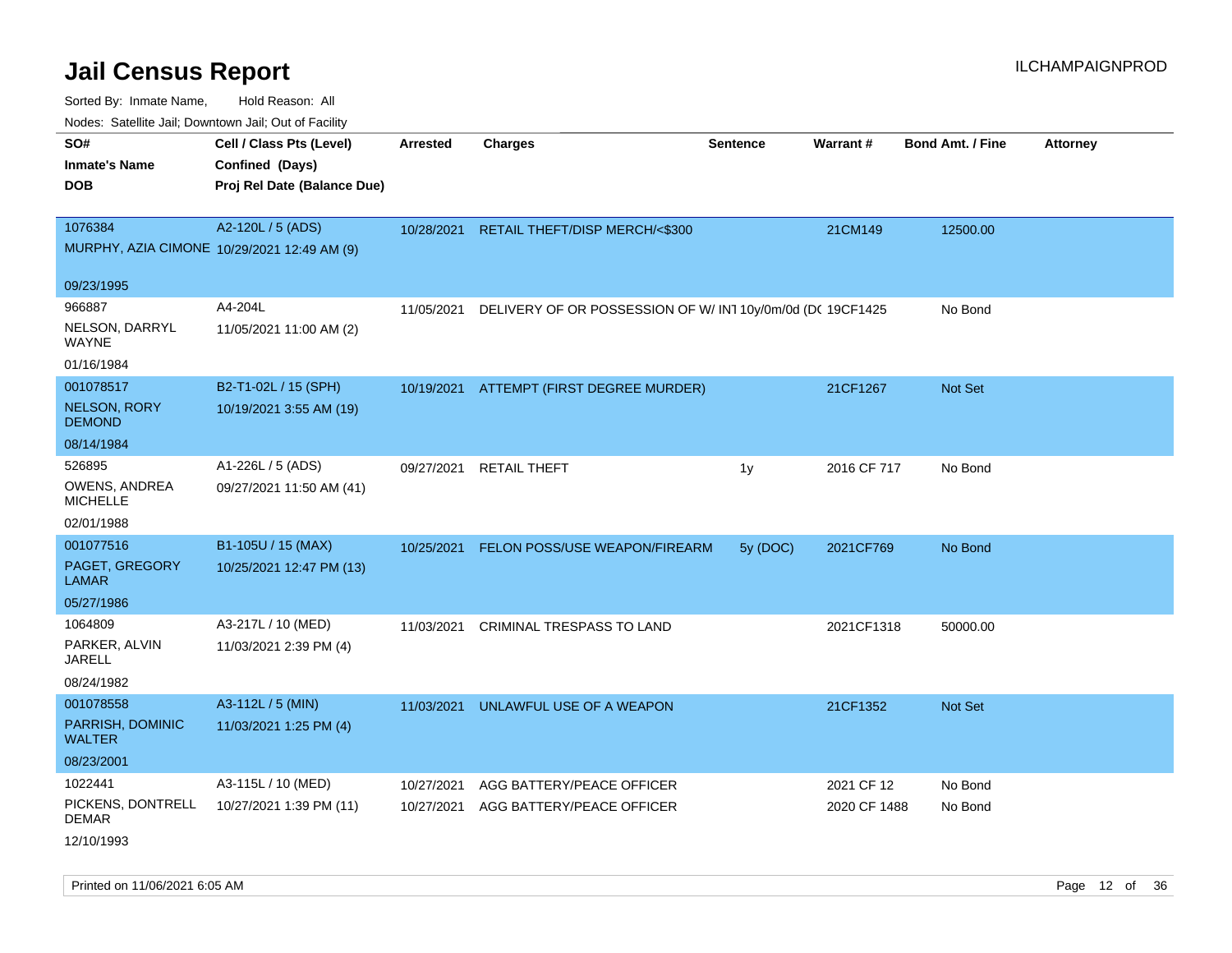| roaco. Oatomto dan, Downtown dan, Oat or Fability |                                              |                 |                                                        |                 |            |                         |                 |
|---------------------------------------------------|----------------------------------------------|-----------------|--------------------------------------------------------|-----------------|------------|-------------------------|-----------------|
| SO#                                               | Cell / Class Pts (Level)                     | <b>Arrested</b> | <b>Charges</b>                                         | <b>Sentence</b> | Warrant#   | <b>Bond Amt. / Fine</b> | <b>Attorney</b> |
| <b>Inmate's Name</b>                              | Confined (Days)                              |                 |                                                        |                 |            |                         |                 |
| <b>DOB</b>                                        | Proj Rel Date (Balance Due)                  |                 |                                                        |                 |            |                         |                 |
|                                                   |                                              |                 |                                                        |                 |            |                         |                 |
| 999352                                            | B3-W5-20L / 10 (MED)                         | 09/09/2021      | <b>VIOLATE OP/OTHER PRIOR</b>                          |                 | 21CF1092   | Not Set                 |                 |
| PIRLOT, JUSTIN LEE                                | 09/09/2021 11:28 AM (59)                     |                 | 10/23/2021 FALSE REPORT OF OFFENSE                     |                 | 2019CF836  | 5000.00                 |                 |
|                                                   |                                              |                 |                                                        |                 |            |                         |                 |
| 11/08/1982                                        |                                              |                 |                                                        |                 |            |                         |                 |
| 1069524                                           | B4-221L / 15 (MAX)                           | 08/08/2021      | MFG/DEL CANNABIS/30-500 GRAMS                          |                 | 21CF953    | Not Set                 |                 |
| RAY DAVIS, KAMARI<br><b>DAYVON</b>                | 08/09/2021 2:44 AM (90)                      |                 |                                                        |                 |            |                         |                 |
| 03/30/2000                                        |                                              |                 |                                                        |                 |            |                         |                 |
| 001078568                                         | BOOKH-3                                      | 11/05/2021      | UNLAWFUL USE OF A WEAPON                               |                 | 2021CFAWOW | <b>Not Set</b>          |                 |
| REED, DONNEILL<br><b>CORTEZ</b>                   | 11/05/2021 4:35 PM (2)                       | 11/05/2021      | POSS FIREARM W/ DEFACED SER NO                         |                 | 2021CFAWOW | <b>Not Set</b>          |                 |
| 01/18/1999                                        |                                              |                 |                                                        |                 |            |                         |                 |
| 1053270                                           | B4-121U                                      | 08/11/2021      | ARM VIOLENCE/CATEGORY III/2ND                          | 8y (DOC)        | 21CF957    | Not Set                 |                 |
| RICHARDSON, WILLIE<br>LEE.                        | 08/11/2021 3:07 AM (88)                      |                 |                                                        |                 |            |                         |                 |
| 07/20/1994                                        |                                              |                 |                                                        |                 |            |                         |                 |
| 979485                                            | B2-T4-16L / 15 (ADS)                         | 03/12/2021      | PRED CRIM SEX ASLT/VICTIM <13                          |                 | 21CF282    | Not Set                 |                 |
| RODRIGUEZ, JOSHUA<br><b>ANTHONY</b>               | 03/12/2021 1:57 PM (240)                     |                 |                                                        |                 |            |                         |                 |
| 04/06/1990                                        |                                              |                 |                                                        |                 |            |                         |                 |
| 1075587                                           | B4-126L / 15 (MAX)                           |                 | 10/18/2021 AGG UNLAWFUL USE WEAPON/PERSON 2y/0m/0d (DO |                 |            | No Bond                 |                 |
| ROSS, JAMARQUIS<br><b>ANTHONY TYREE</b>           | 10/18/2021 9:46 AM (20)                      |                 |                                                        |                 |            |                         |                 |
| 05/03/2000                                        |                                              |                 |                                                        |                 |            |                         |                 |
| 1071161                                           | B4-124L / 15 (MAX)                           | 08/18/2021      | DELIVERY OF OR POSSESSION OF W/INT                     |                 | 21CF1008   | No Bond                 |                 |
| SANDERS, MARKELL<br><b>LAMAR</b>                  | 08/18/2021 6:18 PM (81)                      | 08/19/2021      | <b>PAROLE REVOCATION</b>                               |                 | CH2105176  | No Bond                 |                 |
| 02/02/2000                                        |                                              |                 |                                                        |                 |            |                         |                 |
| 1047469                                           | B3-W5-18L / 10 (MED)                         | 07/03/2021      | CRIMINAL SEX ASSAULT/CONSENT                           |                 | 21CF773    | Not Set                 |                 |
| ALLEN                                             | SCHINDLER, RICHARD 07/03/2021 10:25 PM (127) |                 |                                                        |                 |            |                         |                 |
| 10/16/1979                                        |                                              |                 |                                                        |                 |            |                         |                 |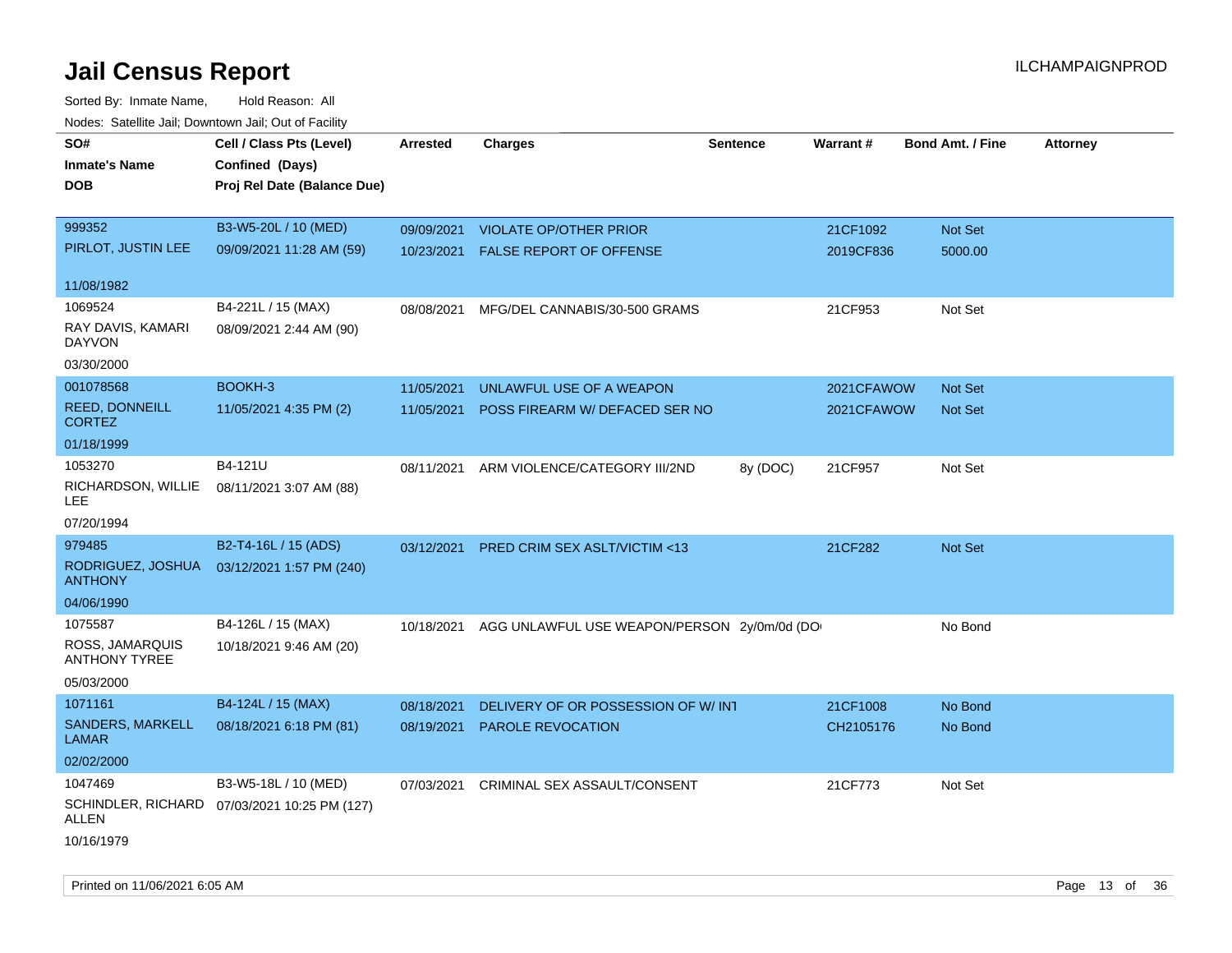| ivuutos. Saltiilit Jall, Duwilluwii Jall, Oul of Facility |                             |                 |                               |                 |            |                  |                 |
|-----------------------------------------------------------|-----------------------------|-----------------|-------------------------------|-----------------|------------|------------------|-----------------|
| SO#                                                       | Cell / Class Pts (Level)    | <b>Arrested</b> | <b>Charges</b>                | <b>Sentence</b> | Warrant#   | Bond Amt. / Fine | <b>Attorney</b> |
| <b>Inmate's Name</b>                                      | Confined (Days)             |                 |                               |                 |            |                  |                 |
| DOB                                                       | Proj Rel Date (Balance Due) |                 |                               |                 |            |                  |                 |
|                                                           |                             |                 |                               |                 |            |                  |                 |
| 001078441                                                 | <b>BOOKF-3 / 15 (ADS)</b>   | 10/01/2021      | ARMED HABITUAL CRIMINAL       |                 | 21CF1182   | Not Set          |                 |
| SINGLETON, CORRIE<br><b>DERRELL</b>                       | 10/01/2021 12:36 PM (37)    |                 |                               |                 |            |                  |                 |
| 05/07/1983                                                |                             |                 |                               |                 |            |                  |                 |
| 1034452                                                   | A4-107L / 10 (MED)          | 09/24/2021      | MFG/DEL 1<15 GR HEROIN/ANALOG | 4y (DOC)        | 20CF001071 | 500000.00        |                 |
| SMITH, CHERNENKO<br><b>CONSTANTINE</b>                    | 09/24/2021 11:57 AM (44)    |                 |                               |                 |            |                  |                 |
| 08/17/1985                                                |                             |                 |                               |                 |            |                  |                 |
| 001078347                                                 | A1-125L / 5 (MIN)           | 09/04/2021      | CHILD ABDUCTN/CONCEAL/DETAIN  |                 | 21CF942    | 500000.00        |                 |
| <b>SMITH, CRYSTAL</b><br><b>MARGARET</b>                  | 09/04/2021 3:34 PM (64)     |                 |                               |                 |            |                  |                 |
| 10/15/1992                                                |                             |                 |                               |                 |            |                  |                 |
| 001078115                                                 | B4-224U / 15 (MAX)          | 07/01/2021      | ARMED VIOLENCE/CATEGORY I     |                 | 21CF772    | Not Set          |                 |
| SMITH, JAMES<br>NASHAUN, Junior                           | 07/01/2021 2:44 PM (129)    | 07/30/2021      | DRIVING ON SUSPENDED LICENSE  |                 | 21TR5804   | 1500.00          |                 |
| 09/18/2000                                                |                             |                 |                               |                 |            |                  |                 |
| 1034702                                                   | A4-105L / 10 (MED)          | 10/22/2021      | AGG DOMESTIC BATTERY/STRANGLE |                 | 21CF1123   | 50000.00         |                 |
| SOULE, AUSTIN TYLER 10/22/2021 6:49 AM (16)               |                             |                 |                               |                 |            |                  |                 |
|                                                           |                             |                 |                               |                 |            |                  |                 |
| 03/18/1995                                                |                             |                 |                               |                 |            |                  |                 |
| 1025740                                                   | B1-105L / 10 (MED)          | 03/19/2021      | AGG DOMESTIC BATTERY/STRANGLE | 4y/0m/0d (DO    |            | Not Set          |                 |
| STANFORD,<br><b>TERRANCE NAWOUN</b>                       | 03/20/2021 12:48 AM (232)   |                 |                               |                 |            |                  |                 |
| 12/06/1992                                                |                             |                 |                               |                 |            |                  |                 |
| 38305                                                     | B2-T2-06L / 10 (SPH)        | 03/18/2020      | <b>CRIMINAL SEXUAL ABUSE</b>  |                 | 20CF-343   | 500000.00        |                 |
| STOVER, JOSH<br><b>ANDREW</b>                             | 03/18/2020 10:24 AM (599)   |                 |                               |                 |            |                  |                 |
| 08/18/1973                                                |                             |                 |                               |                 |            |                  |                 |
| 001078436                                                 | B2-T1-04L / 10 (SPH)        | 09/30/2021      | CRIMINAL SEX ASSAULT/CONSENT  |                 | 20CF255    | 150000.00        |                 |
| STRONG, CORTEZ                                            | 09/30/2021 2:47 PM (38)     |                 |                               |                 |            |                  |                 |
| 04/13/1996                                                |                             |                 |                               |                 |            |                  |                 |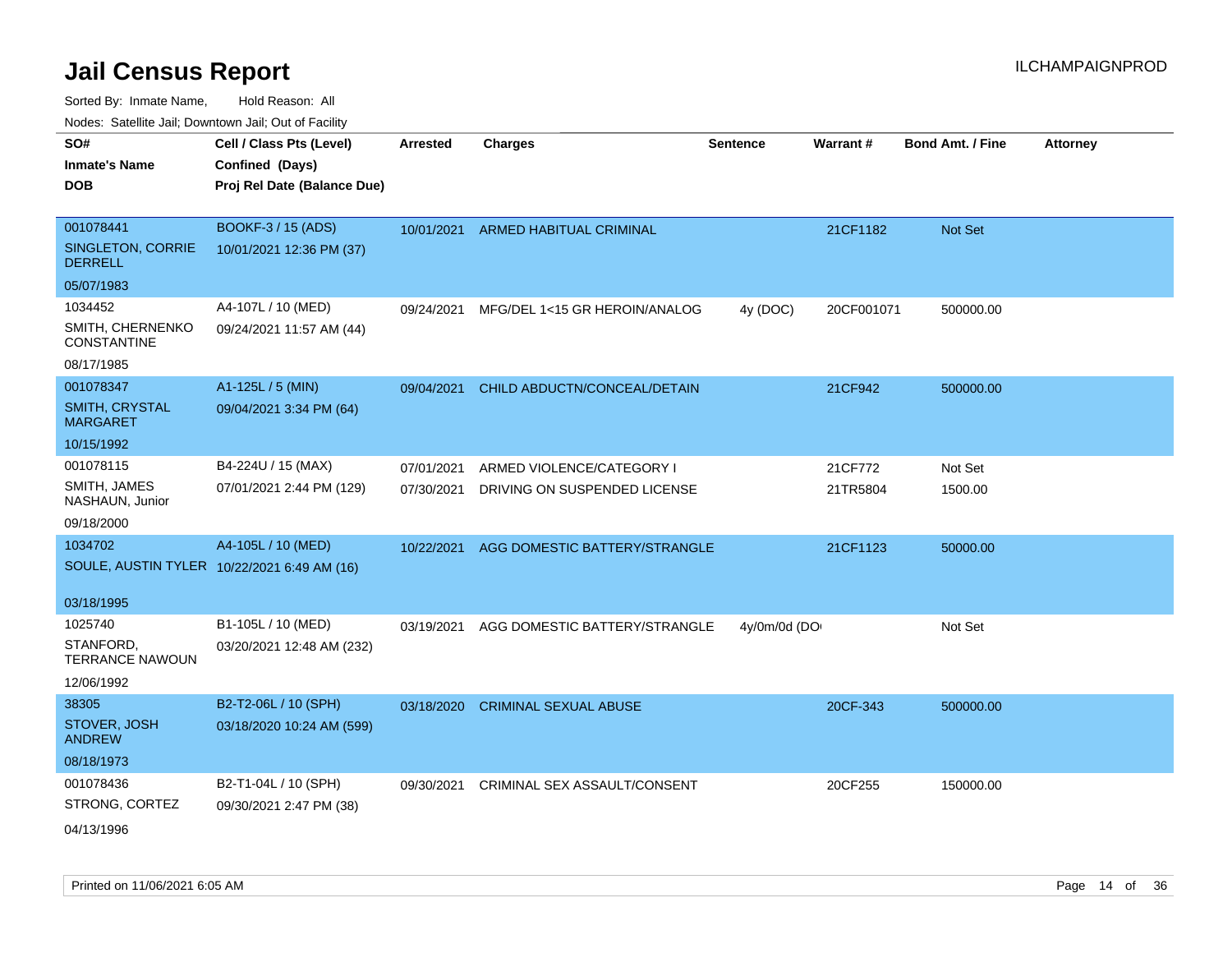Sorted By: Inmate Name, Hold Reason: All Nodes: Satellite Jail; Downtown Jail; Out of Facility

| SO#<br><b>Inmate's Name</b>               | Cell / Class Pts (Level)<br>Confined (Days) | <b>Arrested</b> | <b>Charges</b>                             | <b>Sentence</b> | Warrant#   | <b>Bond Amt. / Fine</b> | <b>Attorney</b> |
|-------------------------------------------|---------------------------------------------|-----------------|--------------------------------------------|-----------------|------------|-------------------------|-----------------|
| <b>DOB</b>                                | Proj Rel Date (Balance Due)                 |                 |                                            |                 |            |                         |                 |
| 1035647                                   | A3-214L / 10 (ADS)                          | 10/29/2021      | CRIM DMG TO PROP \$500-10K                 |                 | 21CF983    | 10000.00                |                 |
| <b>SUMO, DAVID KLON</b>                   | 10/29/2021 6:36 PM (9)                      |                 | 10/29/2021 CRIM DMG/GOVT PROP/>\$500-\$10K |                 | 21CF984    | 10000.00                |                 |
| 06/23/1975                                |                                             |                 |                                            |                 |            |                         |                 |
| 1066794                                   | B3-W2-07U / 5 (MIN)                         |                 | 09/07/2021 VIOLATE OP/OTHER PRIOR          |                 | 21CF1061   | Not Set                 |                 |
| TAYLOR, STANLEY<br><b>JAMES</b>           | 09/07/2021 7:01 AM (61)                     |                 |                                            |                 |            |                         |                 |
| 01/05/1994                                |                                             |                 |                                            |                 |            |                         |                 |
| 001078471                                 | B4-227L / 10 (MED)                          | 10/11/2021      | AGG UUW/VEHICLE/<21                        |                 | 21CF1210   | 100.00                  |                 |
| <b>THATCH, OMARION</b><br><b>DIAMONTE</b> | 10/11/2021 1:26 AM (27)                     |                 |                                            |                 |            |                         |                 |
| 09/05/2003                                |                                             |                 |                                            |                 |            |                         |                 |
| 21252                                     | B4-123L / 15 (MAX)                          |                 | 10/18/2021 MFG/DEL 1<15 GR COCAINE/ANLG    |                 | 2021CF172  | 25000.00                |                 |
| THOMAS, ELIJAH                            | 10/18/2021 12:35 AM (20)                    |                 |                                            |                 |            |                         |                 |
| 07/31/1962                                |                                             |                 |                                            |                 |            |                         |                 |
| 32058                                     | B4-123U / 15 (MAX)                          | 06/14/2021      | <b>AGG DISCH FIREARM</b>                   |                 | 21CF690    | Not Set                 |                 |
| THOMPSON, STEVEN<br><b>ONEAL</b>          | 06/14/2021 6:44 AM (146)                    |                 |                                            |                 |            |                         |                 |
| 03/14/1969                                |                                             |                 |                                            |                 |            |                         |                 |
| 1004142                                   | A4-106U / 15 (MAX)                          | 10/22/2021      | PAROLE REVOCATION                          |                 |            | Not Set                 |                 |
| TOY, KAYON LARENZ                         | 10/22/2021 1:01 PM (16)                     | 10/27/2021      | POSSESSION OF METH/15<100GRAMS             |                 | 2021CF1298 | 1500000.00              |                 |
| 09/12/1991                                |                                             |                 |                                            |                 |            |                         |                 |
| 969709                                    | A3-113L / 5 (ADS)                           | 10/29/2021      | CRIM DMG TO PROP \$500-10K                 |                 |            | Not Set                 |                 |
| <b>TUFTE, BRYCE</b><br><b>MATTHEW</b>     | 10/29/2021 3:14 PM (9)                      | 10/29/2021      | DRIVING ON SUSPENDED LICENSE               |                 | 20TR2181   | 5000.00                 |                 |
| 05/30/1988                                | 12/20/2021 (0.00)                           |                 |                                            |                 |            |                         |                 |
| 32910                                     | B2-T2-05U / 10 (SPH)                        | 10/04/2021      | DOM BTRY/HARM/1-2 PRECONV                  |                 | 21CF1189   | Not Set                 |                 |
| TULL, CHRISTOPHER<br><b>MICHAEL</b>       | 10/04/2021 10:53 PM (34)                    |                 |                                            |                 |            |                         |                 |
| 04/02/1971                                |                                             |                 |                                            |                 |            |                         |                 |

Printed on 11/06/2021 6:05 AM **Page 15** of 36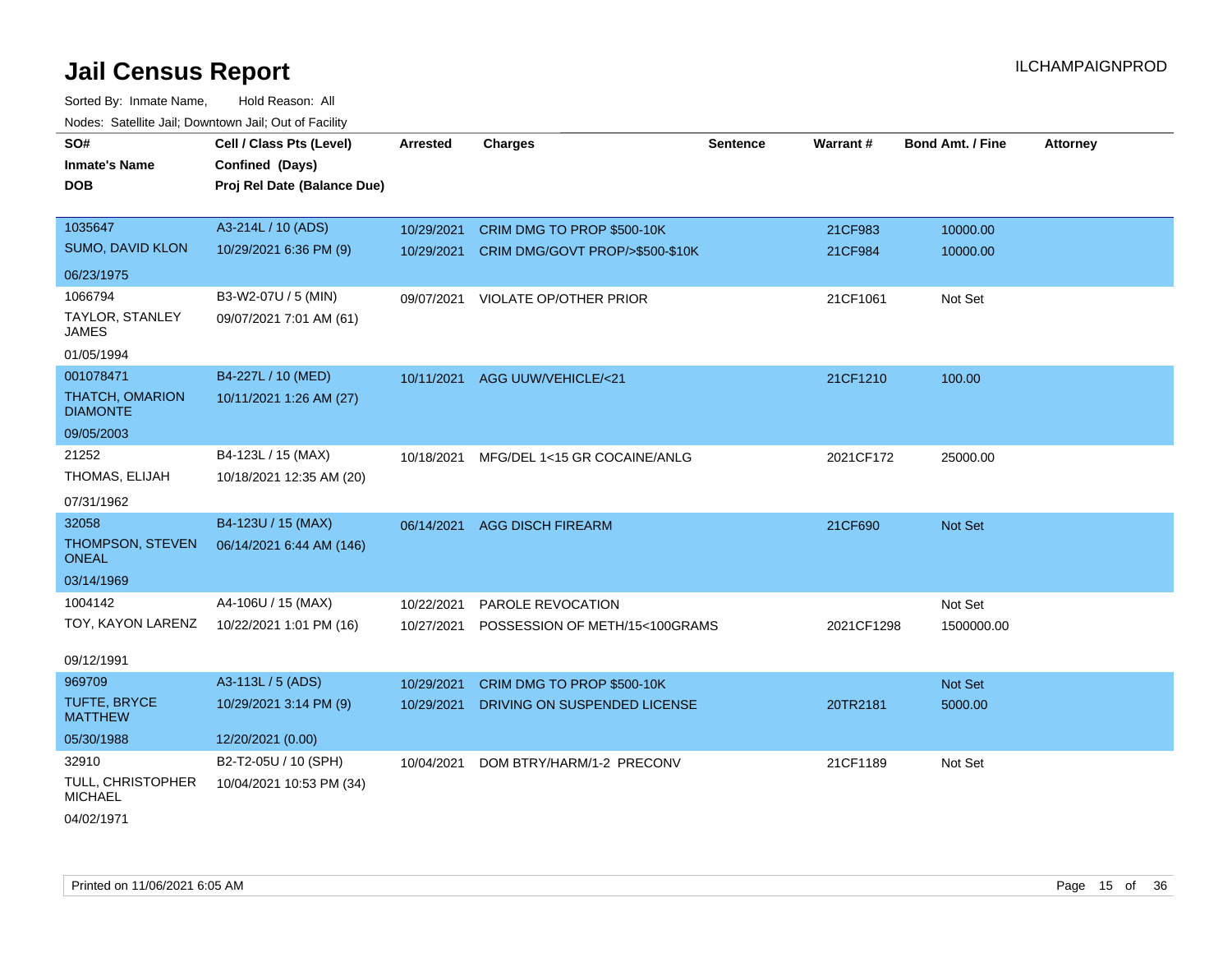Sorted By: Inmate Name, Hold Reason: All Nodes: Satellite Jail; Downtown Jail; Out of Facility

| Cell / Class Pts (Level)    | Arrested                                       | <b>Charges</b>              | <b>Sentence</b>                                                                              |                                                                                              | <b>Bond Amt. / Fine</b>     | <b>Attorney</b>                                                  |
|-----------------------------|------------------------------------------------|-----------------------------|----------------------------------------------------------------------------------------------|----------------------------------------------------------------------------------------------|-----------------------------|------------------------------------------------------------------|
| Confined (Days)             |                                                |                             |                                                                                              |                                                                                              |                             |                                                                  |
| Proj Rel Date (Balance Due) |                                                |                             |                                                                                              |                                                                                              |                             |                                                                  |
|                             |                                                |                             |                                                                                              |                                                                                              |                             |                                                                  |
| A1-227U / 10 (MED)          | 10/23/2021                                     |                             |                                                                                              | 21CF1286                                                                                     | <b>Not Set</b>              |                                                                  |
| 10/23/2021 5:50 PM (15)     |                                                |                             |                                                                                              |                                                                                              |                             |                                                                  |
|                             |                                                |                             |                                                                                              |                                                                                              |                             |                                                                  |
| A4-203L / 5 (ADS)           | 10/28/2021                                     | <b>BURGLARY</b>             |                                                                                              | 2021CF321                                                                                    | 15000.00                    |                                                                  |
| 10/28/2021 3:42 AM (10)     |                                                |                             |                                                                                              |                                                                                              |                             |                                                                  |
|                             |                                                |                             |                                                                                              |                                                                                              |                             |                                                                  |
| A1-227L / 15 (MAX)          | 10/14/2021                                     |                             |                                                                                              | 2020CF418                                                                                    | 250000.00                   |                                                                  |
| 10/14/2021 12:02 PM (24)    |                                                |                             |                                                                                              |                                                                                              |                             |                                                                  |
|                             |                                                |                             |                                                                                              |                                                                                              |                             |                                                                  |
| B1-203L / 10 (MED)          | 10/24/2021                                     |                             |                                                                                              | 21CF1289                                                                                     | Not Set                     |                                                                  |
| 10/24/2021 2:46 AM (14)     |                                                |                             |                                                                                              |                                                                                              |                             |                                                                  |
|                             |                                                |                             |                                                                                              |                                                                                              |                             |                                                                  |
| A2-123U / 5 (ADS)           | 10/30/2021                                     | DOM BTRY/BOD HARM/3 PRECONV |                                                                                              | 21CM264                                                                                      | 1000.00                     |                                                                  |
| 10/30/2021 5:03 AM (8)      | 10/30/2021                                     |                             |                                                                                              | 21CF1319                                                                                     | <b>Not Set</b>              |                                                                  |
|                             |                                                |                             |                                                                                              |                                                                                              |                             |                                                                  |
| A4-206L / 15 (ADS)          | 11/02/2021                                     | <b>DISORDERLY CONDUCT</b>   |                                                                                              |                                                                                              | Not Set                     |                                                                  |
| 11/02/2021 4:08 AM (5)      | 11/02/2021                                     | CRIM TRESPASS TO STATE LAND |                                                                                              | 21118875                                                                                     | 5000.00                     |                                                                  |
|                             | 11/02/2021                                     |                             |                                                                                              |                                                                                              | Not Set                     |                                                                  |
|                             |                                                |                             |                                                                                              |                                                                                              |                             |                                                                  |
|                             | 08/30/2021                                     |                             |                                                                                              |                                                                                              | Not Set                     |                                                                  |
|                             |                                                |                             |                                                                                              |                                                                                              |                             |                                                                  |
|                             |                                                |                             |                                                                                              |                                                                                              |                             |                                                                  |
| B2-DR / 5 (SPH)             | 10/07/2021                                     |                             |                                                                                              |                                                                                              | No Bond                     |                                                                  |
| 10/07/2021 12:20 PM (31)    |                                                |                             |                                                                                              |                                                                                              |                             |                                                                  |
|                             |                                                |                             |                                                                                              |                                                                                              |                             |                                                                  |
|                             | B1-207U / 15 (MAX)<br>08/30/2021 10:48 AM (69) |                             | ARMED ROBBERY/NO FIREARM<br>AGG KIDNAPG/<13/INTEL DISABL<br>ARMED HABITUAL CRIMINAL<br>THEFT | AGGRAVATED DOMESTIC BATTERY<br>FELON POSS/USE WEAPON/FIREARM<br>CHILD PORNOGRAPHY/PHOTOGRAPH | <b>Warrant#</b><br>21CF1045 | roaco. Calcinio dan, Downtown dan, Cal or Fability<br>2021CF1207 |

Printed on 11/06/2021 6:05 AM **Page 16** of 36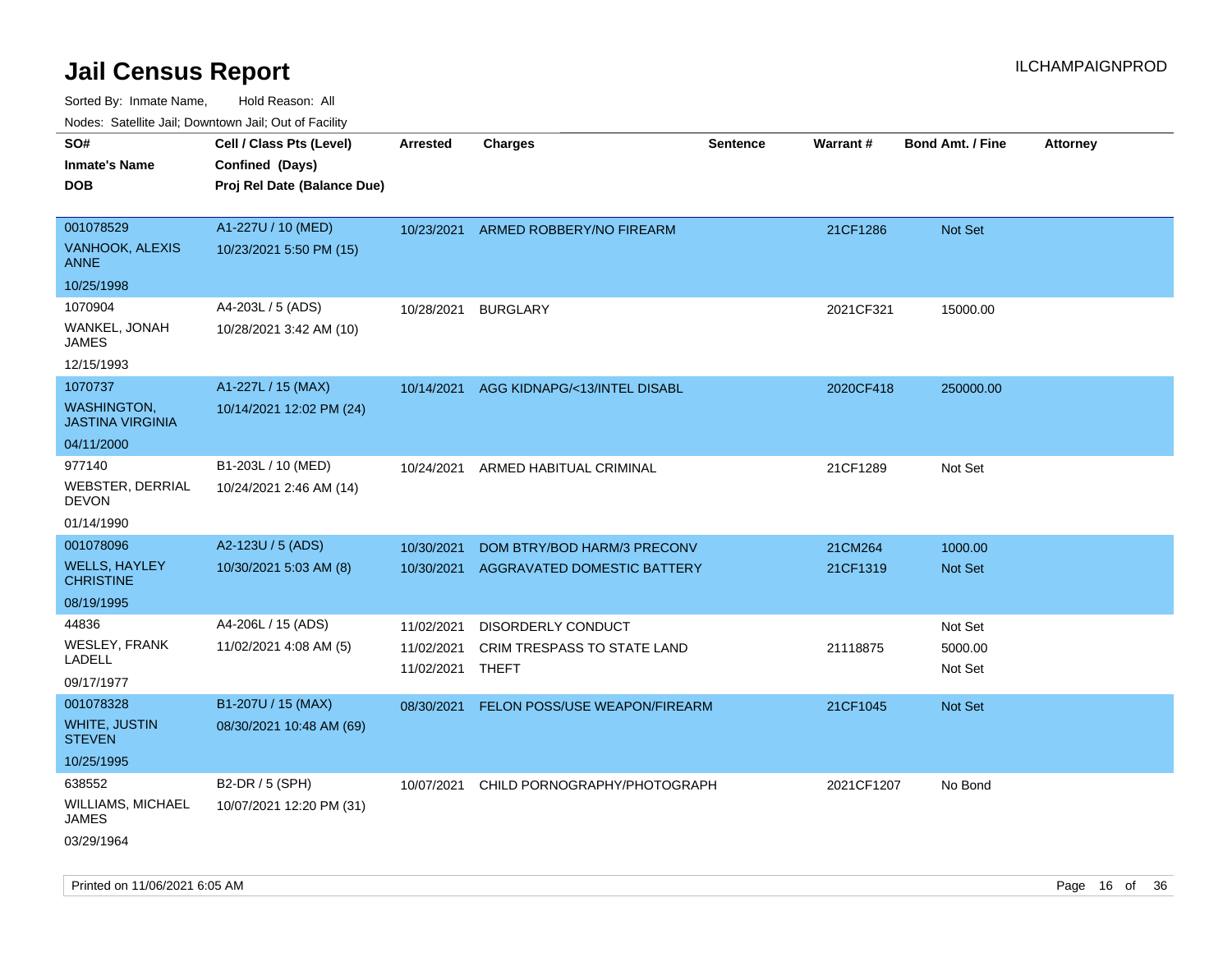Sorted By: Inmate Name, Hold Reason: All

Nodes: Satellite Jail; Downtown Jail; Out of Facility

| SO#                                          | Cell / Class Pts (Level)    | <b>Arrested</b>   | Charges                        | <b>Sentence</b> | Warrant#    | <b>Bond Amt. / Fine</b> | <b>Attorney</b> |
|----------------------------------------------|-----------------------------|-------------------|--------------------------------|-----------------|-------------|-------------------------|-----------------|
|                                              |                             |                   |                                |                 |             |                         |                 |
| <b>Inmate's Name</b>                         | Confined (Days)             |                   |                                |                 |             |                         |                 |
| <b>DOB</b>                                   | Proj Rel Date (Balance Due) |                   |                                |                 |             |                         |                 |
|                                              |                             |                   |                                |                 |             |                         |                 |
| 1066370                                      | B1-101L / 15 (MAX)          | 07/28/2021        | ARMED VIOLENCE/CATEGORY III    |                 | 2021 CF 882 | <b>Not Set</b>          |                 |
| <b>WILLIAMS, REONTE</b><br><b>REMIR</b>      | 07/28/2021 5:40 AM (102)    |                   |                                |                 |             |                         |                 |
| 05/14/1999                                   |                             |                   |                                |                 |             |                         |                 |
| 001078494                                    | B1-104L / 15 (MAX)          | 10/15/2021        | AGG UNLAWFUL USE OF WEAPON/VEH |                 | 21CF1254    | No Bond                 |                 |
| <b>WILLIAMS, TAVARAZ</b><br>LASHAWN          | 10/15/2021 12:17 PM (23)    |                   |                                |                 |             |                         |                 |
| 04/19/1990                                   |                             |                   |                                |                 |             |                         |                 |
| 996311                                       | A3-213L / 15 (ADS)          | 10/29/2021        | DOMESTIC BATTERY/OTHER PRIOR   |                 | 21CF1326    | No Bond                 |                 |
| <b>WILLIAMS,</b><br><b>TRAYSHAUN DEVONTA</b> | 10/29/2021 10:51 PM (9)     |                   |                                |                 |             |                         |                 |
| 02/18/1992                                   |                             |                   |                                |                 |             |                         |                 |
| 001078566                                    | BOOKH-3                     | 11/05/2021        | AGG UNLAWFUL USE WEAPON/PERSON |                 | 21CFAWOW    | Not Set                 |                 |
| <b>WINSTON, TYZAH</b><br><b>VONTICE</b>      | 11/05/2021 12:15 PM (2)     | 11/05/2021        | FIREARM W/O VALID FOID/ELIG    |                 | 21CFAWOW    | Not Set                 |                 |
| 10/26/2000                                   |                             |                   |                                |                 |             |                         |                 |
| 972160                                       | A4-205L / 5 (ADS)           | 11/02/2021        | AGG DOMESTIC BATTERY/STRANGLE  |                 | 21CF1348    | <b>Not Set</b>          |                 |
| <b>WOOD, ANTONIO</b>                         | 11/02/2021 10:51 AM (5)     |                   |                                |                 |             |                         |                 |
| 10/16/1981                                   |                             |                   |                                |                 |             |                         |                 |
| 001078539                                    | A4-201U / 15 (ADS)          | 10/27/2021        | AGG DISCHARGE FIREARM          |                 | 21CF1296    | 750000.00               |                 |
| <b>WRIGHT, AMARION</b><br><b>MALIK</b>       | 10/27/2021 7:31 AM (11)     |                   |                                |                 |             |                         |                 |
| 10/31/2002                                   |                             |                   |                                |                 |             |                         |                 |
| <b>Total Satellite Jail: 131</b>             |                             | <b>Males: 117</b> | Females: 14<br>Unknown: 0      |                 |             |                         |                 |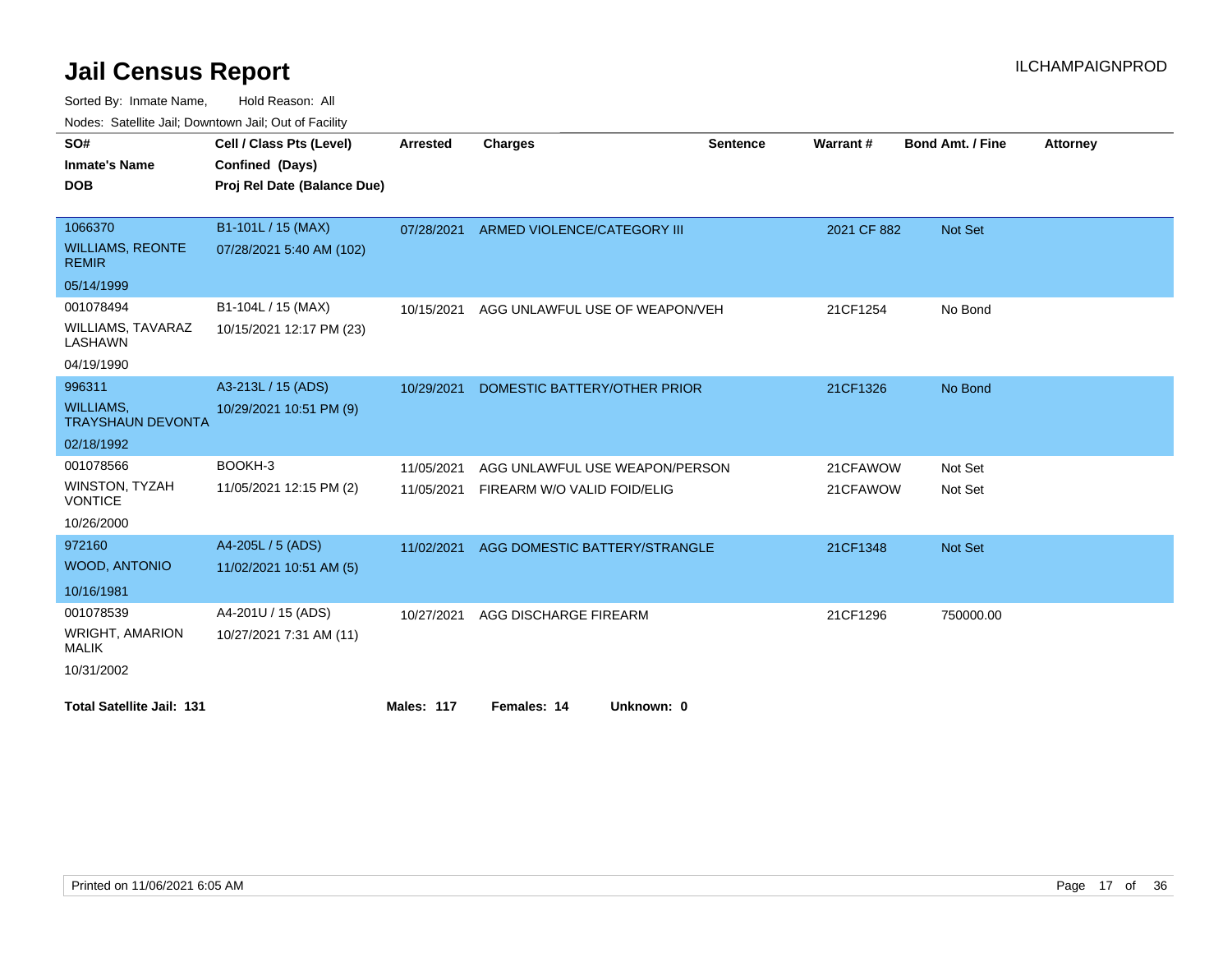| <b>Downtown Jail</b>                             |                             |                 |                                           |                 |                 |                         |                 |
|--------------------------------------------------|-----------------------------|-----------------|-------------------------------------------|-----------------|-----------------|-------------------------|-----------------|
| SO#                                              | Cell / Class Pts (Level)    | <b>Arrested</b> | <b>Charges</b>                            | <b>Sentence</b> | <b>Warrant#</b> | <b>Bond Amt. / Fine</b> | <b>Attorney</b> |
| <b>Inmate's Name</b>                             | Confined (Days)             |                 |                                           |                 |                 |                         |                 |
| <b>DOB</b>                                       | Proj Rel Date (Balance Due) |                 |                                           |                 |                 |                         |                 |
|                                                  |                             |                 |                                           |                 |                 |                         |                 |
| 1073165                                          | G4L / 5 (MIN)               | 04/30/2021      | <b>BURGLARY</b>                           |                 | 21CF516         | <b>Not Set</b>          |                 |
| <b>ACKERMAN, CODY</b><br><b>JAMES</b>            | 04/30/2021 4:48 PM (191)    | 04/30/2021      | UNLWFL POSS/DRIVER/VEH/STOLEN             |                 | 21CF486         | <b>Not Set</b>          |                 |
|                                                  |                             | 04/30/2021      | FORGERY/ISSUE/DELIVER DOCUMENT            |                 | 19CF143         | 75000.00                |                 |
| 02/01/1989                                       |                             | 05/03/2021      | FORGERY/ISSUE/DELIVER DOCUMENT            |                 | 2018CF689       | 2500.00 / 75.00         |                 |
| 1058975                                          | J5U / 10 (MED)              | 09/20/2021      | DOMESTIC BATTERY                          | 2y (DOC)        | 21CF1136        | Not Set                 |                 |
| ANDERSON, LAROME<br><b>ROMEO</b>                 | 09/20/2021 11:18 PM (48)    |                 |                                           |                 |                 |                         |                 |
| 11/19/1996                                       |                             |                 |                                           |                 |                 |                         |                 |
| 517915                                           | G8U / 5 (MIN)               | 08/03/2021      | <b>BURGLARY</b>                           |                 | 21CF289         | 20000.00                |                 |
| <b>BOXLEY, CHARLES</b>                           | 08/03/2021 2:18 PM (96)     | 08/03/2021      | <b>BURGLARY</b>                           |                 | 21CF679         | 20000.00                |                 |
| <b>OMAR</b>                                      |                             | 08/03/2021      | FORGERY/ISSUE/DELIVER DOCUMENT            |                 |                 | No Bond                 |                 |
| 01/10/1985                                       |                             |                 |                                           |                 |                 |                         |                 |
| 995432                                           | $11/10$ (ADS)               | 10/22/2021      | <b>RESIST/OBSTRUCTING A PEACE OFFICEF</b> |                 | 21CM489         | Not Set                 |                 |
| <b>BROWN, JAVON</b><br><b>SHANTEZ</b>            | 10/22/2021 2:36 AM (16)     | 10/22/2021      | POSSESS DRUG PARAPHERNALIA                |                 | 20CM650         | 10000.00                |                 |
| 10/14/1991                                       |                             |                 |                                           |                 |                 |                         |                 |
| 1075941                                          | G2L / 5 (MIN)               | 10/08/2021      | <b>HARASS WITNESS/FAMILY MBR/REP</b>      |                 | 2021CF1188      | 500000.00               |                 |
| <b>BROWN, LIONEL</b><br><b>TERRELL</b>           | 10/08/2021 5:16 PM (30)     |                 |                                           |                 |                 |                         |                 |
| 10/19/1981                                       |                             |                 |                                           |                 |                 |                         |                 |
| 61904                                            | D4 / 15 (ADS)               | 10/23/2021      | <b>ROBBERY</b>                            |                 | 21CF1287        | Not Set                 |                 |
| <b>BURNETT, TIMOTHY</b><br>LYNN                  | 10/23/2021 5:43 PM (15)     |                 |                                           |                 |                 |                         |                 |
| 09/09/1983                                       |                             |                 |                                           |                 |                 |                         |                 |
| 1075361                                          | J6L / 5 (ADS)               | 04/16/2021      | <b>BURGLARY</b>                           |                 | 21CF414         | <b>Not Set</b>          |                 |
| <b>COWART, TORREY</b><br><b>BENJAMEN, Junior</b> | 04/16/2021 9:17 PM (205)    |                 |                                           |                 |                 |                         |                 |
| 11/22/1987                                       |                             |                 |                                           |                 |                 |                         |                 |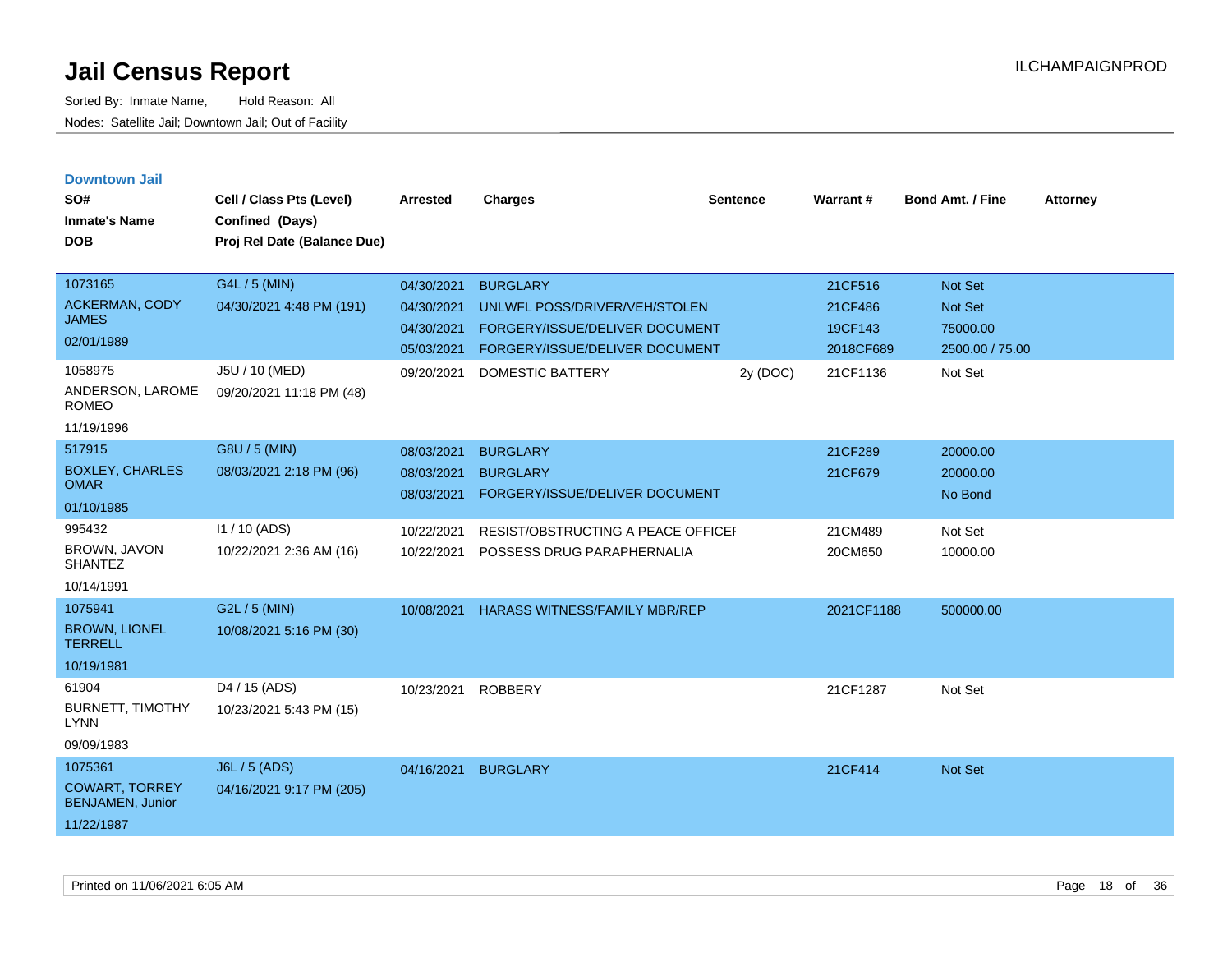| roaco. Catolino cali, Domntonn cali, Out of Facility<br>SO# |                                               |            |                                          |                 |            |                         |                 |
|-------------------------------------------------------------|-----------------------------------------------|------------|------------------------------------------|-----------------|------------|-------------------------|-----------------|
|                                                             | Cell / Class Pts (Level)                      | Arrested   | <b>Charges</b>                           | <b>Sentence</b> | Warrant#   | <b>Bond Amt. / Fine</b> | <b>Attorney</b> |
| <b>Inmate's Name</b>                                        | Confined (Days)                               |            |                                          |                 |            |                         |                 |
| <b>DOB</b>                                                  | Proj Rel Date (Balance Due)                   |            |                                          |                 |            |                         |                 |
| 001078067                                                   | 14 / 10 (ADS)                                 | 06/25/2021 | AGG BATTERY/PUBLIC PLACE                 |                 | 21CF749    | Not Set                 |                 |
| <b>CRAYTON, MARSALIS</b>                                    | 06/25/2021 1:11 PM (135)                      | 06/25/2021 | AGG BATTERY/PUBLIC PLACE                 |                 | 21CF748    | Not Set                 |                 |
| <b>DBOAH</b>                                                |                                               |            |                                          |                 |            |                         |                 |
| 03/27/1991                                                  |                                               |            |                                          |                 |            |                         |                 |
| 56063                                                       | H4L / 10 (ADS)                                | 09/18/2021 | <b>AGGRAVATED BATTERY</b>                |                 | 21CF1127   | Not Set                 |                 |
| DAVIS, DAMIEN<br><b>DOMINIQUE</b>                           | 09/18/2021 4:25 AM (50)                       | 09/19/2021 | AGGRAVATED BATTERY                       |                 | 21CF1132   | Not Set                 |                 |
| 02/28/1977                                                  |                                               |            |                                          |                 |            |                         |                 |
| 1066719                                                     | C3L / 10 (MED)                                | 06/09/2021 | AGG DOMESTIC BATTERY/STRANGLE            |                 | 21CF310    | 100000.00               |                 |
| DAVIS, TAVEON                                               | 06/09/2021 10:50 PM (151)                     | 06/09/2021 | <b>RET THEFT/DISP MERCH/&gt;\$300</b>    |                 | 19CF959    | 5000.00                 |                 |
| <b>CORNELIUS</b>                                            |                                               | 06/09/2021 | RETAIL THEFT/DISP MERCH/<\$300           |                 | 19CM897    | 3000.00                 |                 |
| 12/21/1997                                                  |                                               |            |                                          |                 |            |                         |                 |
| 571307                                                      | J3L / 15 (ADS)                                | 09/14/2020 | CRIM SEXUAL ABUSE/CONSENT                |                 | 2020CF1026 | Not Set                 |                 |
| DOMINGO-<br>CASTANEDA,                                      | 09/14/2020 11:19 PM (419)                     | 09/14/2020 | PRED CRIM SEX ASLT/VICTIM <13            |                 | 2020CF1025 | Not Set                 |                 |
| 09/29/1989                                                  |                                               |            |                                          |                 |            |                         |                 |
| 959292                                                      | K1 / 15 (ADS)                                 |            | 04/01/2021 ATTEMPT (FIRST DEGREE MURDER) |                 | 2020CF565  | 2000000.00              |                 |
| DUNCAN, COREYON<br><b>ANTHONY</b>                           | 04/01/2021 8:46 PM (220)                      |            |                                          |                 |            |                         |                 |
| 01/17/1989                                                  |                                               |            |                                          |                 |            |                         |                 |
| 1053207                                                     | K2 / 15 (SPH)                                 |            | 06/06/2019 MURDER/INTENT TO KILL/INJURE  |                 | 2019-CF849 | 2000000.00              |                 |
| FAUST, JAQUAVEON<br>LAVELL                                  | 06/06/2019 2:24 PM (885)                      |            |                                          |                 |            |                         |                 |
| 07/25/1996                                                  |                                               |            |                                          |                 |            |                         |                 |
| 962759                                                      | E6L / 5 (ADS)                                 | 07/16/2021 | <b>METH DELIVERY&lt;5 GRAMS</b>          |                 | 21CF833    | Not Set                 |                 |
|                                                             | FINLEY, KEVIN DANTE  07/16/2021 9:44 PM (114) | 07/29/2021 | AGG CRIM SEX ASSAULT/FELONY              |                 | 21CF891    | No Bond                 |                 |
| 12/28/1988                                                  |                                               |            |                                          |                 |            |                         |                 |
| 1068917                                                     | $H1L / 5$ (MIN)                               | 08/11/2021 | VIO ORDER/PRIOR VIO OF ORDER             |                 | 21CF965    | Not Set                 |                 |
| GARCIA, JUAN<br>CARLOS                                      | 08/11/2021 9:24 PM (88)                       |            |                                          |                 |            |                         |                 |
| 10/21/1997                                                  |                                               |            |                                          |                 |            |                         |                 |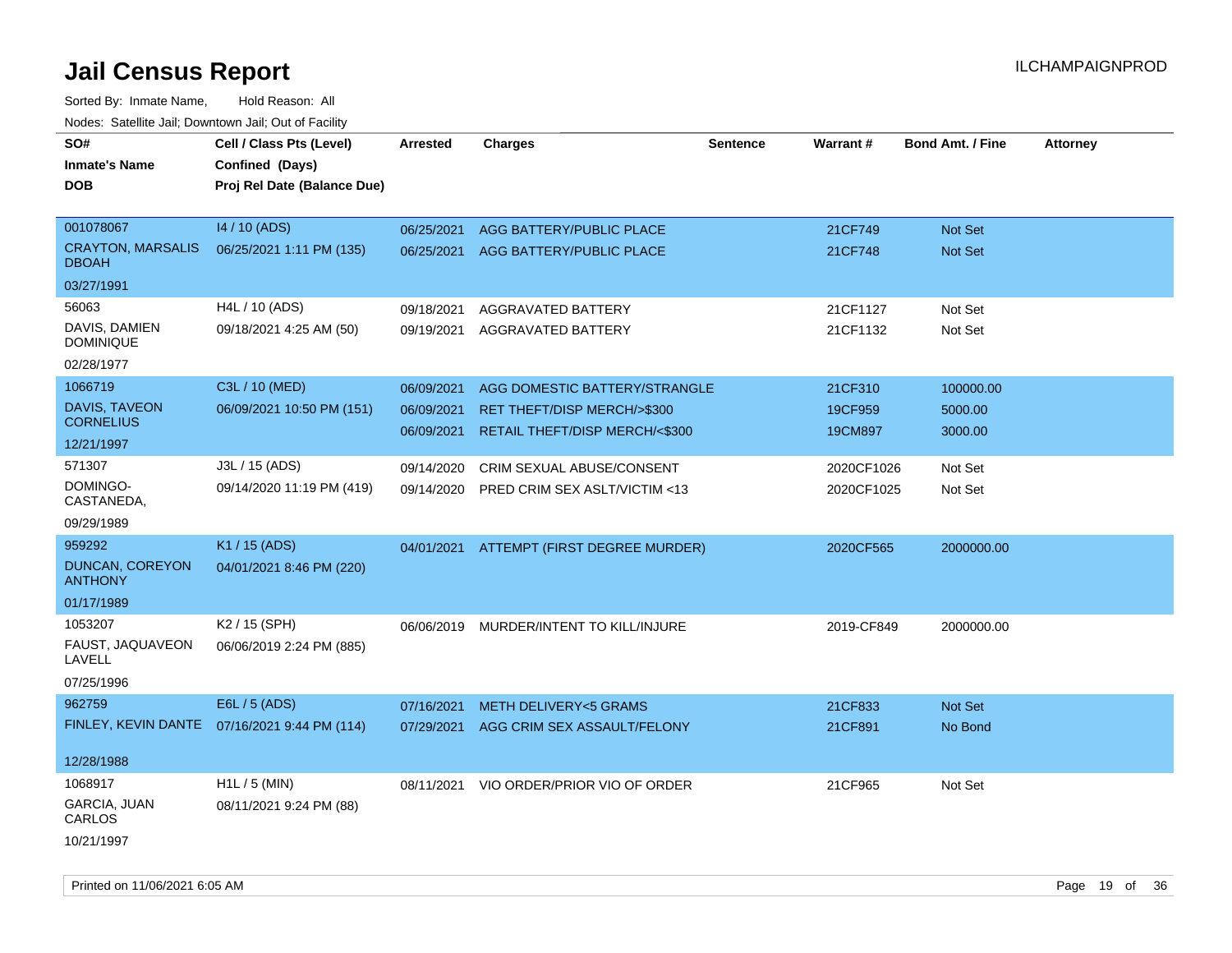Sorted By: Inmate Name, Hold Reason: All

Nodes: Satellite Jail; Downtown Jail; Out of Facility

| SO#<br><b>Inmate's Name</b><br><b>DOB</b><br>001077490<br><b>GOURDINE, XAVIER</b><br><b>CHRISTOPHER</b> | Cell / Class Pts (Level)<br>Confined (Days)<br>Proj Rel Date (Balance Due)<br>J7L / 5 (ADS)<br>07/12/2021 12:31 AM (118) | <b>Arrested</b><br>07/12/2021 | <b>Charges</b><br>BATTERY/MAKES PHYSICAL CONTACT                    | <b>Sentence</b> | Warrant#<br>20CM761  | Bond Amt. / Fine<br>7500.00 | <b>Attorney</b> |
|---------------------------------------------------------------------------------------------------------|--------------------------------------------------------------------------------------------------------------------------|-------------------------------|---------------------------------------------------------------------|-----------------|----------------------|-----------------------------|-----------------|
| 09/28/1997                                                                                              |                                                                                                                          |                               |                                                                     |                 |                      |                             |                 |
| 001078510<br>HARRIS, WHITFIELD<br>AJANI<br>10/04/2001                                                   | G1U / 5 (MIN)<br>10/18/2021 10:59 AM (20)                                                                                | 10/18/2021                    | WRIT                                                                |                 |                      | No Bond                     |                 |
| 1073611                                                                                                 | G5L / 5 (MIN)                                                                                                            | 02/09/2021                    | MFG 15>100 GR ECSTASY/ANALOG                                        |                 | 21CF121              | 500000.00                   |                 |
| <b>HAYES, CAMERON</b><br><b>TAYLOR MALEEK</b>                                                           | 02/09/2021 3:10 PM (271)                                                                                                 | 02/09/2021                    | DELIVERY OF OR POSSESSION OF W/ INT                                 |                 | 21CF160              | <b>Not Set</b>              |                 |
| 08/10/1998                                                                                              |                                                                                                                          |                               |                                                                     |                 |                      |                             |                 |
| 1015002<br>HERRERA, ANDREW<br>WESLEY<br>12/17/1993                                                      | J1L / 10 (ADS)<br>07/22/2021 9:17 PM (108)                                                                               | 07/22/2021                    | AGGRAVATED BATTERY                                                  |                 | 2021CF861            | Not Set                     |                 |
| 1024228                                                                                                 | K3 / 15 (SPH)                                                                                                            | 04/24/2018                    | *MURDER/INTENT TO KILL/INJURE                                       |                 | 2018-CF1170          | 5000000.00                  |                 |
| <b>HILL, JAMONTE</b><br><b>RASHAD</b>                                                                   | 04/24/2018 4:07 PM (1,293)                                                                                               |                               |                                                                     |                 |                      |                             |                 |
| 05/23/1994                                                                                              |                                                                                                                          |                               |                                                                     |                 |                      |                             |                 |
| 1043704                                                                                                 | C8L / 15 (ADS)                                                                                                           | 07/13/2021                    | ARMED ROBBERY/ARMED W/FIREARM                                       |                 | 21CF815              | Not Set                     |                 |
| <b>HOUSTON, STEVEN</b><br>CORDELL                                                                       | 07/13/2021 5:56 AM (117)                                                                                                 | 07/13/2021<br>07/13/2021      | PROBATION VIOLATION<br>PROBATION VIOLATION                          |                 | 18CF1697<br>19CF1295 | 25000.00<br>25000.00        |                 |
| 01/24/1989                                                                                              |                                                                                                                          |                               |                                                                     |                 |                      |                             |                 |
| 953555<br>HUNT, TAVARIS EARL<br>12/29/1987                                                              | C4L / 15 (MAX)<br>03/10/2021 4:58 AM (242)                                                                               | 03/10/2021<br>04/14/2021      | <b>CRIM TRESPASS TO RESIDENCE</b><br>AGG FLEEING POLICE/21 MPH OVER | 3y (DOC)        | 21CF272<br>2020CF94  | Not Set<br>10000.00         |                 |
| 1073894                                                                                                 | E2L / 10 (ADS)                                                                                                           | 09/09/2021                    | VIOLATE SEX OFFENDER REGIS/2+                                       |                 | 2021CF920            | 10000.00                    |                 |
| JOKICH, ANTON VEGO                                                                                      | 09/09/2021 2:14 PM (59)                                                                                                  |                               |                                                                     |                 |                      |                             |                 |

05/30/1969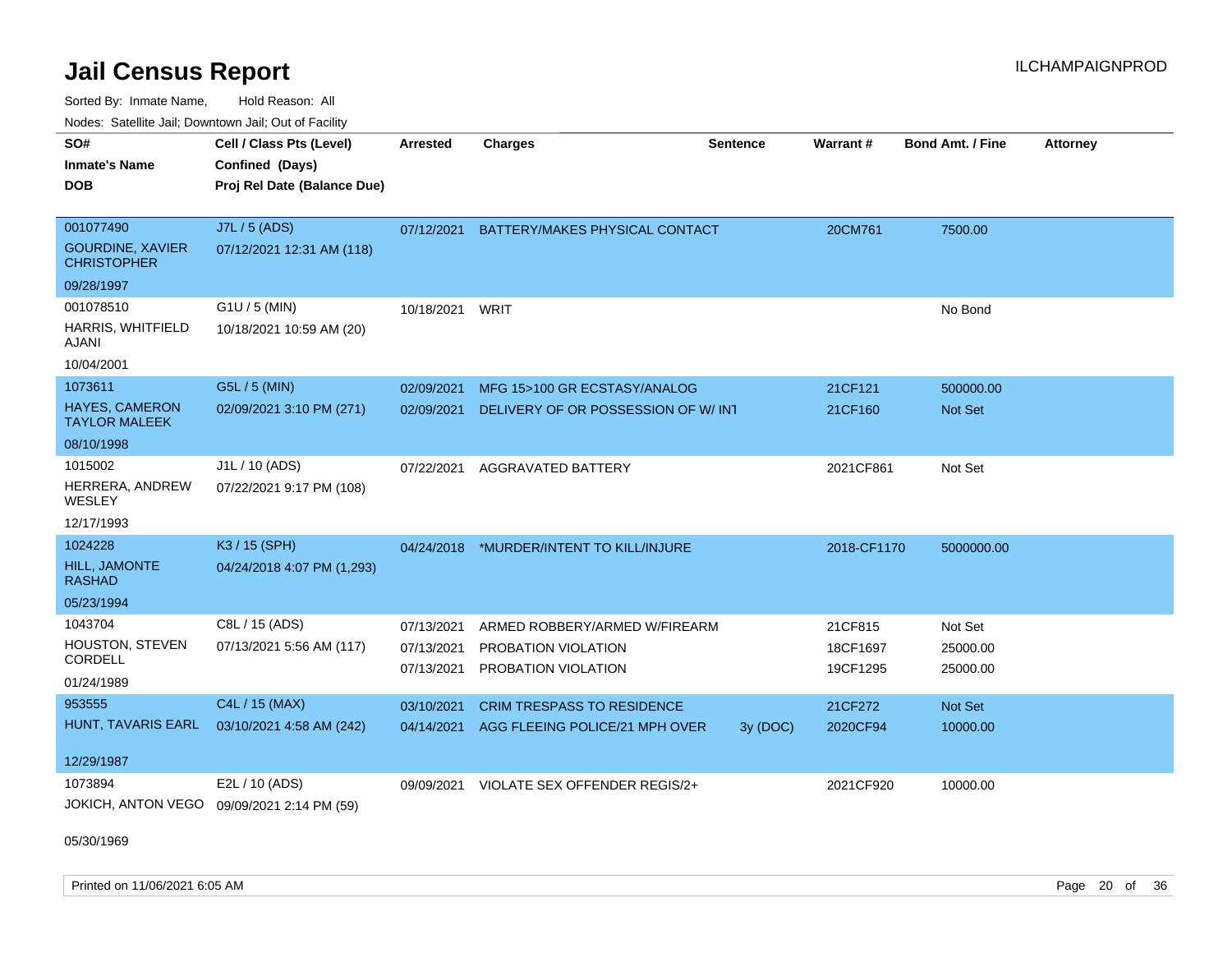| soupois catomic can, Dominomii can, Cat or Faomt<br>SO# | Cell / Class Pts (Level)    | <b>Arrested</b> | <b>Charges</b>                          | <b>Sentence</b> | Warrant#    | <b>Bond Amt. / Fine</b> | <b>Attorney</b> |
|---------------------------------------------------------|-----------------------------|-----------------|-----------------------------------------|-----------------|-------------|-------------------------|-----------------|
| <b>Inmate's Name</b>                                    | Confined (Days)             |                 |                                         |                 |             |                         |                 |
| <b>DOB</b>                                              | Proj Rel Date (Balance Due) |                 |                                         |                 |             |                         |                 |
|                                                         |                             |                 |                                         |                 |             |                         |                 |
| 23138                                                   | D1 / 15 (MAX)               | 06/17/2021      | <b>STALKING/TRANSMITS THREAT</b>        |                 | 18CF1332    | Not Set                 |                 |
| JONES, GLENN                                            | 06/17/2021 12:51 PM (143)   |                 |                                         |                 |             |                         |                 |
| <b>CLAYTON</b>                                          |                             |                 | 06/17/2021 AGG CRIM SEXUAL ABUSE/FELONY |                 | 18-CF-1333  | Not Set                 |                 |
| 08/17/1958                                              |                             |                 |                                         |                 |             |                         |                 |
| 24308                                                   | D <sub>2</sub> / 15 (MAX)   | 06/03/2021      | <b>ROBBERY</b>                          |                 | 21CF625     | No Bond                 |                 |
| KWIATKOWSKI,<br>ROBERT JOHN                             | 06/03/2021 10:40 PM (157)   |                 |                                         |                 |             |                         |                 |
| 08/08/1963                                              |                             |                 |                                         |                 |             |                         |                 |
| 37260                                                   | C <sub>2</sub> U / 10 (ADS) | 09/09/2021      | FORGERY/ISSUE DOCUMENT/1 UPC            |                 | 2019 CF 559 | 200000.00               |                 |
| LENARD, DEMETRIUS<br><b>MARQUIS</b>                     | 09/09/2021 1:44 AM (59)     |                 |                                         |                 |             |                         |                 |
| 07/03/1973                                              |                             |                 |                                         |                 |             |                         |                 |
| 29681                                                   | J2L / 15 (ADS)              | 07/14/2020      | PREDATORY CRIMINAL SEX ASSLT/CHILE      |                 | 20CF-781    | 250000.00               |                 |
| LENOIR, JOHN<br><b>CHRISTOPHER</b>                      | 07/14/2020 12:51 PM (481)   |                 |                                         |                 |             |                         |                 |
| 04/20/1966                                              |                             |                 |                                         |                 |             |                         |                 |
| 001078249                                               | B3 / 10 (MED)               | 08/07/2021      | FELON POSS/USE WEAPON/FIREARM           |                 | 21CF947     | Not Set                 |                 |
| MCCLENDON, CALVIN<br>M                                  | 08/07/2021 8:56 AM (92)     |                 |                                         |                 |             |                         |                 |
| 04/29/1990                                              |                             |                 |                                         |                 |             |                         |                 |
| 40235                                                   | G9U / 5 (MIN)               | 10/04/2021      | AGG DUI/4                               |                 | 2021CF1145  | 35000.00                |                 |
| MERRIWEATHER,<br><b>MARCUS TODD</b>                     | 10/04/2021 4:41 PM (34)     |                 |                                         |                 |             |                         |                 |
| 11/28/1967                                              |                             |                 |                                         |                 |             |                         |                 |
| 1040273                                                 | E4L / 15 (ADS)              | 09/30/2021      | PRED CRIM SEX ASLT/VICTIM <13           |                 | 21CF329     | 500000.00               |                 |
| METCALFE, LANELL<br><b>JARON</b>                        | 09/30/2021 11:32 PM (38)    |                 |                                         |                 |             |                         |                 |
| 09/22/1988                                              |                             |                 |                                         |                 |             |                         |                 |
| 1075635                                                 | B <sub>2</sub> / 10 (ADS)   | 05/11/2021      | AGG DISCHARGE FIREARM/OCC VEH           |                 | 21CF538     | Not Set                 |                 |
| MILES, DEVLON VON,<br>Junior                            | 05/11/2021 10:39 PM (180)   | 05/11/2021      | MFG/DEL CANNABIS/30-500 GRAMS           |                 | 20CF1402    | 100000.00               |                 |
| 11/04/2000                                              |                             |                 |                                         |                 |             |                         |                 |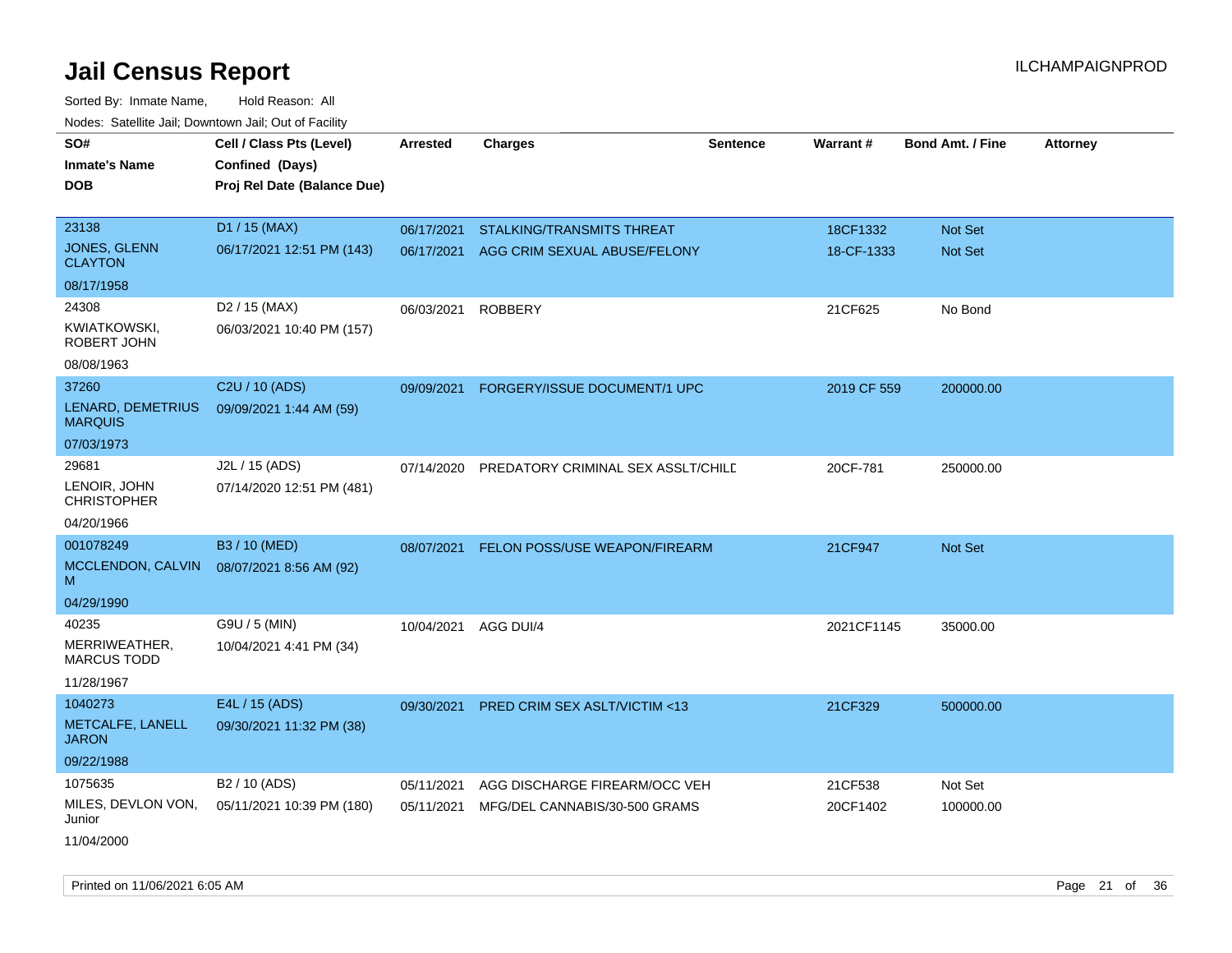| SO#<br><b>Inmate's Name</b><br><b>DOB</b>                        | Cell / Class Pts (Level)<br>Confined (Days)<br>Proj Rel Date (Balance Due) | <b>Arrested</b>                        | <b>Charges</b>                                                                                  | <b>Sentence</b> | <b>Warrant#</b>                   | <b>Bond Amt. / Fine</b>          | <b>Attorney</b> |
|------------------------------------------------------------------|----------------------------------------------------------------------------|----------------------------------------|-------------------------------------------------------------------------------------------------|-----------------|-----------------------------------|----------------------------------|-----------------|
| 1069209<br>MOORE, DEVONTE<br><b>JAMAL</b><br>09/24/1995          | H2L / 10 (ADS)<br>04/07/2021 6:25 PM (214)                                 | 04/07/2021                             | AGG BATTERY/GREAT BODILY HARM                                                                   |                 | 21CF376                           | <b>Not Set</b>                   |                 |
| 001078357<br>PETTIGREW, CAREY<br>CORNITRIAS DEOBLO<br>08/31/1986 | H6L / 15 (ADS)<br>09/17/2021 9:56 AM (51)                                  | 09/17/2021<br>09/17/2021<br>09/17/2021 | ARMED ROBBERY/ARMED W/FIREARM<br>ARMED ROBBERY/ARMED W/FIREARM<br>ARMED ROBBERY/ARMED W/FIREARM |                 | 21CF1230<br>21CF1128<br>21CF1129  | Not Set<br>Not Set<br>Not Set    |                 |
| 1072114<br>ROBINSON, DONNELL<br><b>LEVON</b><br>10/23/2000       | A1U / 15 (SPH)<br>01/17/2021 2:40 PM (294)                                 | 01/17/2021<br>01/17/2021               | ATTEMPT (FIRST DEGREE MURDER)<br>ARMED ROBBERY/NO FIREARM<br>02/17/2021 AGGRAVATED BATTERY      | 4y (DOC)        | 2021CF65<br>2020CF824             | Not Set<br>75000.00<br>250000.00 |                 |
| 980761<br>ROBINSON, LEON<br><b>SOLOMON</b><br>10/22/1983         | B1 / 10 (MED)<br>06/07/2021 1:53 AM (153)                                  | 06/07/2021                             | DOMESTIC BATTERY/OTHER PRIOR                                                                    |                 | 21CF639                           | Not Set                          |                 |
| 1006507<br>RODGERS, DYLAN<br><b>ROBERT</b><br>12/12/1991         | D3 / 10 (ADS)<br>10/21/2021 12:34 AM (17)                                  | 10/21/2021<br>10/21/2021<br>10/21/2021 | DOMESTIC BATTERY/OTHER PRIOR<br>PROBATION VIOLATION<br>AGG ASLT/USE DDLY WEAPON                 |                 | 21CF1269<br>2019CF1220<br>21CM123 | Not Set<br>10000.00<br>1000.00   |                 |
| 001077772<br>RUSH, MARION EARL,<br>Junior<br>10/21/1967          | E5L / 5 (ADS)<br>03/16/2021 7:40 PM (236)                                  | 03/16/2021                             | PUBLIC INDECENCY/SEX CONDUCT                                                                    |                 | 21CM102                           | Not Set                          |                 |
| 1046238<br>SAMPLE, RYAN<br><b>CURTIS</b><br>07/30/1987           | G1L / 5 (MIN)<br>08/30/2021 8:56 PM (69)                                   | 08/30/2021                             | MFG/DEL CANNABIS/2000<5000 GR                                                                   |                 | 2013CF2083                        | Not Set                          |                 |
| 1069960<br>SHELTON, JOSIAH<br><b>TIMOTHY</b><br>02/23/1980       | G7L / 5 (MIN)<br>09/28/2021 2:04 AM (40)                                   | 09/28/2021                             | IDENTITY THEFT/\$2K-\$10K                                                                       |                 | 21CF952                           | 10000.00                         |                 |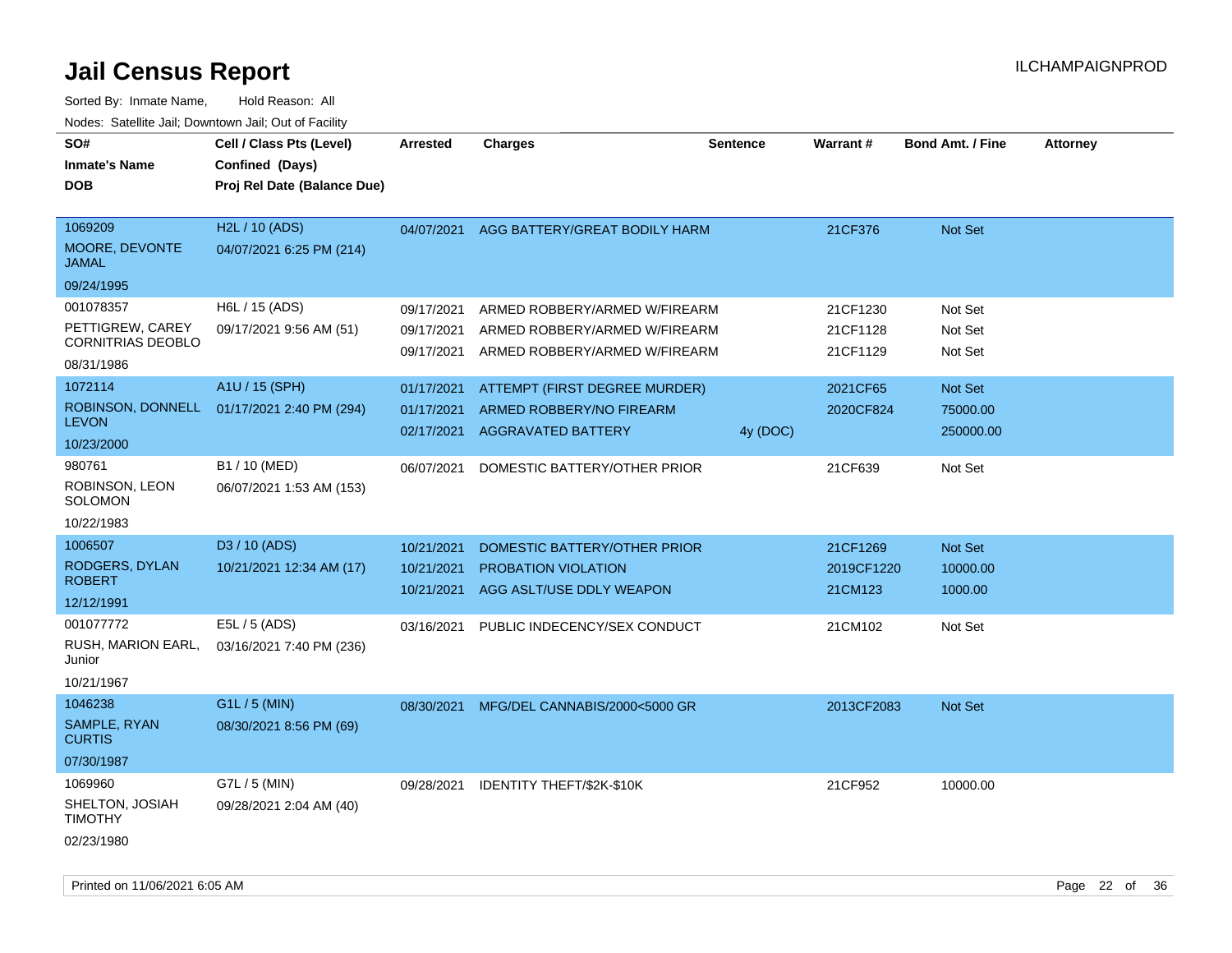| <u>Rodos.</u> Odiolino dali, Downtown dali, Odi of Fabilit         |                                                                            |                                        |                                                                           |                 |                                |                               |                 |
|--------------------------------------------------------------------|----------------------------------------------------------------------------|----------------------------------------|---------------------------------------------------------------------------|-----------------|--------------------------------|-------------------------------|-----------------|
| SO#<br><b>Inmate's Name</b><br><b>DOB</b>                          | Cell / Class Pts (Level)<br>Confined (Days)<br>Proj Rel Date (Balance Due) | <b>Arrested</b>                        | <b>Charges</b>                                                            | <b>Sentence</b> | Warrant#                       | <b>Bond Amt. / Fine</b>       | <b>Attorney</b> |
| 001077269<br>SPURLIN, DAVID ELLIS 10/13/2021 7:36 AM (25)          | G3L / 5 (MIN)                                                              | 10/13/2021                             | RECEIVE/POSS/SELL STOLEN VEH                                              |                 | 2020CF1122                     | 15000.00                      |                 |
| 03/25/1987                                                         |                                                                            |                                        |                                                                           |                 |                                |                               |                 |
| 1051104<br>STOVER, ANDREW<br>WADE<br>07/20/1994                    | G6L / 5 (MIN)<br>05/27/2021 12:59 AM (164)                                 | 05/26/2021<br>05/26/2021<br>05/26/2021 | METH DELIVERY/5<15 GRAMS<br>DRIVING ON REVOKED LICENSE<br><b>BURGLARY</b> |                 | 21CF598<br>21TR4000<br>21CF667 | Not Set<br>Not Set<br>Not Set |                 |
| 1024184<br><b>SULLIVAN, CODY</b><br><b>MICHAEL</b><br>08/15/1994   | <b>H5L / 10 (ADS)</b><br>09/08/2021 3:28 PM (60)                           | 09/08/2021                             | AGG ASLT PEACE OFF/FIRE/ER WRK                                            |                 | 20CF1051                       | No Bond                       |                 |
| 1068839<br>TAYLOR, LONDON<br><b>JAVON</b><br>08/16/1999            | F8L / 15 (MAX)<br>08/07/2020 10:30 AM (457)                                | 08/07/2020                             | <b>HOMICIDE</b>                                                           |                 | 2020-CF851                     | 1000000.00                    |                 |
| 54881<br>THOMAS, BRYANT<br>11/12/1973                              | E1L / 10 (ADS)<br>05/18/2021 9:03 PM (173)                                 | 05/18/2021                             | AGGRAVATED ASSAULT/PUBLIC PROP                                            |                 | 21CM185                        | 100.00                        |                 |
| 1056971<br>TRAVIS, DENZEL<br>DANTRELL<br>03/21/1993                | D6 / 10 (ADS)<br>08/07/2021 7:36 AM (92)                                   | 08/07/2021                             | FELON POSS/USE WEAPON/FIREARM<br>08/08/2021 AGG BATTERY/PUBLIC PLACE      |                 | 21CF948<br>2020CF647           | No Bond<br>25000.00           |                 |
| 001078250<br><b>TRAVIS, JORDAN</b><br><b>TESHAUN</b><br>03/03/1996 | F2L / 10 (MED)<br>08/07/2021 10:27 AM (92)                                 | 08/07/2021                             | FELON POSS WEAPON/BODY ARMOR                                              |                 | 21CF950                        | <b>Not Set</b>                |                 |
| 30108<br>VANDYKE, DARYL<br><b>ANTHONY</b><br>10/04/1965            | J4L / 15 (ADS)<br>07/30/2021 8:29 PM (100)                                 | 07/30/2021 MURDER                      |                                                                           |                 | 21CF902                        | 2000000.00                    |                 |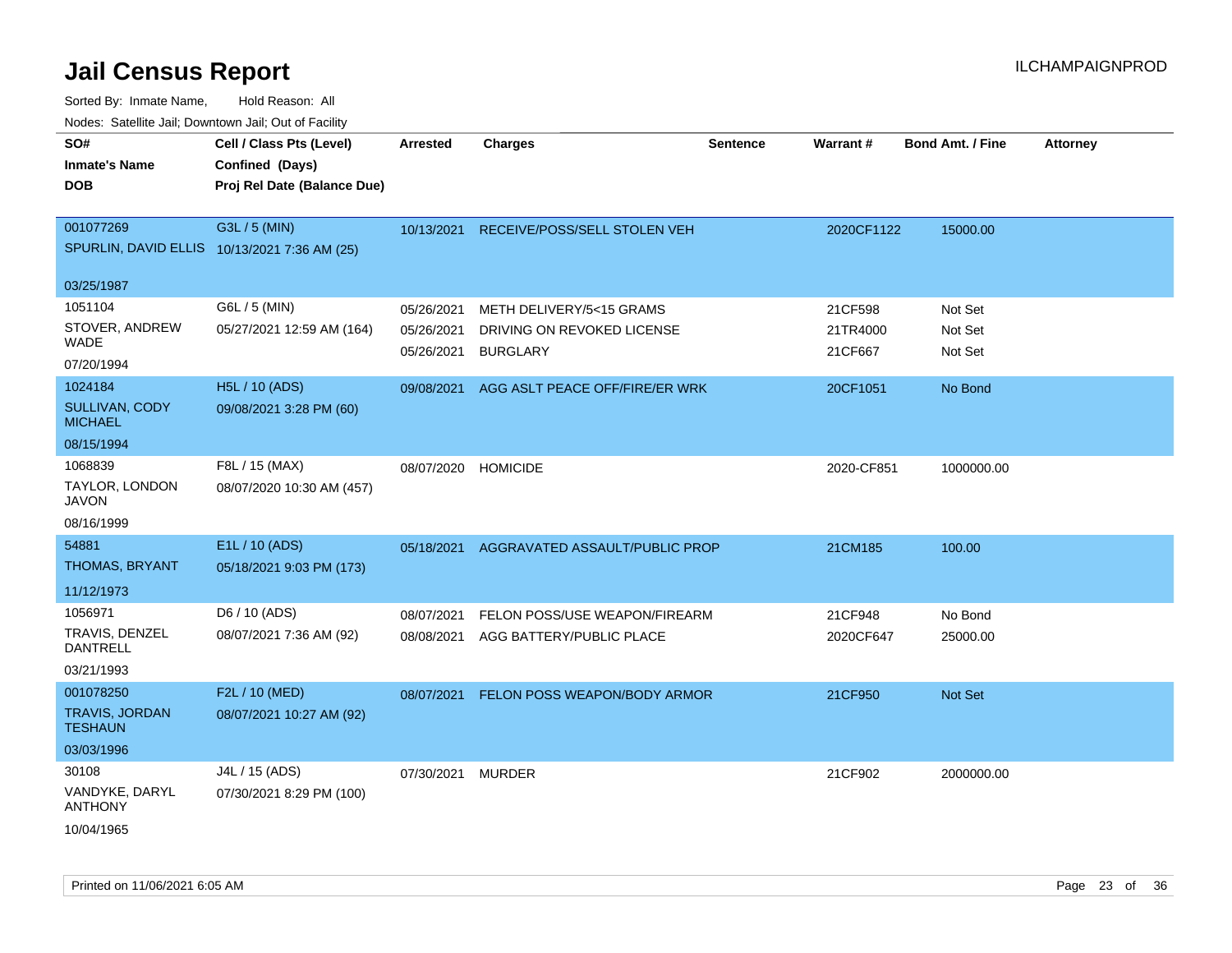| SO#                                        | Cell / Class Pts (Level)    | <b>Arrested</b> | <b>Charges</b>                    | <b>Sentence</b> | <b>Warrant#</b> | <b>Bond Amt. / Fine</b> | <b>Attorney</b> |
|--------------------------------------------|-----------------------------|-----------------|-----------------------------------|-----------------|-----------------|-------------------------|-----------------|
| <b>Inmate's Name</b>                       | Confined (Days)             |                 |                                   |                 |                 |                         |                 |
| <b>DOB</b>                                 | Proj Rel Date (Balance Due) |                 |                                   |                 |                 |                         |                 |
|                                            |                             |                 |                                   |                 |                 |                         |                 |
| 968681                                     | D <sub>5</sub> / 15 (ADS)   | 08/27/2021      | AGG CRIM SX AB/VIC 13<18/TRUST    |                 | 2020CF499       | 250000.00               |                 |
| <b>WADE, DEMETRIUS</b><br><b>DARYL</b>     | 08/27/2021 2:25 AM (72)     | 08/27/2021      | <b>INDIRECT CRIMINAL CONTEMPT</b> | 5y (DOC)        | 2021CC16        | No Bond                 |                 |
| 01/07/1987                                 |                             |                 |                                   |                 |                 |                         |                 |
| 1071205                                    | E3L / 10 (MED)              | 02/23/2021      | AGG BATTERY/PEACE OFFICER         |                 | 2020-CF-801     | No Bond                 |                 |
| <b>WATERS, WESLEY</b><br><b>DRUMMONE</b>   | 02/23/2021 4:18 PM (257)    |                 |                                   |                 |                 |                         |                 |
| 03/07/2000                                 |                             |                 |                                   |                 |                 |                         |                 |
| 001078511                                  | G9L / 5 (MIN)               | 10/18/2021      | <b>WRIT</b>                       |                 | 20CF1318        | No Bond                 |                 |
| <b>WILLIAMS, KANAAN</b><br><b>AUBREY</b>   | 10/18/2021 2:21 PM (20)     |                 |                                   |                 |                 |                         |                 |
| 03/17/2000                                 |                             |                 |                                   |                 |                 |                         |                 |
| 1058072                                    | A2U / 15 (SPH)              | 02/25/2021      | ARMED HABITUAL CRIMINAL           |                 |                 | Not Set                 |                 |
| <b>WILLIAMS, KENNETH</b><br><b>BERNARD</b> | 02/25/2021 3:24 PM (255)    |                 |                                   |                 |                 |                         |                 |
| 10/04/1985                                 |                             |                 |                                   |                 |                 |                         |                 |
| 53518                                      | 15 / 15 (ADS)               | 08/19/2021      | <b>AGGRAVATED BATTERY</b>         |                 | 21CF1014        | Not Set                 |                 |
| <b>WILLIAMS, TORREY</b><br><b>TOSHIBA</b>  | 08/19/2021 10:10 AM (80)    | 09/01/2021      | PROBATION VIOLATION               |                 | 20CF381         | Not Set                 |                 |
| 03/30/1975                                 |                             |                 |                                   |                 |                 |                         |                 |
| 9326                                       | $12/5$ (ADS)                | 06/14/2021      | <b>BURGLARY</b>                   |                 | 2020-CF-625     | Not Set                 |                 |
| YOUNG, ANTHONY<br><b>PAUL</b>              | 06/14/2021 12:07 PM (146)   |                 |                                   |                 |                 |                         |                 |
| 03/13/1954                                 |                             |                 |                                   |                 |                 |                         |                 |
| <b>Total Downtown Jail: 53</b>             |                             | Males: 53       | Females: 0<br>Unknown: 0          |                 |                 |                         |                 |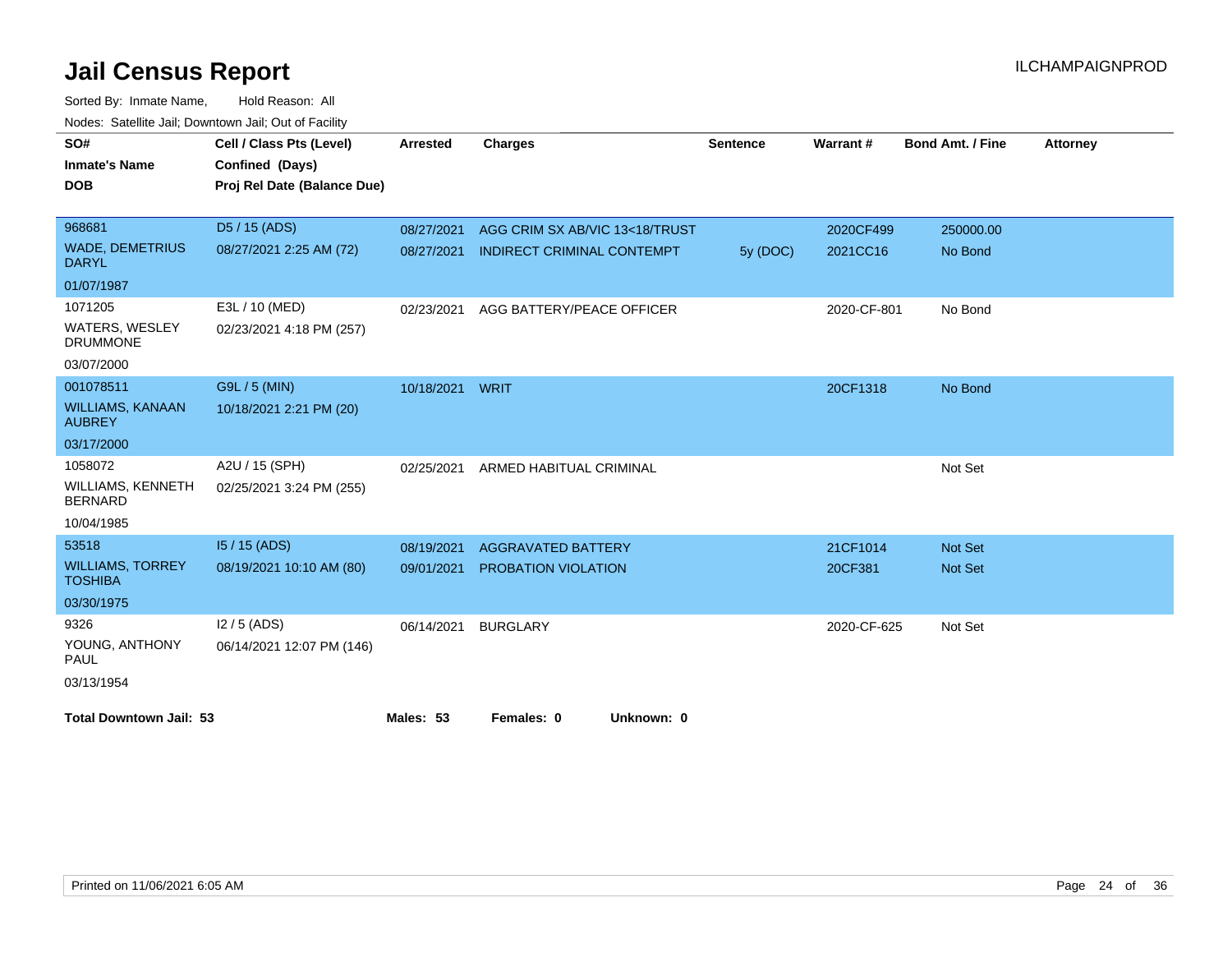|  | <b>Out of Facility</b> |  |
|--|------------------------|--|

| SO#<br><b>Inmate's Name</b><br><b>DOB</b>                                     | Cell / Class Pts (Level)<br>Confined (Days)<br>Proj Rel Date (Balance Due) | <b>Arrested</b>                        | <b>Charges</b>                                                                              | <b>Sentence</b> | Warrant#                        | <b>Bond Amt. / Fine</b>              | <b>Attorney</b> |
|-------------------------------------------------------------------------------|----------------------------------------------------------------------------|----------------------------------------|---------------------------------------------------------------------------------------------|-----------------|---------------------------------|--------------------------------------|-----------------|
| 61095<br>AMOS, DERRICK<br><b>JAMES</b>                                        | <b>DEW / 10 (ADS)</b><br>05/02/2021 9:02 PM (189)                          |                                        | 05/02/2021 HOME INVASION/CAUSE INJURY                                                       |                 | 2021CF323                       | 100000.00                            |                 |
| 06/12/1985<br>516062<br><b>BENNETT, JOHN</b><br><b>MICHAEL</b><br>04/30/1986  | DEW / 15 (MAX)<br>02/22/2021 10:47 AM (258)                                | 02/22/2021<br>02/22/2021               | AGG DISCH FIR/VEH/PC OFF/FRMAN<br>PHONE HARASSMENT/2+                                       |                 | 21CF210<br>20CF194              | No Bond<br>5000.00                   |                 |
| 508342<br><b>BLAKELY, HARVEY</b><br>06/25/1985                                | <b>EHD</b><br>09/28/2021 11:29 AM (40)<br>11/11/2021 (0.00)                | 09/28/2021                             | DRIVING ON REVOKED LICENSE                                                                  |                 | 2020TR1282                      | <b>Not Set</b>                       |                 |
| 976538                                                                        | <b>EHD</b><br>BLISSIT, WYATT TYRES 10/12/2021 10:05 AM (26)                | 10/12/2021                             | DOMESTIC BATTERY/OTHER PRIOR                                                                |                 | 2020CF1095                      | Not Set                              |                 |
| 09/05/1989<br>33993<br><b>BOOKER, STEPHON</b><br><b>MONTELL</b><br>06/11/1971 | 1/6/2022 (0.00)<br><b>DEW / 10 (MED)</b><br>06/14/2021 7:42 PM (146)       | 06/14/2021<br>06/14/2021<br>06/14/2021 | AGGRAVATED DOMESTIC BATTERY<br>POSSESSING A CONTROLLED SUBSTANC<br><b>PAROLE REVOCATION</b> |                 | 21CF688<br>21CF657<br>CH2103612 | Not Set<br><b>Not Set</b><br>No Bond |                 |
| 1074315<br><b>BRIGGS, PATRICK</b><br><b>MONTAY</b><br>08/05/2001              | DEW / 15 (MAX)<br>08/03/2021 4:56 PM (96)                                  | 07/27/2021                             | AGG DISCHARGE FIREARM/VEH/SCH                                                               |                 | 21CF927                         | Not Set                              |                 |
| 001078065<br><b>BROWN, CHARMAN</b><br><b>LAKEEF</b><br>11/30/2002             | <b>KAN / 10 (ADS)</b><br>06/17/2021 12:32 PM (143)                         | 06/17/2021                             | AGG BATTERY/DISCHARGE FIREARM                                                               |                 | 21CF704                         | 1000000.00                           |                 |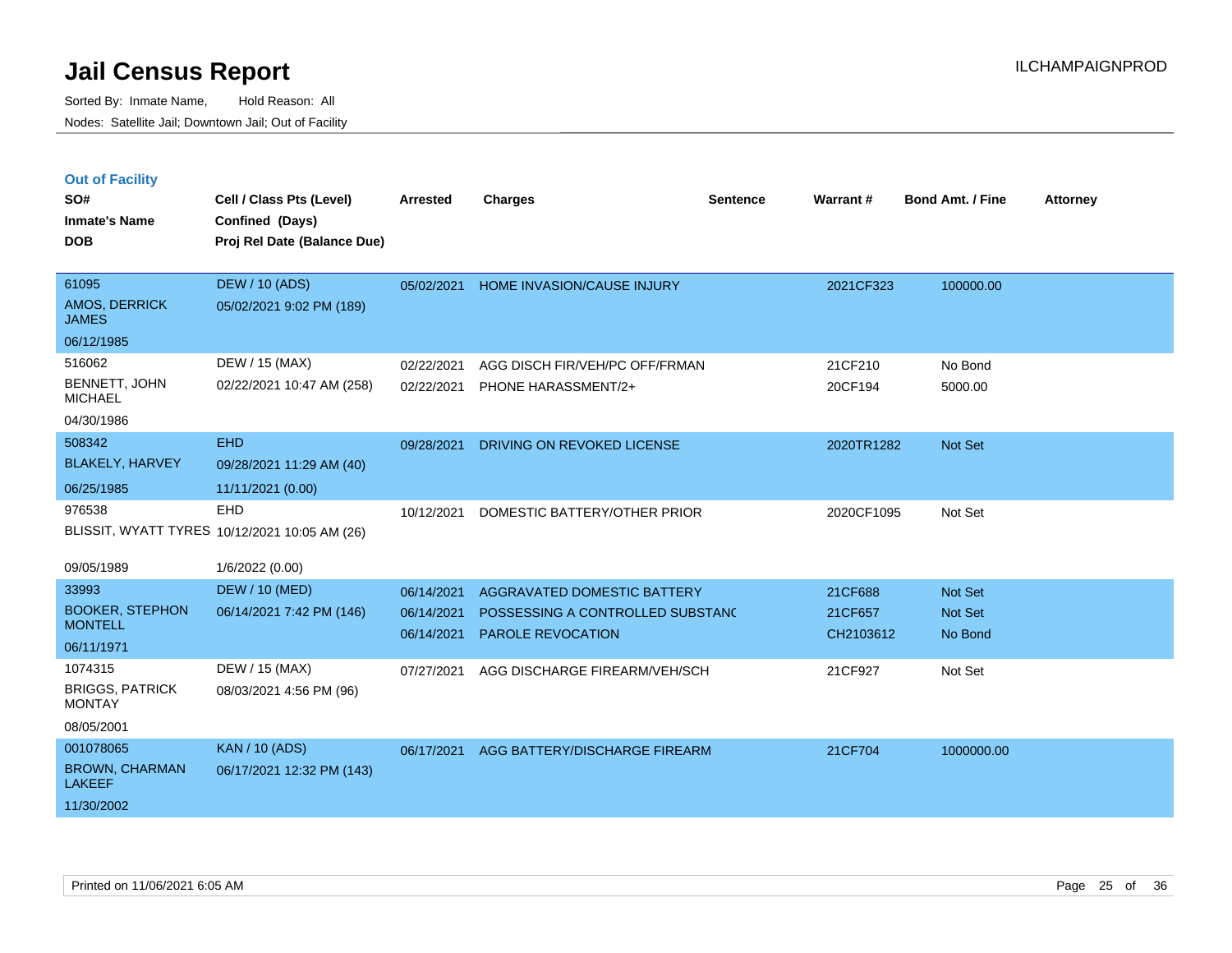| roaco. Catolino dall, Downtown dall, Out of Fability |                                                                            |                 |                                          |                 |                 |                         |                 |
|------------------------------------------------------|----------------------------------------------------------------------------|-----------------|------------------------------------------|-----------------|-----------------|-------------------------|-----------------|
| SO#<br><b>Inmate's Name</b><br><b>DOB</b>            | Cell / Class Pts (Level)<br>Confined (Days)<br>Proj Rel Date (Balance Due) | <b>Arrested</b> | Charges                                  | <b>Sentence</b> | <b>Warrant#</b> | <b>Bond Amt. / Fine</b> | <b>Attorney</b> |
| 1038554                                              | <b>KAN / 15 (MAX)</b>                                                      | 08/18/2021      | ARMED HABITUAL CRIMINAL                  |                 | 21CF1162        | <b>Not Set</b>          |                 |
| <b>BROWN, CORRION</b><br><b>DEVONTAE</b>             | 08/18/2021 5:40 PM (81)                                                    | 08/18/2021      | DELIVERY OF OR POSSESSION OF W/INT       |                 | 21CF1009        | No Bond                 |                 |
| 04/19/1995                                           |                                                                            |                 |                                          |                 |                 |                         |                 |
| 1060066                                              | <b>EHD</b>                                                                 | 09/28/2021      | DRIVING ON SUSPENDED LICENSE             |                 | 2020TR5855      | Not Set                 |                 |
| <b>BROWN, JAMES</b><br>EDWARD, Junior                | 09/28/2021 10:52 AM (40)                                                   |                 |                                          |                 |                 |                         |                 |
| 11/21/1994                                           |                                                                            |                 |                                          |                 |                 |                         |                 |
| 1071662                                              | <b>KAN / 15 (MAX)</b>                                                      | 12/07/2020      | <b>FELON POSS/USE FIREARM PRIOR</b>      |                 | 20CF1418        | 250000.00               |                 |
| <b>BROWN, JAWON</b><br><b>EDWARD</b>                 | 12/14/2020 6:02 PM (328)                                                   |                 |                                          |                 |                 |                         |                 |
| 04/21/2000                                           |                                                                            |                 |                                          |                 |                 |                         |                 |
| 1038579                                              | KAN / 15 (MAX)                                                             | 08/18/2021      | FELON POSS/USE WEAPON/FIREARM            |                 | 21CF1010        | Not Set                 |                 |
| <b>BROWN, MARKEL</b><br><b>RIKKI</b>                 | 08/18/2021 2:05 PM (81)                                                    |                 |                                          |                 |                 |                         |                 |
| 01/06/1995                                           |                                                                            |                 |                                          |                 |                 |                         |                 |
| 1003006                                              | <b>KAN / 15 (MAX)</b>                                                      | 08/19/2021      | <b>FELON POSS/USE MACHINE GUN</b>        |                 | 21CF1011        | No Bond                 |                 |
| <b>BROWN, ROCKEITH</b><br><b>JAVONTE</b>             | 08/19/2021 12:55 AM (80)                                                   |                 |                                          |                 |                 |                         |                 |
| 07/23/1991                                           |                                                                            |                 |                                          |                 |                 |                         |                 |
| 001078361                                            | KAN / 10 (MED)                                                             | 09/08/2021      | AGG UUW/LOADED/NO FCCA/FOID              |                 | 21CF1084        | Not Set                 |                 |
| <b>BUFORD, DESHAWN</b><br><b>MICHAEL</b>             | 09/08/2021 10:11 PM (60)                                                   |                 |                                          |                 |                 |                         |                 |
| 02/23/1997                                           |                                                                            |                 |                                          |                 |                 |                         |                 |
| 987334                                               | <b>DEW / 15 (MAX)</b>                                                      |                 | 03/10/2021 ATTEMPT (FIRST DEGREE MURDER) |                 | 19CF689         | Not Set                 |                 |
| CAIN, ISAIAH<br><b>DEPRIEST</b>                      | 03/10/2021 2:22 PM (242)                                                   |                 |                                          |                 |                 |                         |                 |
| 12/23/1990                                           |                                                                            |                 |                                          |                 |                 |                         |                 |
| 38283                                                | <b>EHD</b>                                                                 | 11/02/2021      | DUI INTOXICATING COMPOUND                |                 | 2020DT189       | Not Set                 |                 |
| CAMPBELL, DANIEL<br>LEE.                             | 11/02/2021 9:26 AM (5)                                                     |                 |                                          |                 |                 |                         |                 |
| 01/10/1973                                           | 11/7/2021 (0.00)                                                           |                 |                                          |                 |                 |                         |                 |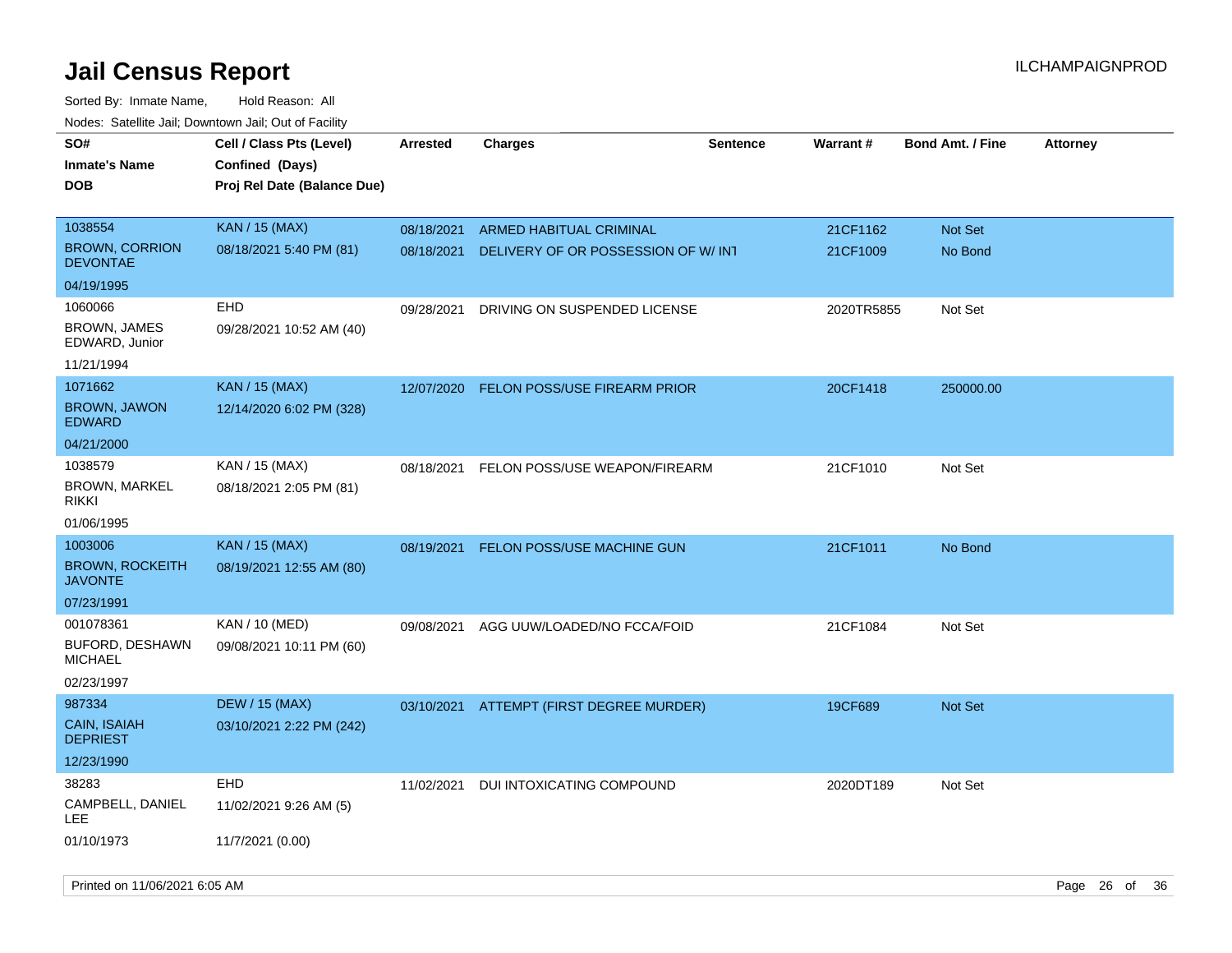Sorted By: Inmate Name, Hold Reason: All Nodes: Satellite Jail; Downtown Jail; Out of Facility

| Noucs. Calcillic Jail, Downtown Jail, Out of Facility |                             |                 |                                      |                 |                 |                         |                 |
|-------------------------------------------------------|-----------------------------|-----------------|--------------------------------------|-----------------|-----------------|-------------------------|-----------------|
| SO#                                                   | Cell / Class Pts (Level)    | <b>Arrested</b> | <b>Charges</b>                       | <b>Sentence</b> | <b>Warrant#</b> | <b>Bond Amt. / Fine</b> | <b>Attorney</b> |
| <b>Inmate's Name</b>                                  | Confined (Days)             |                 |                                      |                 |                 |                         |                 |
| <b>DOB</b>                                            | Proj Rel Date (Balance Due) |                 |                                      |                 |                 |                         |                 |
|                                                       |                             |                 |                                      |                 |                 |                         |                 |
| 992962                                                | DEW / 15 (ADS)              | 05/25/2021      | MURDER/INTENT TO KILL/INJURE         |                 | 2018CF1045      | 1000000.00              |                 |
| <b>CAMPBELL, KEITH</b><br><b>KNAQEEB</b>              | 05/25/2021 1:19 PM (166)    |                 |                                      |                 |                 |                         |                 |
| 07/22/1991                                            |                             |                 |                                      |                 |                 |                         |                 |
| 1064992                                               | KAN / 15 (MAX)              | 09/20/2021      | ARMED VIOLENCE/CATEGORY I            |                 | 21CF1137        | Not Set                 |                 |
| CARTER, KEJUAN<br><b>JAVONTE</b>                      | 09/20/2021 11:42 PM (48)    |                 |                                      |                 |                 |                         |                 |
| 06/27/1998                                            |                             |                 |                                      |                 |                 |                         |                 |
| 1068848                                               | <b>KAN / 15 (MAX)</b>       | 02/06/2020      | MURDER/INTENT TO KILL/INJURE         |                 | 20CF-156        | No Bond                 |                 |
| <b>CHATMAN, MICHAEL</b><br><b>DAISEAN</b>             | 02/06/2020 5:22 PM (640)    |                 |                                      |                 |                 |                         |                 |
| 11/12/1999                                            |                             |                 |                                      |                 |                 |                         |                 |
| 778242                                                | EHD                         | 10/19/2021      | DRIVING RVK/SUSP DUI/SSS 2ND         |                 | 2021CF33        | Not Set                 |                 |
| CHILLIS, CENTRAIL<br><b>DERCO</b>                     | 10/19/2021 9:26 AM (19)     |                 |                                      |                 |                 |                         |                 |
| 06/07/1985                                            | 11/17/2021 (0.00)           |                 |                                      |                 |                 |                         |                 |
| 001078461                                             | <b>KAN / 10 (MED)</b>       | 10/07/2021      | AGG UNLAWFUL USE WEAPON/PERSON       |                 | 2021CF1209      | No Bond                 |                 |
| <b>COLE, ERIC JOSE</b>                                | 10/08/2021 12:25 AM (30)    | 10/07/2021      | AGG DOMESTIC BATTERY/STRANGLE        |                 | 2021CF1208      | Not Set                 |                 |
| 01/24/2002                                            |                             | 10/08/2021      | <b>HARASS WITNESS/FAMILY MBR/REP</b> |                 | 21CF1218        | <b>Not Set</b>          |                 |
| 1066300                                               | <b>EHD</b>                  | 10/12/2021      | AGG DUI/LIC SUSP OR REVOKED          |                 | 2021CF397       | Not Set                 |                 |
| CONTRERAS-<br>RODRIGUEZ, DANIEL                       | 10/12/2021 10:45 AM (26)    |                 |                                      |                 |                 |                         |                 |
| 04/24/1999                                            | 11/9/2021 (0.00)            |                 |                                      |                 |                 |                         |                 |
| 57733                                                 | <b>KAN / 15 (SPH)</b>       | 02/25/2020      | <b>HOMICIDE</b>                      |                 | 2020-CF250      | 2000000.00              |                 |
| <b>CRAIG, ANTOINE</b><br><b>DARRELL</b>               | 02/25/2020 4:08 PM (621)    | 02/25/2020      | FELON POSS/USE WEAPON/FIREARM        |                 | 19CF-1827       | 80000.00                |                 |
| 10/09/1982                                            |                             |                 |                                      |                 |                 |                         |                 |
| 001077939                                             | DEW / 10 (MED)              | 05/10/2021      | FIREARM/FOID INVALID/NOT ELIG        |                 | 21CF526         | No Bond                 |                 |
| <b>CROSS, PATRICK</b><br><b>DONTRELLE</b>             | 05/10/2021 7:31 PM (181)    | 06/02/2021      | POSS STOLEN VEHICLE > \$25,000       |                 | 21CF612         | Not Set                 |                 |
| 11/07/2001                                            |                             |                 |                                      |                 |                 |                         |                 |

Printed on 11/06/2021 6:05 AM **Page 27** of 36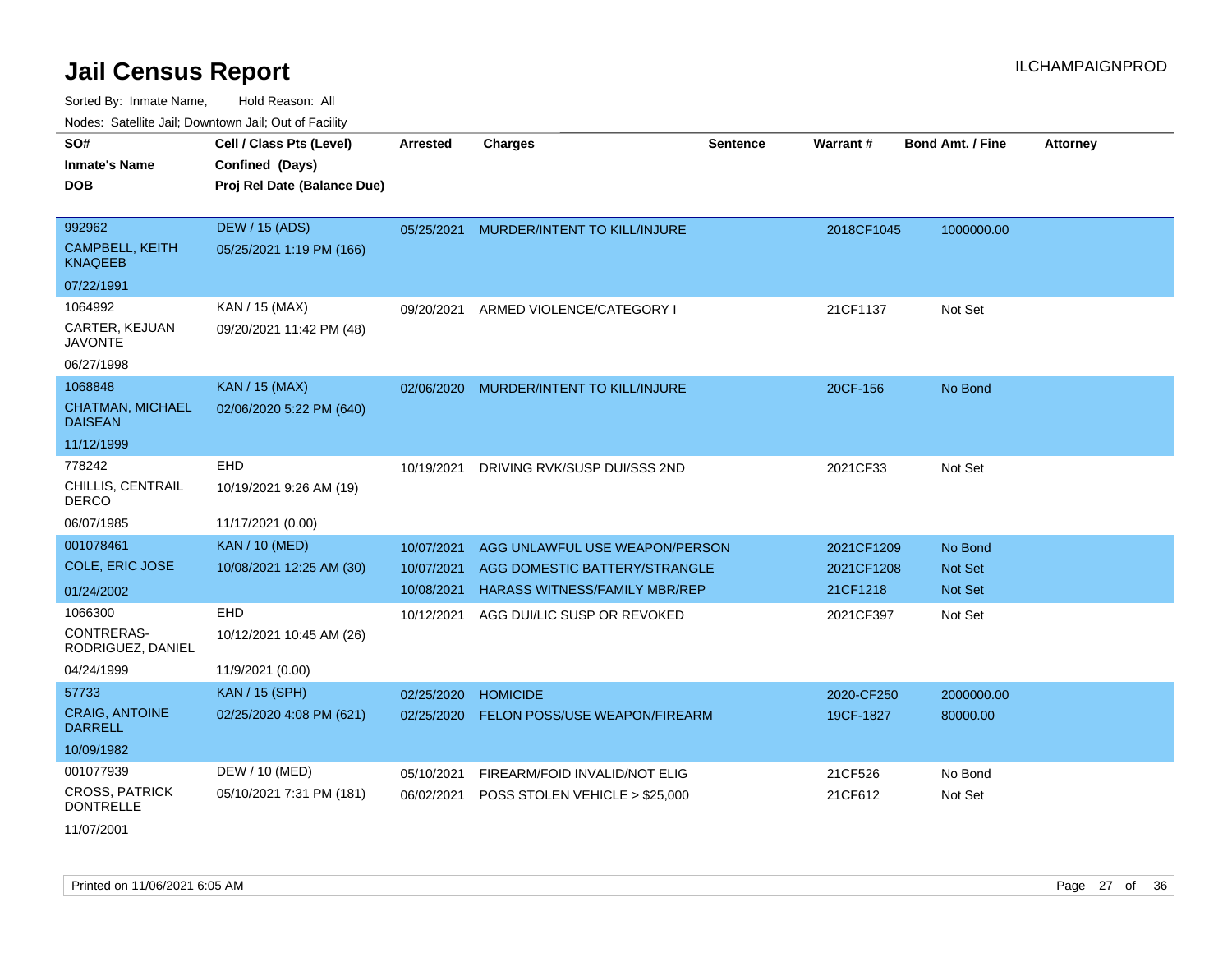| SO#                                  | Cell / Class Pts (Level)    | <b>Arrested</b> | <b>Charges</b>                     | <b>Sentence</b> | <b>Warrant#</b> | <b>Bond Amt. / Fine</b> | <b>Attorney</b> |
|--------------------------------------|-----------------------------|-----------------|------------------------------------|-----------------|-----------------|-------------------------|-----------------|
| <b>Inmate's Name</b>                 | Confined (Days)             |                 |                                    |                 |                 |                         |                 |
| <b>DOB</b>                           | Proj Rel Date (Balance Due) |                 |                                    |                 |                 |                         |                 |
|                                      |                             |                 |                                    |                 |                 |                         |                 |
| 1061304                              | <b>DEW / 15 (MAX)</b>       | 10/11/2021      | ARMED HABITUAL CRIMINAL            |                 | 21CF1226        | No Bond                 |                 |
| <b>DORRIS, KEMION</b>                | 10/11/2021 7:30 PM (27)     | 10/11/2021      | ARMED HABITUAL CRIMINAL            |                 | 21CF1227        | No Bond                 |                 |
| <b>DAETOCE</b>                       |                             | 10/11/2021      | <b>HOME INVASION/FIREARM</b>       |                 | 21CF1228        | No Bond                 |                 |
| 11/19/1997                           |                             |                 |                                    |                 |                 |                         |                 |
| 1076663                              | DEW / 15 (MAX)              | 07/15/2020      | *ARMED HABITUAL CRIMINAL           |                 | 2020-CF783      | 500000.00               |                 |
| DYE, KENNE YAKIEM                    | 07/15/2020 11:49 AM (480)   |                 |                                    |                 |                 |                         |                 |
|                                      |                             |                 |                                    |                 |                 |                         |                 |
| 05/30/1988                           |                             |                 |                                    |                 |                 |                         |                 |
| 27428                                | <b>EHD</b>                  | 09/21/2021      | DRIVING RVK/SUSP DUI/SSS 3RD       |                 | 2020CF1368      | Not Set                 |                 |
| FRANKLIN, TYRONE<br>Senior           | 09/21/2021 9:27 AM (47)     | 09/21/2021      | DRIVING RVK/SUSP DUI/SSS 3RD       |                 | 2021CF435       | Not Set                 |                 |
| 09/12/1966                           | 12/19/2021 (0.00)           |                 |                                    |                 |                 |                         |                 |
| 60154                                | <b>EHD</b>                  | 10/20/2021      | AGG DUI/LIC SUSP OR REVOKED        |                 | 2021cf261       | Not Set                 |                 |
| GARCIA-MEZA,<br>CARLOS               | 10/20/2021 9:23 AM (18)     |                 |                                    |                 |                 |                         |                 |
| 03/06/1983                           | 1/16/2022 (0.00)            |                 |                                    |                 |                 |                         |                 |
| 001077363                            | <b>KAN / 25 (SPH)</b>       | 10/30/2020      | HOME INVASION/FIREARM              |                 | 20CF1202        | 500000.00               |                 |
| <b>GARY, DAKOTA</b><br><b>TREVON</b> | 10/30/2020 10:41 AM (373)   |                 |                                    |                 |                 |                         |                 |
| 12/31/2001                           |                             |                 |                                    |                 |                 |                         |                 |
| 1065946                              | KAN / 10 (MED)              | 09/04/2021      | AGG BATTERY/DISCHARGE FIREARM      |                 | 21CF1057        | 750000.00               |                 |
| GODBOLT, DESMOND<br><b>DEVONTAE</b>  | 09/04/2021 1:17 AM (64)     | 09/04/2021      | RESIST/OBSTRUCTING A PEACE OFFICEI |                 | 21CM407         | Not Set                 |                 |
| 11/15/1997                           |                             |                 |                                    |                 |                 |                         |                 |
| 1070256                              | <b>KAN / 10 (MED)</b>       | 06/09/2021      | RETAIL THEFT/DISP MERCH/<\$300     |                 | 19CM336         | 5000.00                 |                 |
| <b>GORDON, TYRONE</b>                | 06/09/2021 7:11 AM (151)    | 06/09/2021      | <b>BURGLARY W/O CAUSING DAMAGE</b> | $3v/6m$ (DOC)   | 18CF1193        | 5000.00                 |                 |
| 03/16/2000                           |                             |                 |                                    |                 |                 |                         |                 |
| 1070118                              | KAN / 15 (MAX)              | 08/31/2021      | AGGRAVATED DOMESTIC BATTERY        |                 | 21CF1049        | No Bond                 |                 |
| GRAHAM, CORTEZ<br>LAMON              | 08/31/2021 9:32 PM (68)     | 09/02/2021      | PROBATION VIOLATION                |                 | 21CF55          | Not Set                 |                 |
| 03/31/1976                           |                             |                 |                                    |                 |                 |                         |                 |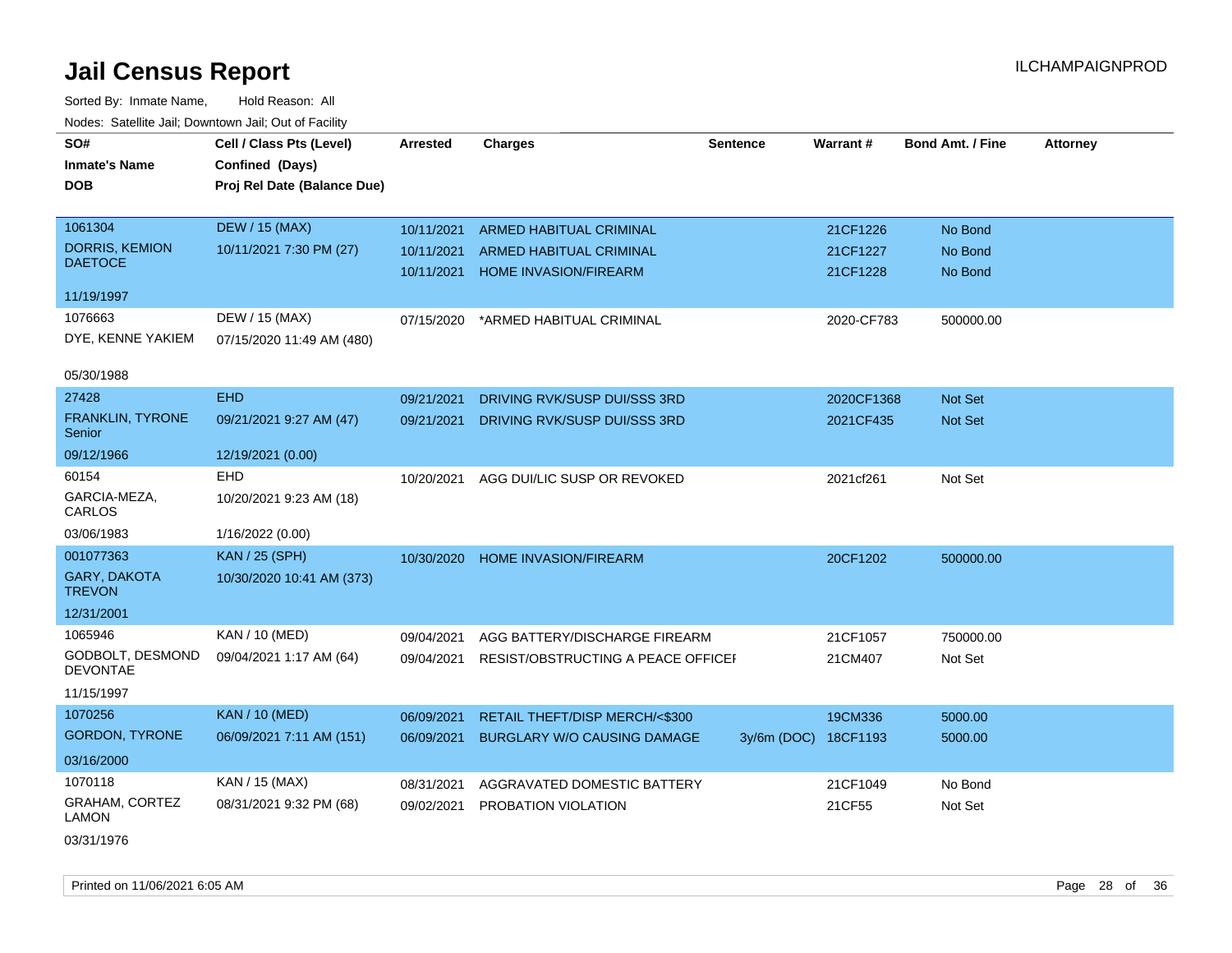Sorted By: Inmate Name, Hold Reason: All Nodes: Satellite Jail; Downtown Jail; Out of Facility

| roaco. Catolino cali, Downtown cali, Out of Facility |                                             |                 |                                |                 |            |                         |                 |
|------------------------------------------------------|---------------------------------------------|-----------------|--------------------------------|-----------------|------------|-------------------------|-----------------|
| SO#                                                  | Cell / Class Pts (Level)                    | <b>Arrested</b> | <b>Charges</b>                 | <b>Sentence</b> | Warrant#   | <b>Bond Amt. / Fine</b> | <b>Attorney</b> |
| <b>Inmate's Name</b>                                 | Confined (Days)                             |                 |                                |                 |            |                         |                 |
| <b>DOB</b>                                           | Proj Rel Date (Balance Due)                 |                 |                                |                 |            |                         |                 |
|                                                      |                                             |                 |                                |                 |            |                         |                 |
| 1000641                                              | <b>KAN</b> / 10 (MED)                       | 09/14/2021      | <b>ARMED HABITUAL CRIMINAL</b> |                 | 21CF1116   | No Bond                 |                 |
| <b>GRANT, CEDRIC</b><br><b>DYSHAWN</b>               | 09/14/2021 6:32 PM (54)                     |                 |                                |                 |            |                         |                 |
| 01/03/1991                                           |                                             |                 |                                |                 |            |                         |                 |
| 1076506                                              | KAN / 15 (MAX)                              | 09/17/2021      | AGG UUW/PERSON/CM THREAT VIOL  |                 | 21CF1131   | Not Set                 |                 |
|                                                      | GRAY, JAMARH EMERE 09/17/2021 10:41 AM (51) | 09/20/2021      | DOMESTIC BATTERY               |                 | 21CM430    | Not Set                 |                 |
|                                                      |                                             |                 |                                |                 |            |                         |                 |
| 06/21/2003                                           |                                             |                 |                                |                 |            |                         |                 |
| 001078364                                            | <b>KAN / 15 (MAX)</b>                       | 09/09/2021      | <b>HOME INVASION</b>           |                 | 21CF1081   | <b>Not Set</b>          |                 |
| <b>HAWKINS, ELIJA</b>                                | 09/09/2021 2:03 AM (59)                     |                 |                                |                 |            |                         |                 |
| <b>TALON</b>                                         |                                             |                 |                                |                 |            |                         |                 |
| 10/20/2001                                           |                                             |                 |                                |                 |            |                         |                 |
| 1045186                                              | DEW / 15 (MAX)                              | 08/16/2021      | ARMED VIOLENCE/CATEGORY I      |                 | 21CF934    | 1000000.00              |                 |
| HOLBROOK, JOHNNIE                                    | 08/16/2021 11:07 AM (83)                    | 08/16/2021      | FELON POSS/USE WEAPON/FIREARM  |                 | 19CF968    | Not Set                 |                 |
| <b>MATHIS</b>                                        |                                             | 08/16/2021      | AGG FLEEING POLICE/21 MPH OVER |                 | 21CF988    | Not Set                 |                 |
| 07/19/1996                                           |                                             | 08/16/2021      | FELON POSS/USE WEAPON/FIREARM  |                 | 21CF989    | Not Set                 |                 |
| 55580                                                | <b>EHD</b>                                  | 09/28/2021      | DRIVING RVK/SUSP DUI/SSS 3RD   |                 | 2021CF133  | Not Set                 |                 |
| HORTON, RANDY                                        | 09/28/2021 9:28 AM (40)                     |                 |                                |                 |            |                         |                 |
| LAMAR                                                |                                             |                 |                                |                 |            |                         |                 |
| 12/18/1978                                           | 11/11/2021 (0.00)                           |                 |                                |                 |            |                         |                 |
| 61859                                                | EHD                                         | 09/28/2021      | DRIVING ON REVOKED LICENSE     |                 | 2021TR2391 | Not Set                 |                 |
| HORTON-MILLER,<br><b>MAURICE DWAYNE</b>              | 09/28/2021 10:08 AM (40)                    |                 |                                |                 |            |                         |                 |
| 06/08/1981                                           | 11/20/2021 (0.00)                           |                 |                                |                 |            |                         |                 |
| 001078383                                            | KAN / 15 (MAX)                              | 09/14/2021      | UNLAWFUL USE OF A WEAPON       | 4y (DOC)        | 21CF1110   | Not Set                 |                 |
| <b>HUGHES, TYDERRIUS</b><br><b>DEQUON</b>            | 09/14/2021 3:22 PM (54)                     |                 |                                |                 |            |                         |                 |
| 12/16/1996                                           |                                             |                 |                                |                 |            |                         |                 |
| 001078146                                            | DEW / 15 (MAX)                              | 07/09/2021      | AGG BATTERY/DISCHARGE FIREARM  |                 | 21CF795    | 1000000.00              |                 |
| HUNT, TEIGAN                                         | 07/09/2021 12:41 PM (121)                   | 07/09/2021      | ARMED ROBBERY/ARMED W/FIREARM  |                 | 21CF806    | Not Set                 |                 |
| JAZAIREO                                             |                                             |                 |                                |                 |            |                         |                 |
| 05/14/2003                                           |                                             |                 |                                |                 |            |                         |                 |
|                                                      |                                             |                 |                                |                 |            |                         |                 |

Printed on 11/06/2021 6:05 AM **Page 29 of 36**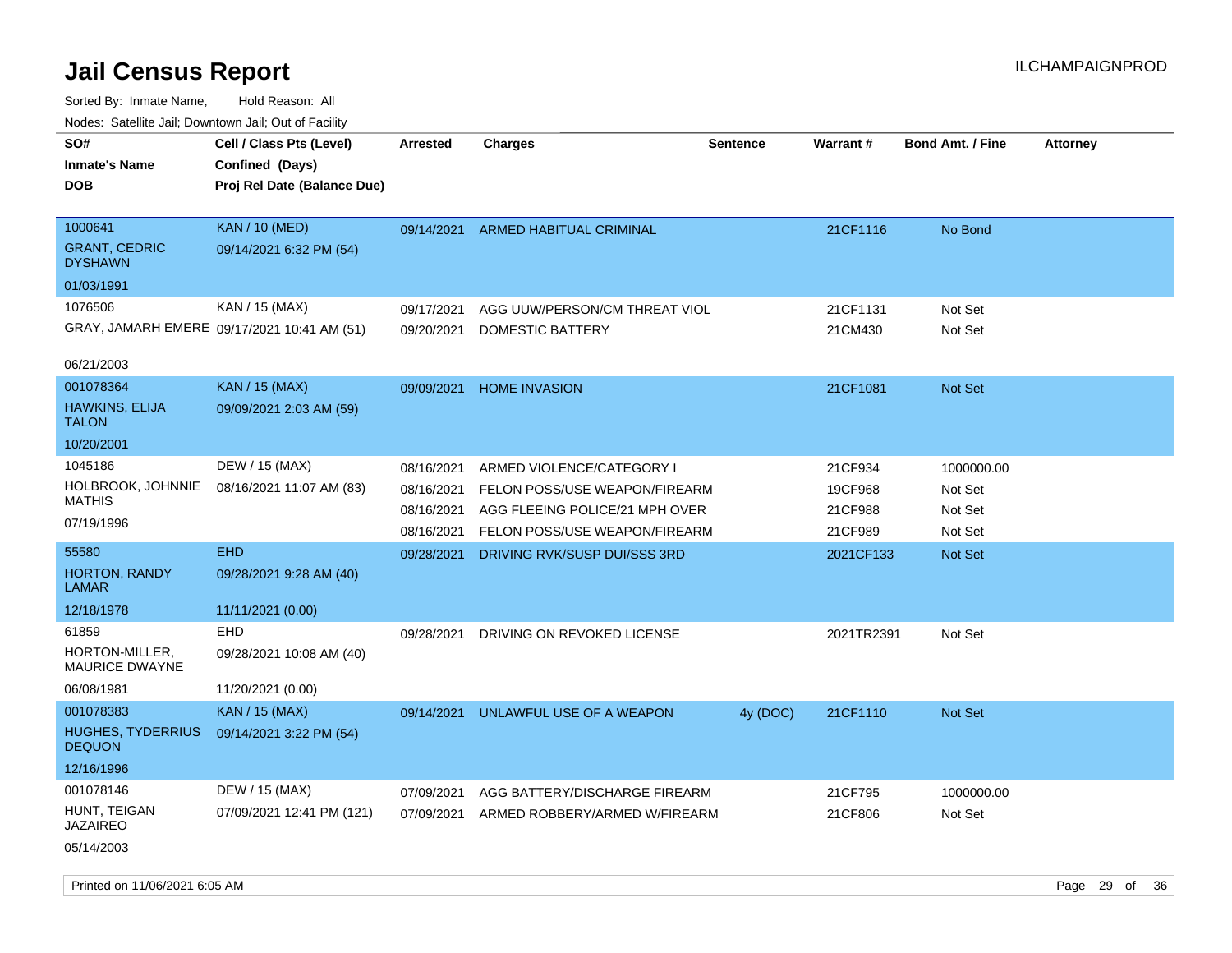| SO#<br><b>Inmate's Name</b><br><b>DOB</b> | Cell / Class Pts (Level)<br>Confined (Days)<br>Proj Rel Date (Balance Due) | Arrested   | <b>Charges</b>                    | <b>Sentence</b> | Warrant#   | <b>Bond Amt. / Fine</b> | <b>Attorney</b> |
|-------------------------------------------|----------------------------------------------------------------------------|------------|-----------------------------------|-----------------|------------|-------------------------|-----------------|
|                                           |                                                                            |            |                                   |                 |            |                         |                 |
| 67077                                     | <b>EHD</b>                                                                 | 10/12/2021 | DRIVING RVK/SUSP DUI/SSS 2ND      |                 | 2020CF1464 | Not Set                 |                 |
| <b>INGRAM, ANTOINE</b>                    | 10/12/2021 9:19 AM (26)                                                    |            |                                   |                 |            |                         |                 |
| 05/12/1983                                | 11/10/2021 (0.00)                                                          |            |                                   |                 |            |                         |                 |
| 989743                                    | DEW / 15 (ADS)                                                             | 04/13/2021 | AGG DISCHARGE FIREARM/VEH/SCH     |                 | 21CF400    | Not Set                 |                 |
| JACKSON, STEVE<br><b>ALLEN</b>            | 04/13/2021 2:45 AM (208)                                                   | 04/13/2021 | AGGRAVATED DOMESTIC BATTERY       |                 | 21CF399    | Not Set                 |                 |
| 06/04/1991                                |                                                                            |            |                                   |                 |            |                         |                 |
| 50495                                     | <b>EHD</b>                                                                 | 08/10/2021 | DRIVING RVK/SUSP DUI/SSS 10-14    |                 | 2020CF997  | <b>Not Set</b>          |                 |
| <b>JENKINS, ARNOLD</b><br><b>FARRIS</b>   | 08/10/2021 9:08 AM (89)                                                    | 08/10/2021 | DRIVING RVK/SUSP DUI/SSS 10-14    |                 | 2019CF1363 | <b>Not Set</b>          |                 |
| 04/19/1962                                | 2/4/2022 (0.00)                                                            |            |                                   |                 |            |                         |                 |
| 001077709                                 | EHD                                                                        | 07/06/2021 | DRIVING RVK/SUSP DUI/SSS 4-9      |                 | 2021CF167  | Not Set                 |                 |
| JINKINS, DEWAYNE<br>ALLEN                 | 07/06/2021 9:00 AM (124)                                                   |            |                                   |                 |            |                         |                 |
| 01/02/1967                                | 1/1/2022 (0.00)                                                            |            |                                   |                 |            |                         |                 |
| 1076450                                   | <b>DEW / 15 (MAX)</b>                                                      | 06/25/2020 | MURDER/INTENT TO KILL/INJURE      |                 | 2020-CF703 | 750000.00               |                 |
| JONES, CARLOS<br><b>ANTONIO</b>           | 06/25/2020 2:13 PM (500)                                                   | 11/02/2020 | <b>HOME INVASION/FIREARM</b>      |                 | 20CF1204   | 500000.00               |                 |
| 11/18/2001                                |                                                                            |            |                                   |                 |            |                         |                 |
| 001077877                                 | DEW / 10 (MED)                                                             | 04/24/2021 | AGG DISCHARGE FIREARM/OCC BLDG    |                 | 21CF459    | Not Set                 |                 |
| JORDAN, PATRICK<br><b>RODEL</b>           | 04/24/2021 3:53 PM (197)                                                   |            |                                   |                 |            |                         |                 |
| 10/22/2002                                |                                                                            |            |                                   |                 |            |                         |                 |
| 998873                                    | <b>EHD</b>                                                                 | 10/12/2021 | DRIVING RVK/SUSP DUI/SSS 3RD      |                 | 2021CF235  | <b>Not Set</b>          |                 |
| <b>KINCAID, AMANDA</b><br><b>MICHELLE</b> | 10/12/2021 11:31 AM (26)                                                   |            |                                   |                 |            |                         |                 |
| 01/07/1990                                | 1/9/2022 (0.00)                                                            |            |                                   |                 |            |                         |                 |
| 001078401                                 | DEW / 10 (ADS)                                                             | 09/19/2021 | UNLAWFUL VEHICULAR INVASION       |                 | 21CF1134   | Not Set                 |                 |
| KNIGHT, ERIC                              | 09/19/2021 7:32 PM (49)                                                    | 09/19/2021 | <b>HRSMT/THREATEN PERSON/KILL</b> |                 | 2021CF561  | 50000.00                |                 |
| 07/11/1991                                |                                                                            | 09/21/2021 | <b>BURGLARY</b>                   |                 | 21CF1139   | Not Set                 |                 |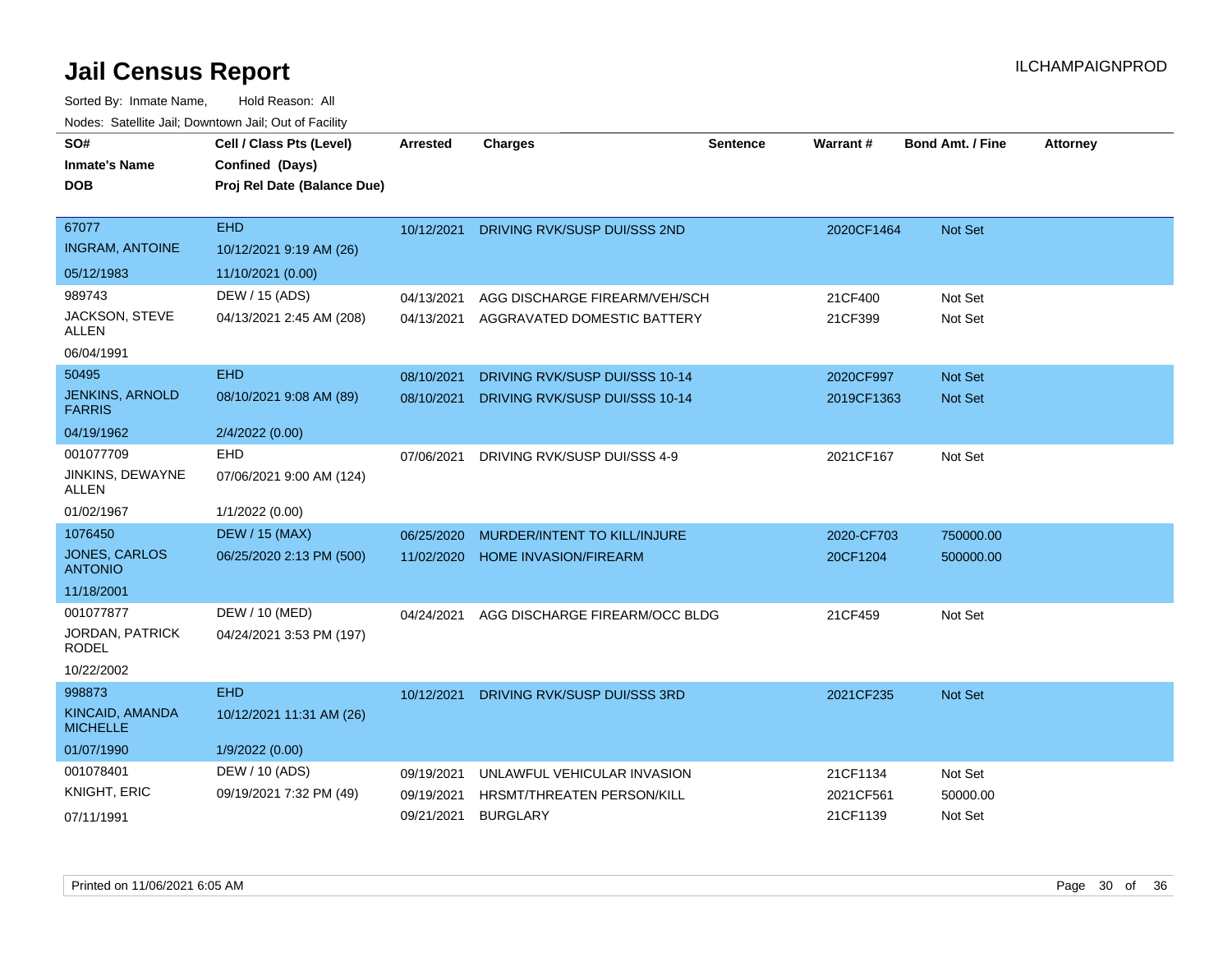| SO#<br><b>Inmate's Name</b><br><b>DOB</b>                             | Cell / Class Pts (Level)<br>Confined (Days)<br>Proj Rel Date (Balance Due) | <b>Arrested</b>                                      | <b>Charges</b>                                                                                                                  | <b>Sentence</b> | Warrant#                                    | Bond Amt. / Fine                            | <b>Attorney</b> |
|-----------------------------------------------------------------------|----------------------------------------------------------------------------|------------------------------------------------------|---------------------------------------------------------------------------------------------------------------------------------|-----------------|---------------------------------------------|---------------------------------------------|-----------------|
| 1017194<br><b>KNOX, LENELL</b><br>07/21/1993                          | <b>KAN</b> / 15 (MAX)<br>09/08/2021 12:53 PM (60)                          |                                                      | 09/08/2021 STALKING/CAUSE FEAR FOR SAFETY                                                                                       |                 | 20CF1392                                    | No Bond                                     |                 |
| 1064445<br>LARUE, TERENCE<br><b>TRAMEL</b><br>12/23/1998<br>001078237 | DEW / 15 (MAX)<br>04/23/2021 11:18 AM (198)<br><b>KAN</b> / 15 (ADS)       | 04/23/2021<br>04/23/2021<br>04/23/2021<br>08/03/2021 | FELON POSS/USE FIREARM/PAROLE<br>AGG DISCHARGE FIREARM/OCC VEH<br>POSSESS 15<100 GRAMS COCAINE<br>AGG DISCHARGE FIREARM/OCC VEH |                 | 21CF899<br>2021CF295<br>19CF1052<br>21CF928 | Not Set<br>500000.00<br>10000.00<br>No Bond |                 |
| LAWS, TERON<br><b>RAMONTE</b><br>04/03/2001                           | 08/03/2021 6:29 PM (96)                                                    |                                                      |                                                                                                                                 |                 |                                             |                                             |                 |
| 001078470<br>LEE, AMAHRION<br><b>JA'MERE</b><br>11/05/2002            | DEW / 15 (MAX)<br>10/10/2021 1:23 PM (28)                                  | 10/10/2021                                           | MURDER/INTENT TO KILL/INJURE                                                                                                    |                 | 21CF1221                                    | Not Set                                     |                 |
| 001078170<br>LEMONS, DEANGELO<br><b>DEVELLE</b><br>05/29/2003         | <b>KAN / 10 (MED)</b><br>09/07/2021 12:49 AM (61)                          | 09/07/2021                                           | AGG UNLAWFUL USE OF WEAPON/VEH                                                                                                  |                 | 21CF1060                                    | Not Set                                     |                 |
| 56792<br>LILLARD, LAWRENCE<br><b>TYRONE</b><br>10/20/1982             | DEW / 10 (MED)<br>02/02/2021 2:11 PM (278)                                 | 02/02/2021<br>02/22/2021                             | ARMED HABITUAL CRIMINAL<br>DRIVING ON REVOKED LICENSE                                                                           |                 | 2021CF141<br>21TR426                        | 500000.00<br>5000.00                        |                 |
| 001078407<br>LOVE, BRANDON<br><b>TERRELL</b><br>06/13/1994            | <b>EHD</b><br>09/21/2021 11:26 AM (47)<br>12/19/2021 (0.00)                | 09/21/2021                                           | DRIVING ON SUSPENDED LICENSE                                                                                                    |                 | 2019TR16777                                 | Not Set                                     |                 |
| 46837<br>MARCRUM, JEFFERY<br>LEE<br>11/17/1968                        | KAN / 15 (MAX)<br>09/07/2021 11:43 AM (61)                                 | 09/07/2021                                           | <b>RESIDENTIAL BURGLARY</b>                                                                                                     |                 | 2019-CF-1207                                | 25000.00                                    |                 |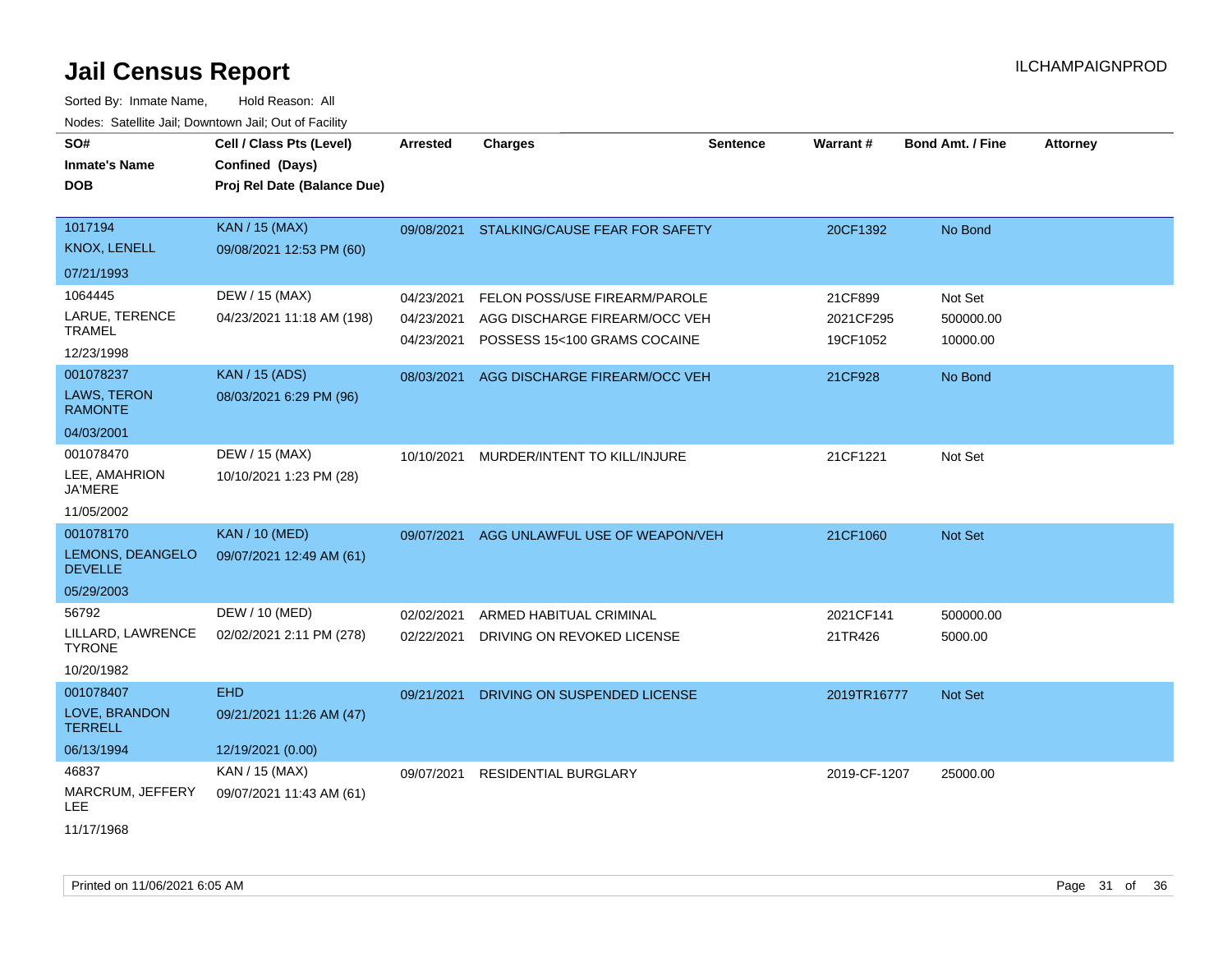Sorted By: Inmate Name, Hold Reason: All Nodes: Satellite Jail; Downtown Jail; Out of Facility

| SO#<br><b>Inmate's Name</b><br><b>DOB</b>                         | Cell / Class Pts (Level)<br>Confined (Days)<br>Proj Rel Date (Balance Due) | <b>Arrested</b>          | <b>Charges</b>                                | <b>Sentence</b> | Warrant#               | <b>Bond Amt. / Fine</b> | <b>Attorney</b> |
|-------------------------------------------------------------------|----------------------------------------------------------------------------|--------------------------|-----------------------------------------------|-----------------|------------------------|-------------------------|-----------------|
| 1029510<br><b>MESSER, CODY</b><br>JAMES                           | <b>DEW / 15 (MAX)</b><br>06/22/2021 1:47 AM (138)                          |                          | 06/26/2021 ATTEMPT DISARM PC OFF/CORR EMP     | 5y (DOC)        | 21CF751                | Not Set                 |                 |
| 05/24/1991                                                        |                                                                            |                          |                                               |                 |                        |                         |                 |
| 1011046<br>MILES, DARRION<br><b>ANTONIO KEVONTA</b><br>03/18/1990 | KAN / 15 (ADS)<br>04/11/2021 12:46 AM (210)                                |                          | 04/10/2021 ATTEMPT (FIRST DEGREE MURDER)      |                 | 21CF392                | Not Set                 |                 |
| 001077278                                                         | <b>DEW / 15 (MAX)</b>                                                      | 10/06/2020               | MURDER/INTENT TO KILL/INJURE                  |                 | 2020CF146              | 2000000.00              |                 |
| MILLER, D'ANDRE                                                   | 10/06/2020 12:49 PM (397)                                                  | 10/06/2020               | AGG FLEEING POLICE/21 MPH OVER                |                 | 2019CF1171             | 50000.00                |                 |
| 09/08/1986                                                        |                                                                            |                          |                                               |                 |                        |                         |                 |
| 963426<br>MITCHELL, MARCELL<br>MARTELL                            | <b>EHD</b><br>09/14/2021 9:03 AM (54)                                      | 09/14/2021               | ACCIDENT INJURY/DEATH/11-403                  |                 | 2020CF1367             | Not Set                 |                 |
| 12/19/1987                                                        | 12/10/2021 (0.00)                                                          |                          |                                               |                 |                        |                         |                 |
| 1026477                                                           | <b>KAN / 15 (ADS)</b>                                                      | 09/21/2021               | AGG DISCHARGE FIREARM/OCC VEH                 |                 | 21CF1138               | <b>Not Set</b>          |                 |
| NEWBILL, DEVONTRE<br><b>LAMONT</b>                                | 09/21/2021 2:27 AM (47)                                                    | 09/22/2021               | <b>PROBATION VIOLATION</b>                    |                 | 20CF577                | <b>Not Set</b>          |                 |
| 11/22/1993                                                        |                                                                            |                          |                                               |                 |                        |                         |                 |
| 1072907<br>10/06/1983                                             | <b>KAN</b><br>NIKOLAEV, YEVGENIY 07/14/2021 10:10 PM (116)                 | 07/14/2021               | ATTEMPT (FIRST DEGREE MURDER)                 |                 | 2021-CF-832            | 2000000.00              |                 |
| 001077928                                                         | <b>EHD</b>                                                                 |                          |                                               |                 |                        |                         |                 |
| PATTON, MICHAEL<br><b>RYAN</b>                                    | 09/01/2021 9:43 AM (67)                                                    | 09/01/2021               | AGG DOMESTIC BATTERY/STRANGLE                 |                 | 2021CF515              | <b>Not Set</b>          |                 |
| 08/15/1994                                                        | 12/31/2021 (0.00)                                                          |                          |                                               |                 |                        |                         |                 |
| 001078063                                                         | DEW / 15 (MAX)<br>PERRY, ROBERT Junior 06/15/2021 4:37 PM (145)            | 06/15/2021<br>06/15/2021 | AGG CRIM SEX ASSAULT/WEAPON<br><b>ROBBERY</b> |                 | 2021CF678<br>2021CF159 | 1000000.00<br>25000.00  |                 |
|                                                                   |                                                                            |                          |                                               |                 |                        |                         |                 |

12/21/1990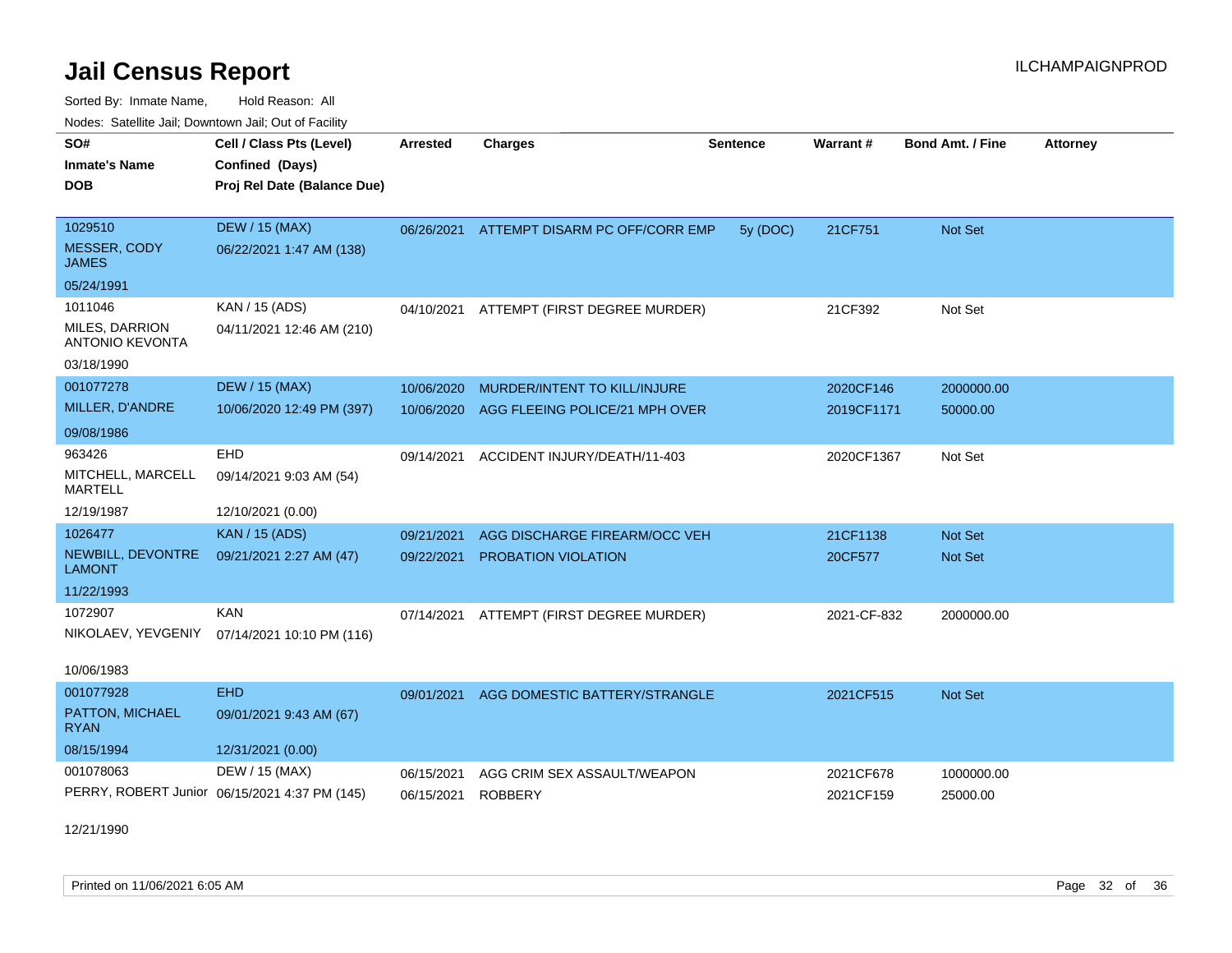Sorted By: Inmate Name, Hold Reason: All

Nodes: Satellite Jail; Downtown Jail; Out of Facility

| SO#                                       | Cell / Class Pts (Level)                    | <b>Arrested</b> | <b>Charges</b>                 | <b>Sentence</b> | <b>Warrant#</b> | <b>Bond Amt. / Fine</b> | <b>Attorney</b> |
|-------------------------------------------|---------------------------------------------|-----------------|--------------------------------|-----------------|-----------------|-------------------------|-----------------|
| <b>Inmate's Name</b>                      | Confined (Days)                             |                 |                                |                 |                 |                         |                 |
| <b>DOB</b>                                | Proj Rel Date (Balance Due)                 |                 |                                |                 |                 |                         |                 |
| 1072761                                   | <b>EHD</b>                                  | 11/03/2021      |                                |                 |                 |                         |                 |
| POWELL, KYESHA<br><b>MONAE</b>            | 11/03/2021 10:01 AM (4)                     |                 | DRIVING ON SUSPENDED LICENSE   |                 | 2020TR5958      | Not Set                 |                 |
| 07/14/2000                                | 12/17/2021 (0.00)                           |                 |                                |                 |                 |                         |                 |
| 001077614                                 | KAN / 15 (MAX)                              | 01/17/2021      | ATTEMPT (FIRST DEGREE MURDER)  |                 | 21CF66          | Not Set                 |                 |
| <b>DEVON</b>                              | ROBINSON, DONTRELL 01/17/2021 3:08 PM (294) |                 |                                |                 |                 |                         |                 |
| 09/22/2002                                |                                             |                 |                                |                 |                 |                         |                 |
| 1025241                                   | <b>EHD</b>                                  | 11/03/2021      | DOMESTIC BATTERY/OTHER PRIOR   |                 | 2020CF817       | Not Set                 |                 |
| ROBINSON-PEARSON,<br><b>BRIA SHANTERA</b> | 11/03/2021 9:34 AM (4)                      |                 |                                |                 |                 |                         |                 |
| 05/24/1993                                | 11/16/2021 (0.00)                           |                 |                                |                 |                 |                         |                 |
| 1061216                                   | <b>KAN / 10 (MED)</b>                       | 06/22/2021      | <b>HOME INVASION/FIREARM</b>   |                 | 21CF727         | Not Set                 |                 |
| RUNGE, ANDRE<br><b>MARSEAN</b>            | 06/22/2021 4:42 PM (138)                    |                 |                                |                 |                 |                         |                 |
| 12/05/1997                                |                                             |                 |                                |                 |                 |                         |                 |
| 650295                                    | <b>PIA / 50 (MAX)</b>                       | 04/22/2020      | <b>CRIMINAL SEXUAL ASSAULT</b> |                 | 2020-CF407      | 750000.00               |                 |
| SANDAGE, JERALD                           | 04/22/2020 6:30 AM (564)                    | 04/22/2020      | <b>CRIMINAL SEXUAL ASSAULT</b> |                 | 2020-CF408      | 750000.00               |                 |
| <b>EUGENE</b>                             |                                             | 04/22/2020      | <b>CRIMINAL SEXUAL ABUSE</b>   |                 | 2020-CF409      | 750000.00               |                 |
| 06/07/1971                                |                                             | 04/22/2020      | <b>CRIMINAL SEXUAL ASSAULT</b> |                 | 2020-CF410      | 750000.00               |                 |
|                                           |                                             | 04/22/2020      | <b>OFFICIAL MISCONDUCT</b>     |                 | 2019-CF1811     | 25000.00                |                 |
| 1062194                                   | DEW / 15 (MAX)                              | 02/27/2020      | MURDER/OTHER FORCIBLE FELONY   |                 | 20CF-247        | 1000000.00              |                 |
| SIMMONS, MICHAEL<br><b>JAMAL</b>          | 02/27/2020 1:11 PM (619)                    | 09/23/2020      | AGG BATTERY/DISCHARGE FIREARM  |                 | 20CF1061        | Not Set                 |                 |
| 11/03/1997                                |                                             |                 |                                |                 |                 |                         |                 |
| 55331                                     | <b>DEW / 15 (MAX)</b>                       | 07/31/2021      | <b>ARMED HABITUAL CRIMINAL</b> |                 | 21CF900         | <b>Not Set</b>          |                 |
| <b>SMITH, TARRIO</b><br><b>TERRELLE</b>   | 07/31/2021 2:22 AM (99)                     |                 |                                |                 |                 |                         |                 |
| 04/25/1982                                |                                             |                 |                                |                 |                 |                         |                 |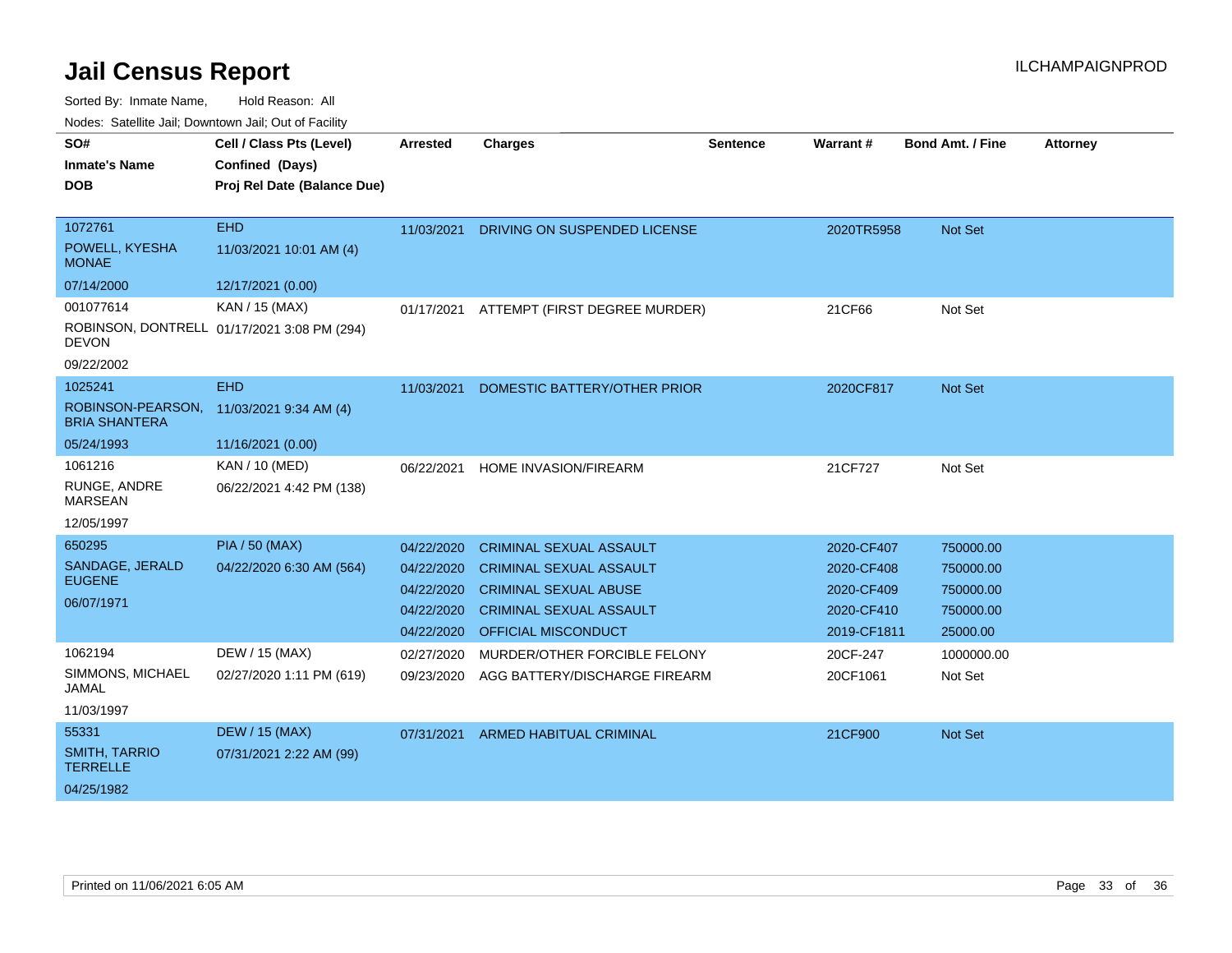Sorted By: Inmate Name, Hold Reason: All Nodes: Satellite Jail; Downtown Jail; Out of Facility

| SO#                                    | Cell / Class Pts (Level)                     | <b>Arrested</b> | <b>Charges</b>                           | <b>Sentence</b> | Warrant#   | <b>Bond Amt. / Fine</b> | <b>Attorney</b> |
|----------------------------------------|----------------------------------------------|-----------------|------------------------------------------|-----------------|------------|-------------------------|-----------------|
| <b>Inmate's Name</b>                   | Confined (Days)                              |                 |                                          |                 |            |                         |                 |
| <b>DOB</b>                             | Proj Rel Date (Balance Due)                  |                 |                                          |                 |            |                         |                 |
|                                        |                                              |                 |                                          |                 |            |                         |                 |
| 001077868                              | <b>DEW / 15 (MAX)</b>                        | 04/21/2021      | ARMED ROBBERY/ARMED W/FIREARM            |                 | 21CF445    | Not Set                 |                 |
| SPEARMENT,<br><b>KENTRELL</b>          | 04/21/2021 9:48 PM (200)                     |                 | 08/19/2021 FLEEING/ATTEMPT ELUDE OFFICER |                 | 2021TR1053 | 1000.00                 |                 |
| 01/21/2002                             |                                              |                 |                                          |                 |            |                         |                 |
| 001077854                              | <b>EHD</b>                                   | 09/15/2021      | DRIVING RVK/SUSP DUI/SSS 4-9             |                 | 2021CF306  | Not Set                 |                 |
| STUKINS, DANNY RAY                     | 09/15/2021 10:17 AM (53)                     |                 |                                          |                 |            |                         |                 |
| 07/05/1985                             | 3/13/2022 (0.00)                             |                 |                                          |                 |            |                         |                 |
| 1046632                                | <b>KAN / 15 (MAX)</b>                        | 09/14/2021      | ARMED VIOLENCE/CATEGORY II               |                 | 21CF912    | 750000.00               |                 |
|                                        | TATE, JAVON MARQUIS 09/14/2021 12:10 PM (54) |                 |                                          |                 |            |                         |                 |
| 08/10/1996                             |                                              |                 |                                          |                 |            |                         |                 |
| 949990                                 | DEW / 15 (MAX)                               | 07/27/2021      | AGG DISCHARGE FIREARM/OCC VEH            |                 | 2021CF829  | 750000.00               |                 |
| THATCH, CALVIN<br><b>ANTHONY</b>       | 07/27/2021 5:12 PM (103)                     | 07/27/2021      | WARRANT OUT OF COUNTY                    |                 | 21TR49     | 1500.00                 |                 |
| 07/09/1986                             |                                              |                 |                                          |                 |            |                         |                 |
| 001077662                              | <b>DEW / 15 (MAX)</b>                        | 02/03/2021      | ARMED ROBBERY/ARMED W/FIREARM            |                 | 21CF123    | 250000.00               |                 |
| TIPSORD, NOAH LEE                      | 02/03/2021 4:33 PM (277)                     |                 |                                          |                 |            |                         |                 |
| 08/14/1998                             |                                              |                 |                                          |                 |            |                         |                 |
| 1033031                                | KAN / 15 (MAX)                               | 08/19/2020      | *AGG BATTERY W/FIREARM/PERSON            |                 | 2020-CF923 | 500000.00               |                 |
| TOMS, ANDREW<br><b>CHUCKY</b>          | 08/19/2020 5:59 PM (445)                     |                 |                                          |                 |            |                         |                 |
| 09/28/1978                             |                                              |                 |                                          |                 |            |                         |                 |
| 27007                                  | <b>KAN / 15 (MAX)</b>                        | 09/19/2021      | DOMESTIC BATTERY/OTHER PRIOR             |                 | 21CF1133   | No Bond                 |                 |
| <b>TUELL, ROBERT</b><br><b>STEPHEN</b> | 09/19/2021 9:51 AM (49)                      |                 |                                          |                 |            |                         |                 |
| 09/25/1967                             |                                              |                 |                                          |                 |            |                         |                 |
| 001078263                              | KAN / 10 (ADS)                               | 08/11/2021      | AGG BATTERY/PUBLIC PLACE                 |                 | 2020CF420  | 7500.00                 |                 |
| TURK, BRANDON<br><b>LARSHAWN</b>       | 08/11/2021 6:23 PM (88)                      | 08/11/2021      | RECEIVE/POSS/SELL STOLEN VEH             |                 | 2020CF928  | 200000.00               |                 |
| 10/18/1995                             |                                              |                 |                                          |                 |            |                         |                 |

Printed on 11/06/2021 6:05 AM **Page 34 of 36**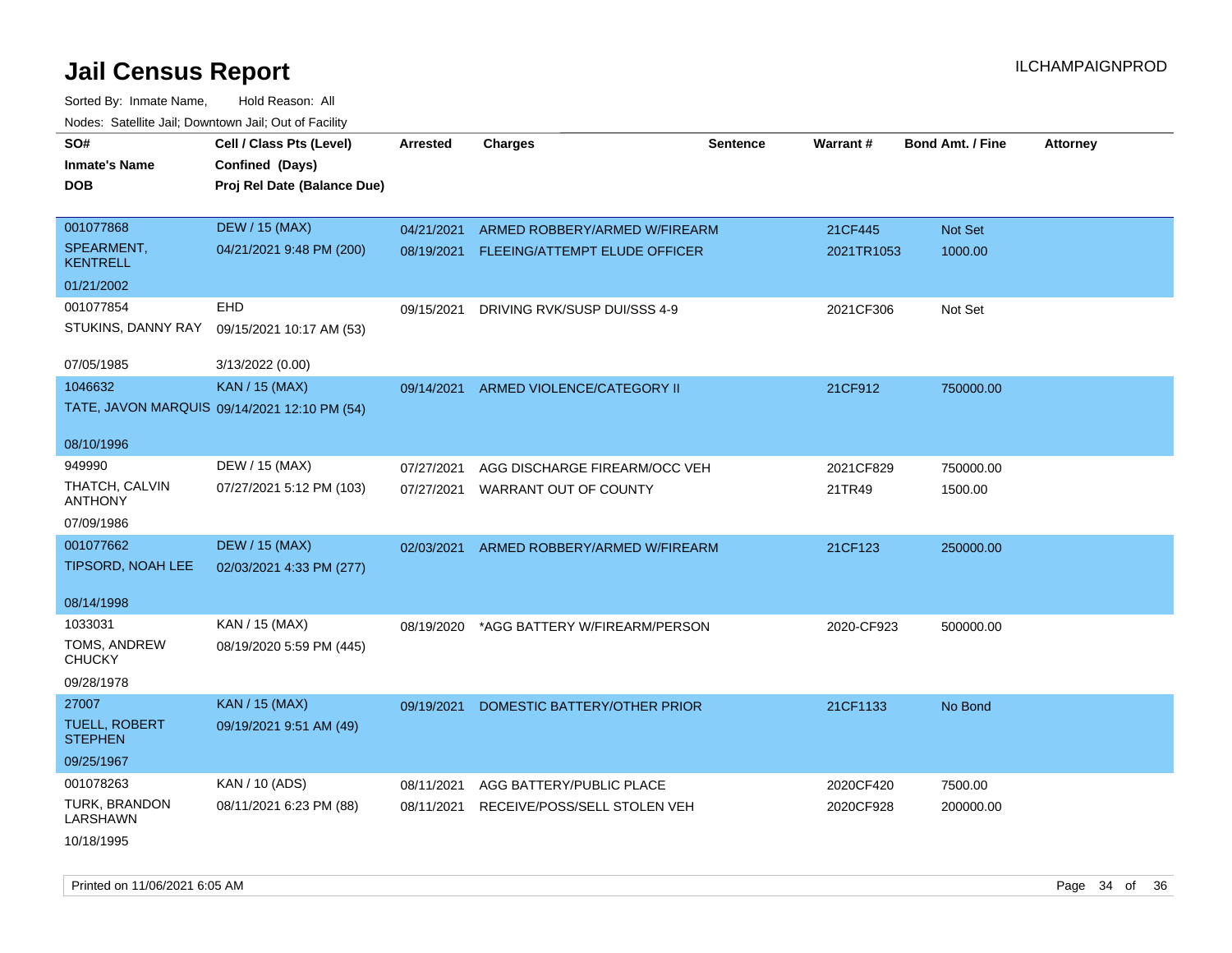| SO#                                            | Cell / Class Pts (Level)    | <b>Arrested</b> | <b>Charges</b>                       | <b>Sentence</b> | <b>Warrant#</b> | <b>Bond Amt. / Fine</b> | <b>Attorney</b> |
|------------------------------------------------|-----------------------------|-----------------|--------------------------------------|-----------------|-----------------|-------------------------|-----------------|
| <b>Inmate's Name</b>                           | Confined (Days)             |                 |                                      |                 |                 |                         |                 |
| <b>DOB</b>                                     | Proj Rel Date (Balance Due) |                 |                                      |                 |                 |                         |                 |
|                                                |                             |                 |                                      |                 |                 |                         |                 |
| 64700                                          | <b>KAN / 10 (MED)</b>       | 09/07/2021      | UNLAWFUL USE OF A WEAPON             |                 | 21CF1074        | Not Set                 |                 |
| <b>TURNER, ADAM</b><br><b>ANTONIO</b>          | 09/08/2021 12:49 AM (60)    |                 |                                      |                 |                 |                         |                 |
| 08/29/1985                                     |                             |                 |                                      |                 |                 |                         |                 |
| 001078386                                      | <b>KAN / 10 (MED)</b>       | 09/14/2021      | POSSESSION OF STOLEN FIREARM         |                 | 2021CF1099      | 250000.00               |                 |
| TURNER, AMARIO                                 | 09/14/2021 11:42 PM (54)    |                 |                                      |                 |                 |                         |                 |
| 09/23/2002                                     |                             |                 |                                      |                 |                 |                         |                 |
| 1050636                                        | <b>KAN / 15 (MAX)</b>       | 09/24/2021      | <b>FELON POSS/USE WEAPON/FIREARM</b> |                 | 21CF1154        | <b>Not Set</b>          |                 |
| <b>TURNER, TIMOTHY</b><br><b>SEANTEZ</b>       | 09/24/2021 9:18 PM (44)     |                 |                                      |                 |                 |                         |                 |
| 09/27/1994                                     |                             |                 |                                      |                 |                 |                         |                 |
| 1040925                                        | KAN / 10 (MED)              | 10/05/2021      | AGG BATTERY/DISCHARGE FIREARM        |                 | 2021CF1105      | 1000000.00              |                 |
| <b>WEATHERALL,</b><br><b>JOHNNY EARL JAMES</b> | 10/05/2021 4:17 PM (33)     |                 |                                      |                 |                 |                         |                 |
| 04/29/1994                                     |                             |                 |                                      |                 |                 |                         |                 |
| 1062558                                        | <b>DEW / 10 (MED)</b>       | 10/02/2021      | <b>FELON POSS/USE WEAPON/FIREARM</b> |                 | 21CF1185        | <b>Not Set</b>          |                 |
| <b>WELLS, JIAMANTE</b><br><b>AMORE</b>         | 10/02/2021 8:29 PM (36)     |                 |                                      |                 |                 |                         |                 |
| 09/02/1995                                     |                             |                 |                                      |                 |                 |                         |                 |
| 1002033                                        | KAN / 15 (MAX)              | 09/08/2021      | DRIVING ON SUSPENDED LICENSE         |                 | 2019-TR-11944   | 5000.00                 |                 |
| <b>WEST, ANTONIO</b>                           | 09/08/2021 11:01 PM (60)    | 09/08/2021      | ARMED ROBBERY/ARMED W/FIREARM        |                 | 2020-CF-1406    | 500000.00               |                 |
| <b>DEONTA</b>                                  |                             | 09/08/2021      | AGG UNLAWFUL USE OF WEAPON/VEH       |                 | 2021-CF-AWOW    | Not Set                 |                 |
| 04/15/1992                                     |                             | 09/08/2021      | OBSTRCT JUSTICE/LEAVE STATE          |                 | 2021-CF-AWOW    | Not Set                 |                 |
|                                                |                             | 09/08/2021      | ARMED VIOLENCE/CATEGORY I            |                 | 2021-CF-AWOW    | Not Set                 |                 |
| 1022068                                        | <b>DEW / 15 (ADS)</b>       | 10/10/2021      | FELON POSS/USE WEAPON/FIREARM        |                 | 21CF1212        | Not Set                 |                 |
| <b>WILKINS, MICHAEL</b><br><b>CARL</b>         | 10/10/2021 5:07 AM (28)     |                 |                                      |                 |                 |                         |                 |
| 07/10/1992                                     |                             |                 |                                      |                 |                 |                         |                 |